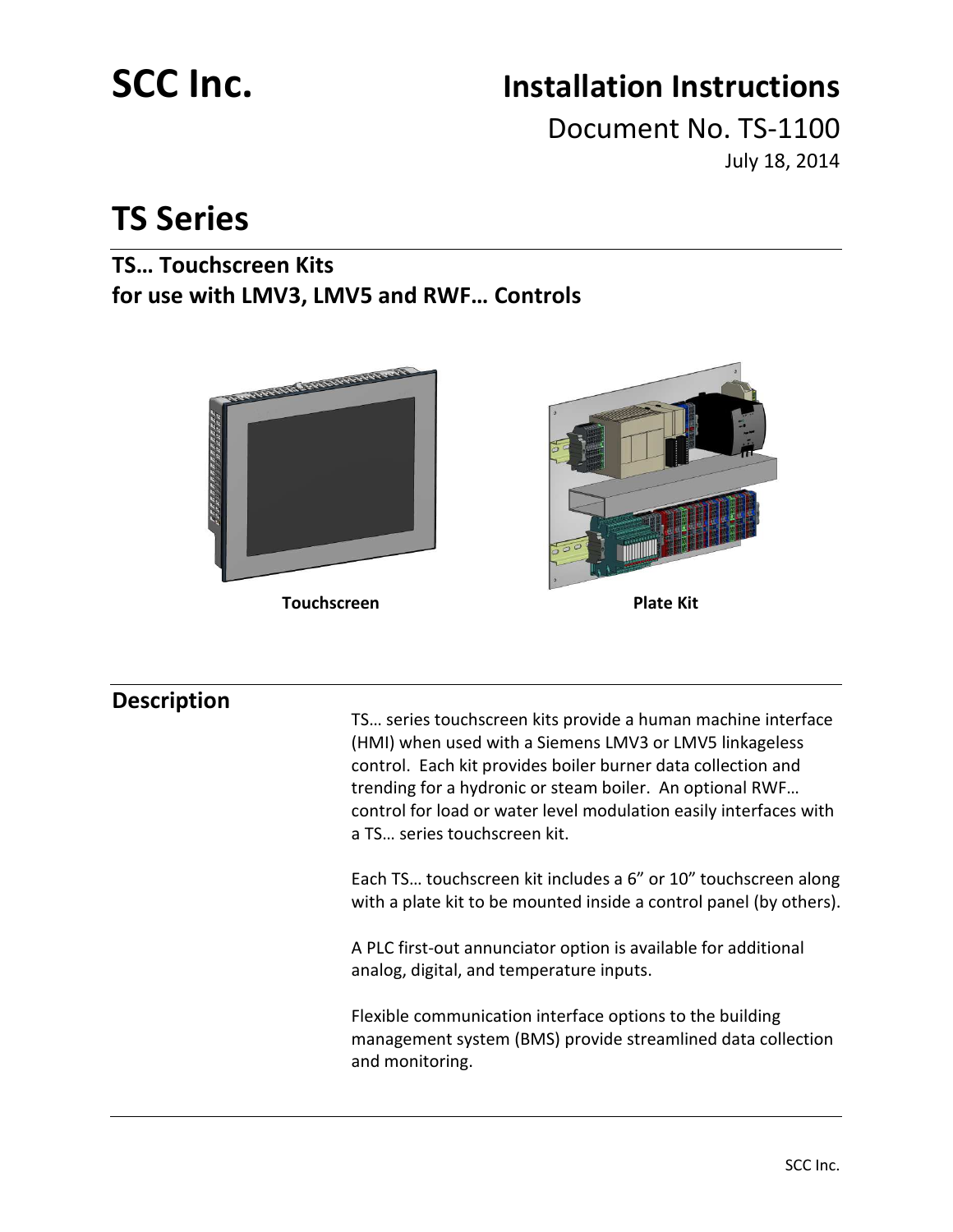## **Table of Contents**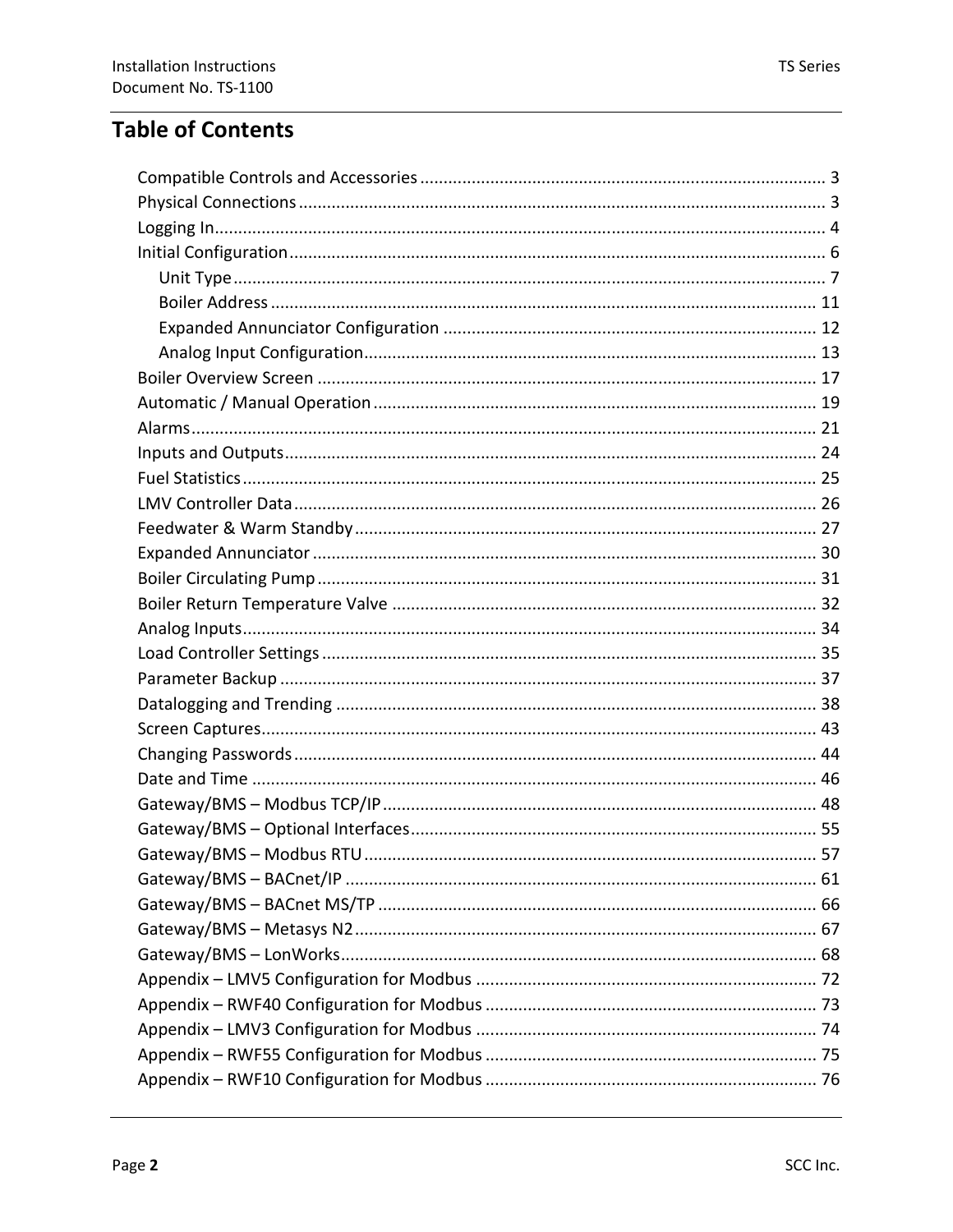## **Compatible Controls and Accessories**

### **Controls**

- LMV5... with internal load controller
- LMV5... with RWF40 or RWF55 external load controller
- LMV3... with RWF10, RWF40 or RWF55 external load controller

### **Accessories**

- Feedwater control via RWF40 or RWF55 (steam boilers only)
- SCC Inc. Expanded Annunciation system

## **Physical Connections**

The touchscreen communicates with the connected equipment via Modbus. Use the supplied terminal connections provided with the plate kit to wire the touchscreen, plate kit, and controllers. Connect any RS-485 devices in a daisy-chain with termination at the end of the chain (typically a 120-Ohm resistor). The following addresses are required for the connected equipment:

| <b>Device</b>               | <b>Required</b><br><b>Address</b> | <b>Communication Type</b> |
|-----------------------------|-----------------------------------|---------------------------|
| LMV5x                       | 1                                 | RS-232                    |
| RWF40 (for load control)    | 2                                 | RS-485                    |
| RWF40 (for feedwater)       | 3                                 | RS-485                    |
| <b>Expanded Annunciator</b> | 4                                 | RS-485                    |
| LMV3x (via OCI412.10)       | 5                                 | RS-485                    |
| RWF55 (for load control)    | 6                                 | RS-485                    |
| RWF55 (for feedwater)       | 7                                 | RS-485                    |
| RWF10 (for load control)    | 8                                 | RS-485                    |

### **Table 1: Required Addressing of Controllers**

Communication via Modbus must be set with the following values:

- 19200 baud
- 8 stop bits
- 1 data bit
- no parity

See the appendices for Modbus configuration details for each device. The address and configuration details for the Expanded Annunciator are fixed and do not need to be set.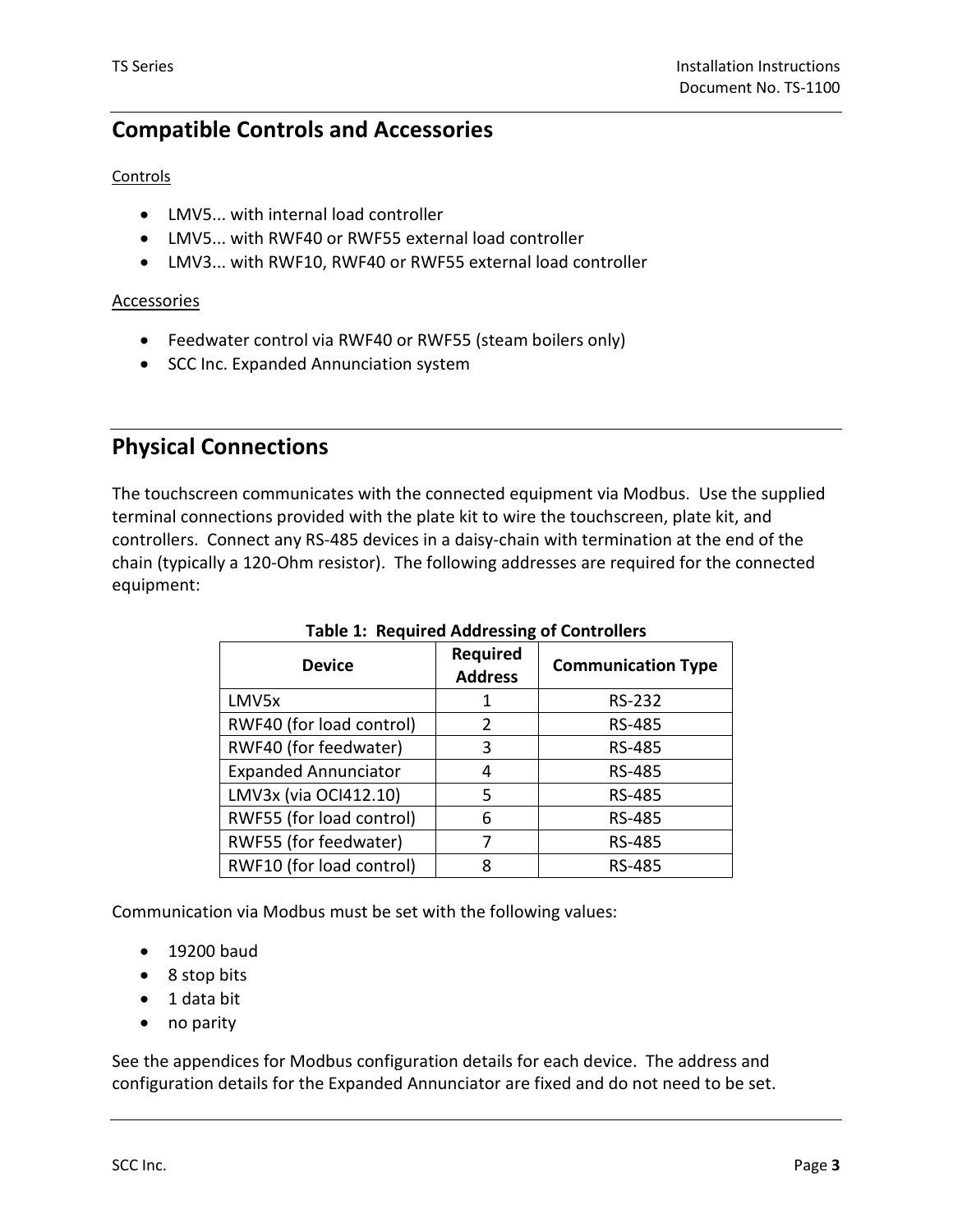## **Logging In**

When the touchscreen is powered up, the OVERVIEW screen will appear.

| 06/04/13  | <b>OVERVIEW</b>  | 12:26:51 |
|-----------|------------------|----------|
|           | NO CONFIGURATION |          |
|           |                  |          |
|           |                  |          |
|           |                  |          |
|           |                  |          |
|           |                  |          |
|           |                  |          |
|           |                  |          |
|           |                  |          |
|           |                  |          |
| MAIN MENU |                  |          |

Press **MAIN MENU** in the lower left corner to go to the MAIN MENU screen.

| <b>MAIN MENU</b> | 00:06:12 |
|------------------|----------|
|                  |          |
|                  |          |
|                  |          |
|                  |          |
|                  |          |
|                  |          |
| LOGIN            | LOGOUT   |
|                  |          |

From here, different screens can be accessed depending on the access level. There are three access levels available:

- USER: Allows access to viewing data, changing setpoints, and manual operation. No username or password required.
- TECH: Same access as USER level as well as access to changing operational parameters. Username and password required. The username is TECH. The default password is 9876.
- SETUP: Same access as TECH level as well as access to programming touchscreen configuration settings. Username and password required. The username is SETUP. The default password is START.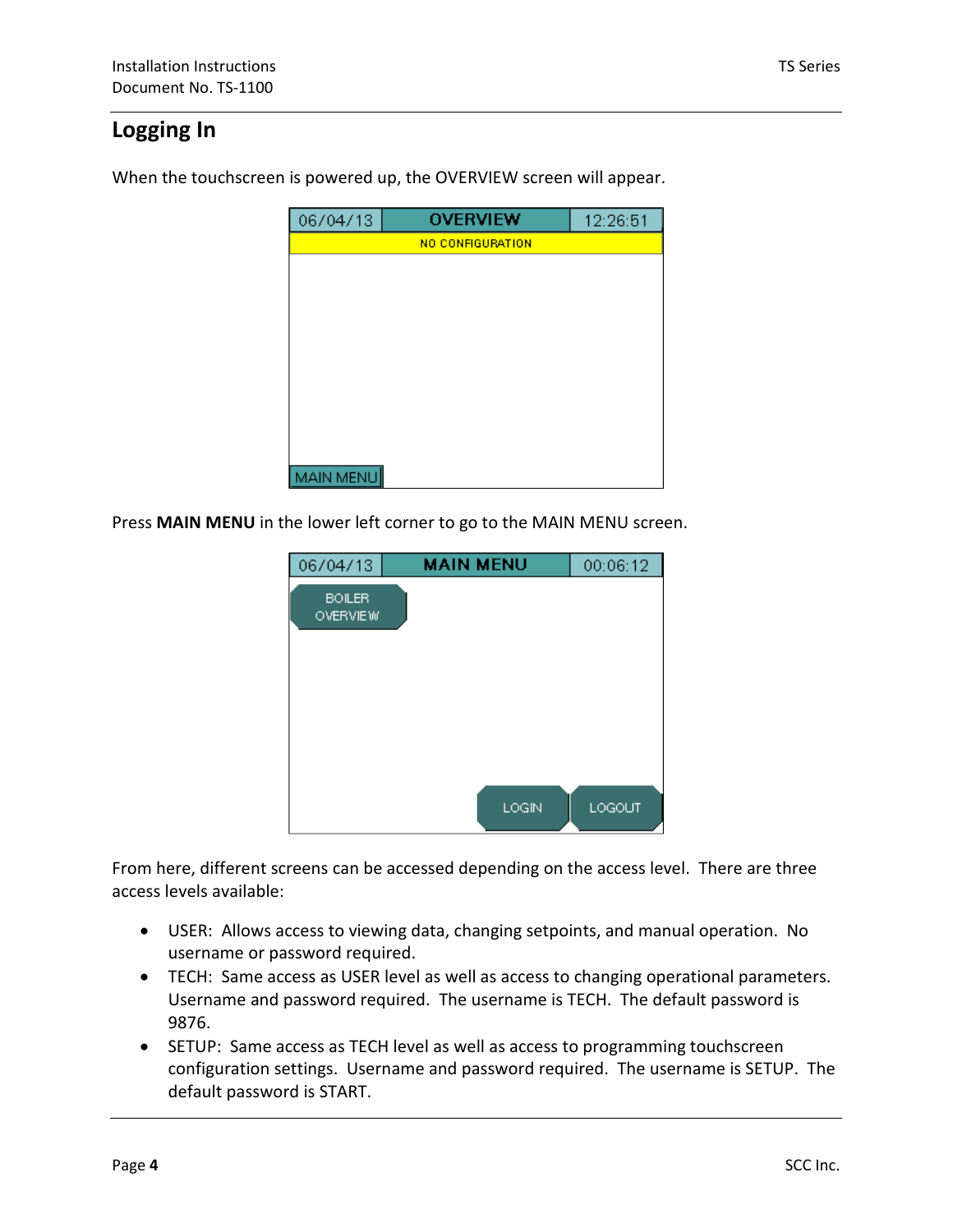## **Logging In (continued)**

In order to log in at the desired access level, press **LOGIN**. The LOGIN screen will appear.

| 06/04/13                 | <b>MAIN MENU</b>          | 12:49:47 |
|--------------------------|---------------------------|----------|
| <b>BOILER</b>            | <b>REMOTE</b>             |          |
|                          | Name:                     |          |
| Password:                |                           |          |
|                          | <b>Current User: USER</b> |          |
|                          | Close                     | Apply    |
| DATALOG<br><b>TRENDS</b> | LOGIN                     | LOGOUT   |

Tap the area next to NAME and a keypad will pop up.

| SETUP                           |              |   |              |   |                         |       |      |
|---------------------------------|--------------|---|--------------|---|-------------------------|-------|------|
| Esc                             | A            | B | $\mathbf{C}$ | D | E                       | F     |      |
|                                 | Ġ            | Ĥ | $\mathbf T$  | J | K                       | Ĺ     |      |
| $\overline{\phantom{a}}$<br>Cap | M            | Ñ | $\mathbf 0$  | P | Q                       | R     | 123  |
| $\equiv$<br><b>Shift</b>        | <sub>S</sub> | т | Ü            | v | $\overline{\mathsf{M}}$ | x     | 7\$! |
| C1r                             | Ÿ            | Z | Space        |   |                         | Enter |      |

Use the keypad to enter the username for the desired access level. When finished, press **ENTER**.

Next, tap the area next to PASSWORD and the same keypad will pop up again. Enter the password and then press **ENTER**.

When both the username and password have been entered, press **APPLY**. If successful, the CURRENT USER will change from USER to TECH or SETUP depending on the username and password that were entered. Hit **CLOSE** to leave the login screen.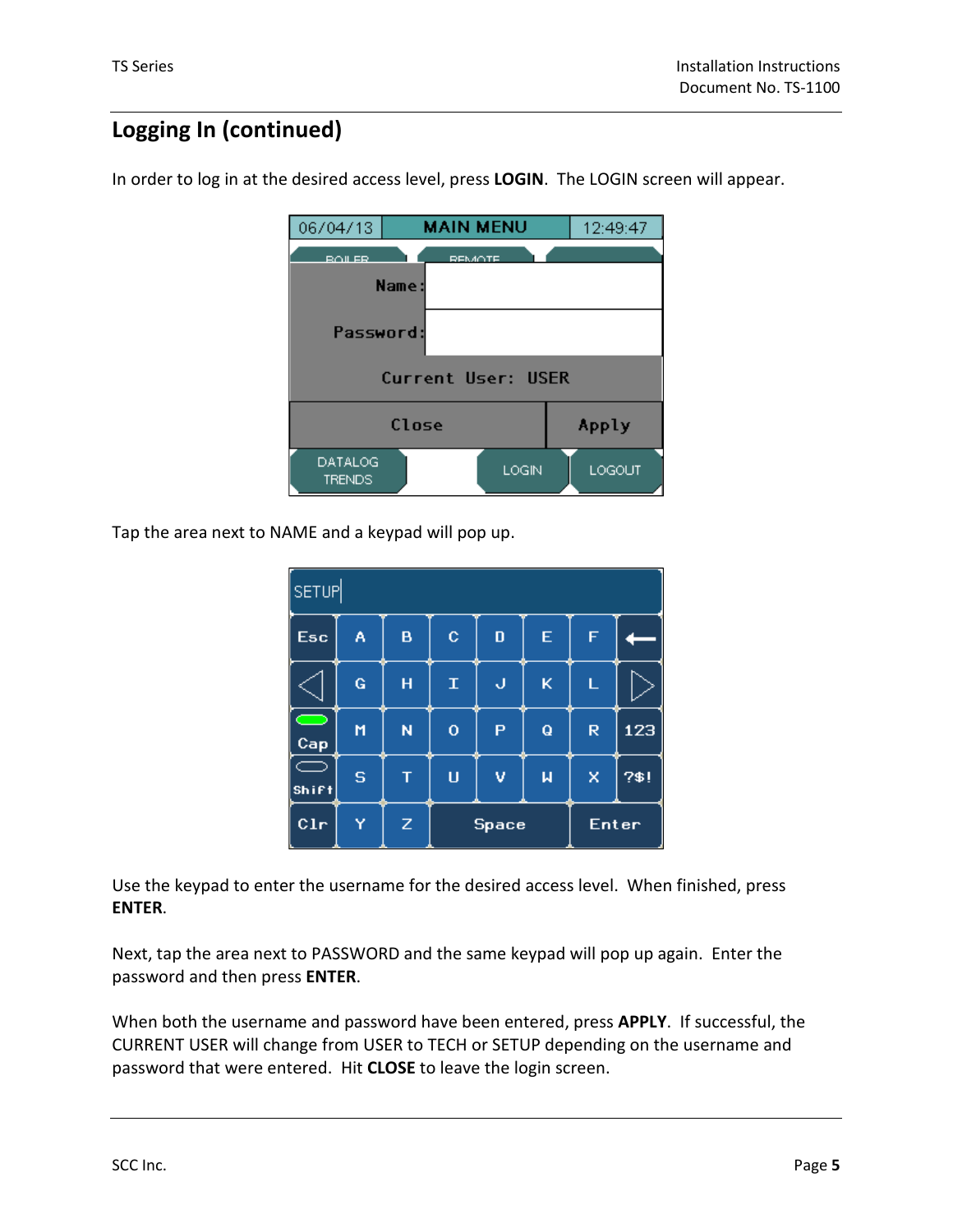## **Initial Configuration**

### Access level: **SETUP**

The touchscreen needs to be configured for the connected equipment. Once logged in at the SETUP level, the SETTINGS tab will appear.

|       | 00:06:12                  |
|-------|---------------------------|
|       |                           |
|       |                           |
|       |                           |
| LOGIN | <b>SETTINGS</b><br>LOGOUT |
|       |                           |

Press **SETTINGS** to display the SETTINGS screen.

| 06/04/13  | <b>SETTINGS</b>       | 12:50:40 |
|-----------|-----------------------|----------|
|           |                       |          |
|           |                       |          |
|           |                       |          |
|           |                       |          |
|           |                       |          |
|           | <b>HNIT TYPE</b>      |          |
|           | <b>BOILER ADDRESS</b> |          |
|           |                       |          |
| MAIN MENU |                       |          |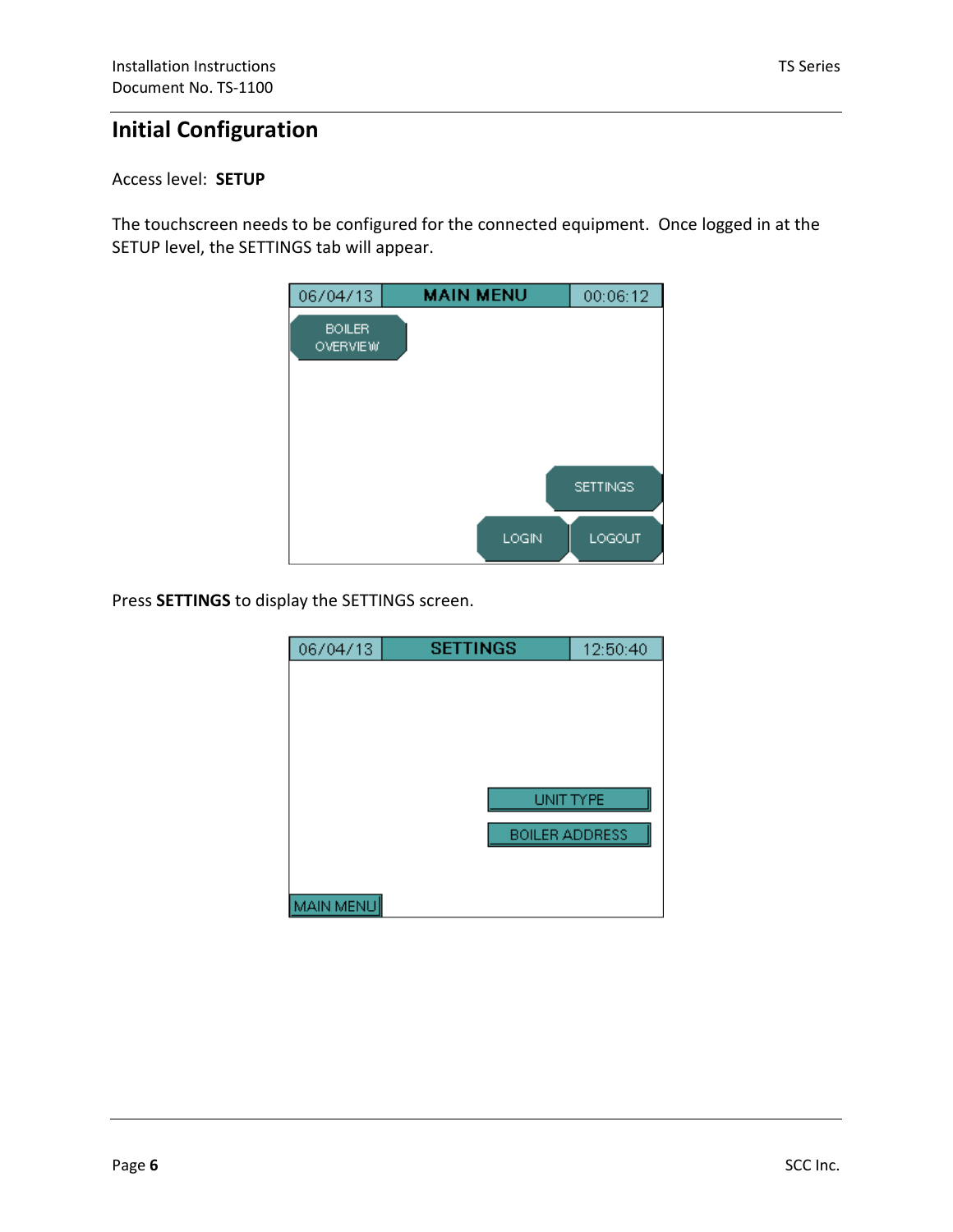### Unit Type

Press **UNIT TYPE** to display the UNIT TYPE screen. On the UNIT TYPE screen, the touchscreen is configured for the components it is connected to, including the type of boiler, the controller(s), and more.

| (1)                                          | (2)                                          |
|----------------------------------------------|----------------------------------------------|
| <b>UNIT TYPE</b><br>06/04/13<br>12:52:00     | <b>UNIT TYPE</b><br>06/04/13<br>12:52:00     |
| UNIT TYPE:<br>Lead-Lag                       | UNIT TYPE:<br>Lead-Lag                       |
| COLOR/SHAPE:<br>From Master                  | COLOR/SHAPE:<br>Choose Locally               |
|                                              | COLOR/SHAPE                                  |
|                                              |                                              |
|                                              |                                              |
|                                              |                                              |
|                                              |                                              |
|                                              |                                              |
|                                              |                                              |
| MAIN MENU                                    | MAIN MENU                                    |
|                                              |                                              |
|                                              |                                              |
| (3)                                          | (4)                                          |
| <b>UNIT TYPE</b><br>06/04/13<br>12:52:00     | <b>UNIT TYPE</b><br>06/04/13<br>12:52:00     |
| UNIT TYPE:<br>Standalone                     | UNIT TYPE:<br>PUMP:<br>Standalone<br>No      |
| EXP ANN:<br>SYSTEM TYPE:<br>Steam<br>No      | SYSTEM TYPE:<br>Hydronic<br>EXP ANN:<br>No   |
| CONTROLLER:<br>LMV5x                         | CONTROLLER:<br>VALVE:<br>LMV5x<br>No         |
| FDWATER:<br>Standard/Steam<br>/1<br>UNIT:    | /1<br>UNIT: I                                |
| Disabled                                     | Standard/Hydronic                            |
|                                              |                                              |
| COLOR/SHAPE                                  | COLOR/SHAPE                                  |
| DEVICE INS (BACnet):<br>BAUD:<br>9600<br>100 | DEVICE INS (BACnet):<br>BAUD:<br>9600<br>100 |

One of the four screens shown above will appear depending on the type of system that the touchscreen is configured for:

- **Screen 1 –** Appears for lead/lag systems with boiler color coming from the Lead/Lag Master.
- **Screen 2 –** Appears for lead/lag systems with boiler color coming from the local touchscreen.
- **Screen 3 –** Appears for standalone steam boilers.
- **Screen 4 –** Appears for standalone hydronic boilers.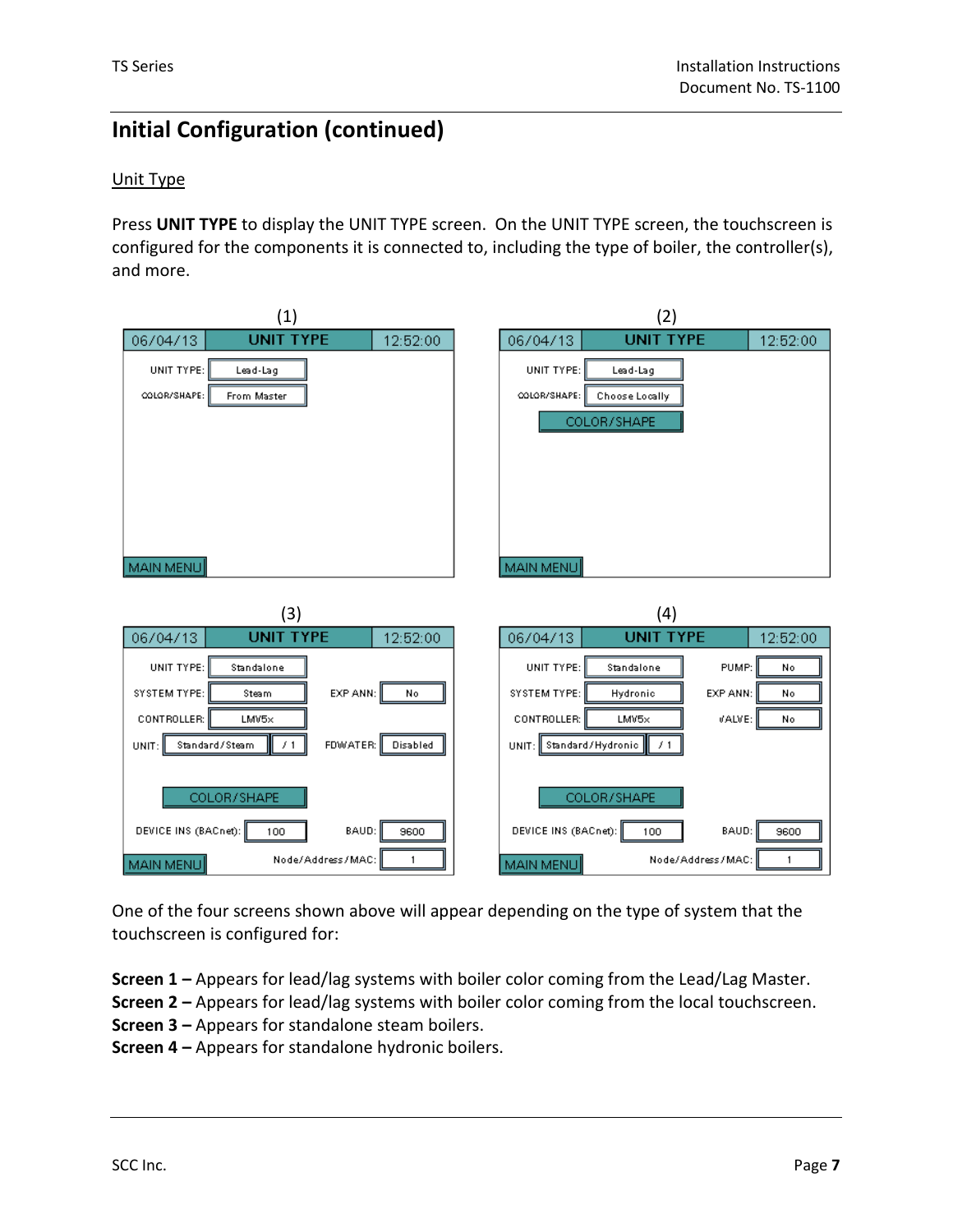**UNIT TYPE –** Configure the touchscreen as either a standalone unit or part of a lead/lag system.

- **Lead-Lag:** Choose this option when connected to a Lead/Lag Master panel.
- **Standalone:** Choose this option when no Lead/Lag Master panel is present.

**SYSTEM TYPE –** Choose the type of boiler that the touchscreen is connected to.

- **Hydronic:** Select this option for a hot water boiler.
- **Steam:** Select this option for a steam boiler.

**CONTROLLER –** Choose which Siemens controller(s) are connected to the touchscreen.

- **LMV5x:** Select this option when using an LMV5x and its internal load controller.
- **LMV5x/RWF40:** Select this option when using an LMV5x with an RWF40 as an external load controller.
- **LMV5x/RWF55:** Select this option when using an LMV5x with an RWF55 as an external load controller.
- **LMV3x/RWF10:** Select this option when using an LMV3x with an RWF10 as an external load controller.
- **LMV3x/RWF40:** Select this option when using an LMV3x with an RWF40 as an external load controller.
- **LMV3x/RWF55:** Select this option when using an LMV3x with an RWF55 as an external load controller.

**UNIT –** Choose the units and decimal places that will be displayed.

- **Standard/Hydronic:** Process variables are shown as temperatures in degrees Fahrenheit.
- **Metric/Hydronic:** Process variables are shown as temperatures in degrees Celsius.
- **Standard/Steam:** Process variables are shown as pressures in PSI.
- **/ 1:** No decimal place on all values.
- **/ 10:** One decimal place on all values.

**LMV3 ACTUATORS –** Select the actuators being used on an LMV3x controller (LMV3x optioned boilers only).

- **None:** Choose this option when no actuators are being used.
- **Air Only:** Choose this option when only an air actuator is being used.
- **Fuel Only:** Choose this option when only a fuel actuator is being used.
- **Air & Fuel:** Choose this option when both air and fuel actuators are being used.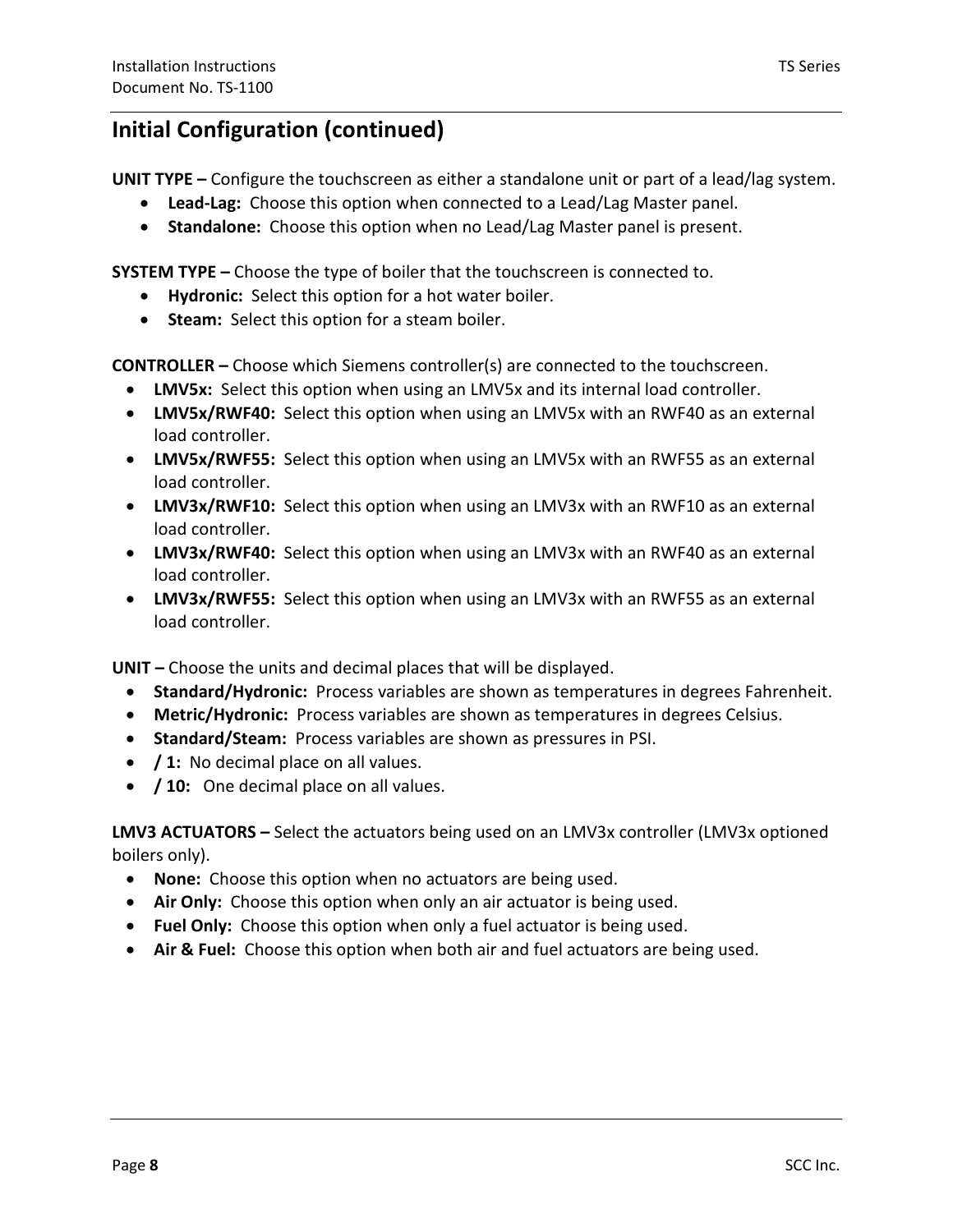**COLOR/SHAPE –** Sets the visual representation for the boiler vessel on the OVERVIEW screen.



Press **COLOR/SHAPE** to pull up the current image of the boiler.

Tap the image to scroll through the available choices and press **EXIT** to confirm changes.

**DEV INS (BACnet) –** Sets the device instance for the optional QuickServer interface (for BACnet/IP or BACnet MS/TP communication only).

**PUMP –** Choose whether or not a boiler circulating pump is installed (only appears for hydronic boilers).

- **No:** Select this option if no pump is installed.
- **Yes:** Select this option if a pump is installed.

**EXP ANN –** Choose whether the Expanded Annunciation package is connected.

- **No:** Select this option if the Expanded Annunciation package is not connected.
- **Yes:** Select this option if the Expanded Annunciation package is connected.

**VALVE –** Choose whether or not a boiler return temperature valve is installed (only shows up for hydronic boilers).

- **No:** Select this option if no valve is installed.
- **Yes:** Select this option if a valve is installed.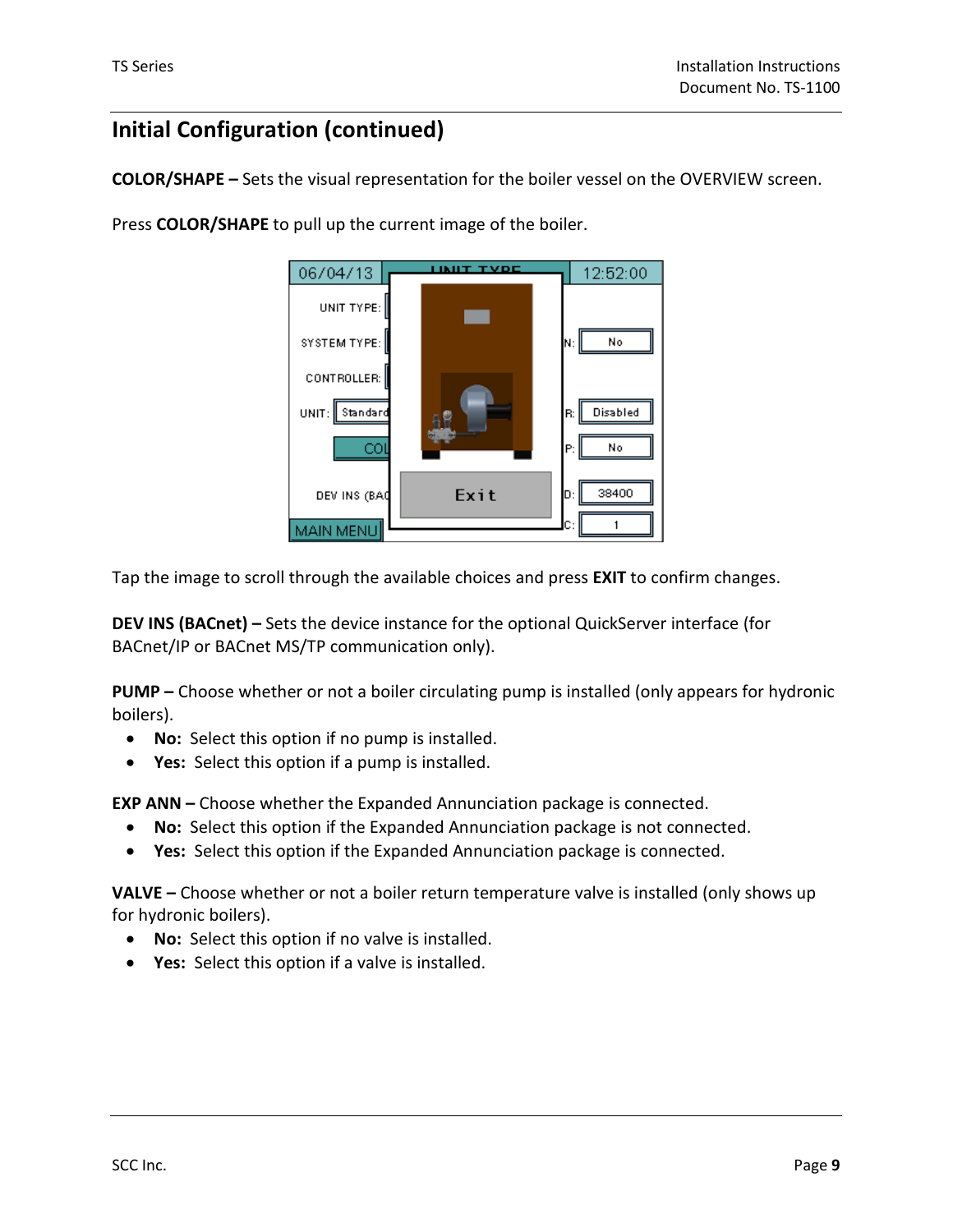**FDWATER –** Choose whether a feedwater system is installed with a Siemens controller (only shows up for steam boilers).

- **Disabled:** Select this option if there is no feedwater system installed with a Siemens controller.
- **RWF40:** Select this option if the feedwater is being controlled by an RWF40.
- **RWF55:** Select this option if the feedwater is being controlled by an RWF55.

**WSB –** Choose whether to enable the warm standby option (for steam boilers with the Expanded Annunciation package only).

- **No:** Warm standby is disabled.
- **Yes:** Warm standby is enabled. A shell temperature sensor is required to be connected to one of the following:
	- o Terminal X60 on an LMV5x.
	- $\circ$  Analog input 3 on an RWF40 (set parameter df3 = 1).
	- $\circ$  Analog input 3 on an RWF55 (set parameter df3 = 1).
	- $\circ$  The dedicated RTD input on the Expanded Annunciation package (see Expanded Annunciator Configuration).

If more than one sensor is installed in these locations, the touchscreen will use the following hierarchy to determine which sensor is used as the shell temperature:

- 1. Dedicated RTD input on Expanded Annunciator package.
- 2. Analog input 3 on either an RWF40 or RWF55.
- 3. Terminal X60 on an LMV5x.

**BAUD –** Set the connection speed (for BACnet MS/TP or Modbus RTU communication only). Note: N2 Johnson Metasys is fixed at 9600 Bd regardless of this setting.

- 9600 Bd
- 19200 Bd
- 38400 Bd

**Node/Address/MAC –** This is used only for N2 Johnson Metasys, Modbus RTU, or BACnet MS/TP communications only. For N2 Johnson Metasys, this sets the node address. For Modbus RTU, this sets the slave address. For BACnet MS/TP, this sets the MAC address.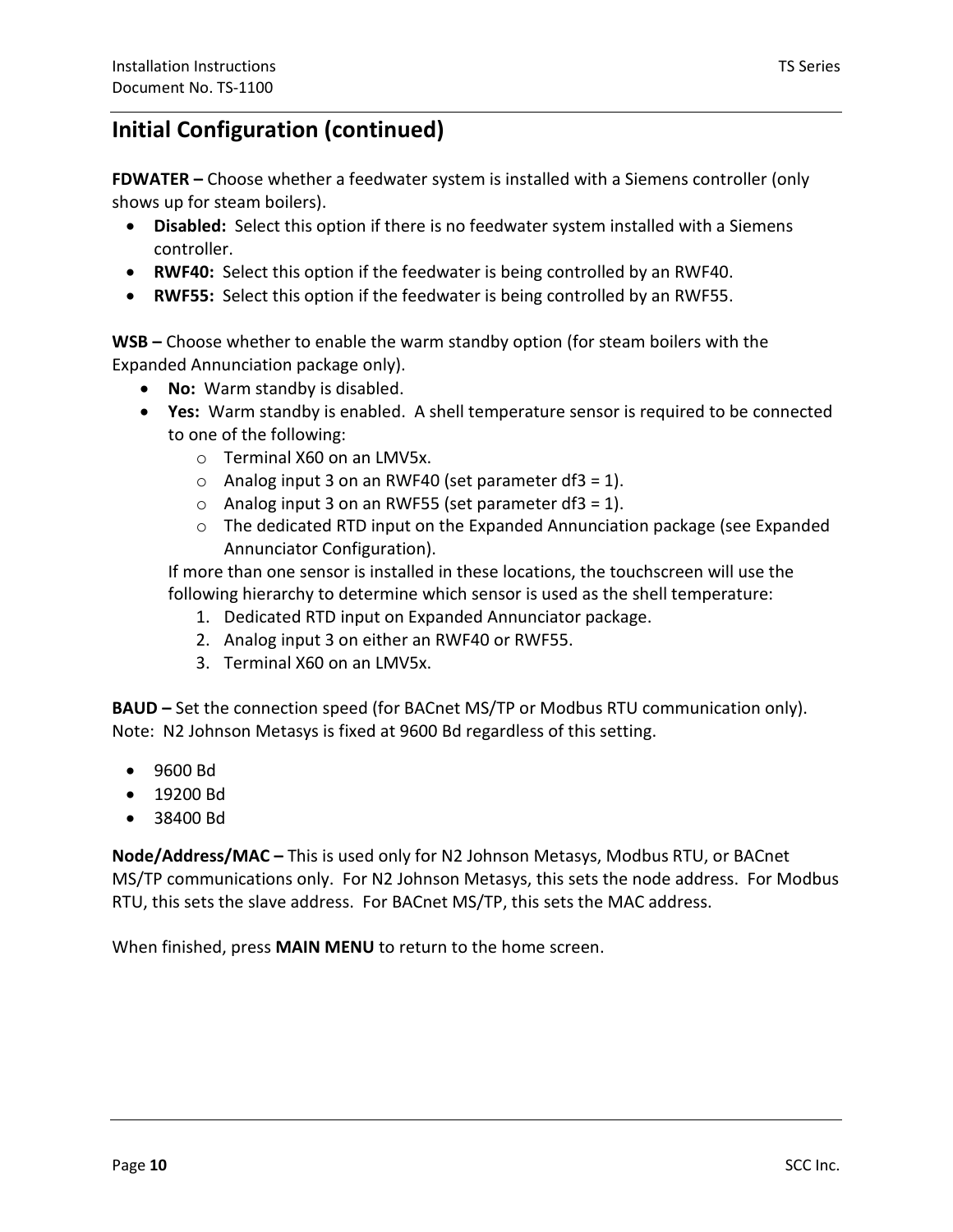### Boiler Address

The boiler address is used to give a unique name to each boiler. This must be set if the touchscreen is connected to a Lead/Lag Master or if multiple touchscreen kits are connected on the same Ethernet network.

From the MAIN MENU, press **SETTINGS**.

| 06/04/13         | <b>SETTINGS</b>  |                       | 12:50:40 |
|------------------|------------------|-----------------------|----------|
| LMV5 OP MODE:    | <b>IntLR Bus</b> |                       |          |
| LOCAL SETPOINT:  | 180°F            |                       |          |
| PROPORTIONAL:    | 6.4%             |                       |          |
| INTEGRAL:        | 136s             | I INIT TYPE           |          |
| DERIVATIVE:      | 24s              | <b>BOILER ADDRESS</b> |          |
| EXP. ANN. CONFIG |                  | ANA. IN CONFIG        |          |
| <b>MAIN MENU</b> | SAVE             | <b>RESTORE</b>        | COPY     |

On the SETTINGS screen, press **BOILER ADDRESS**.



The boiler can be addressed as boiler 1, 2, 3, or 4. Tap the desired address. The address change will take effect immediately.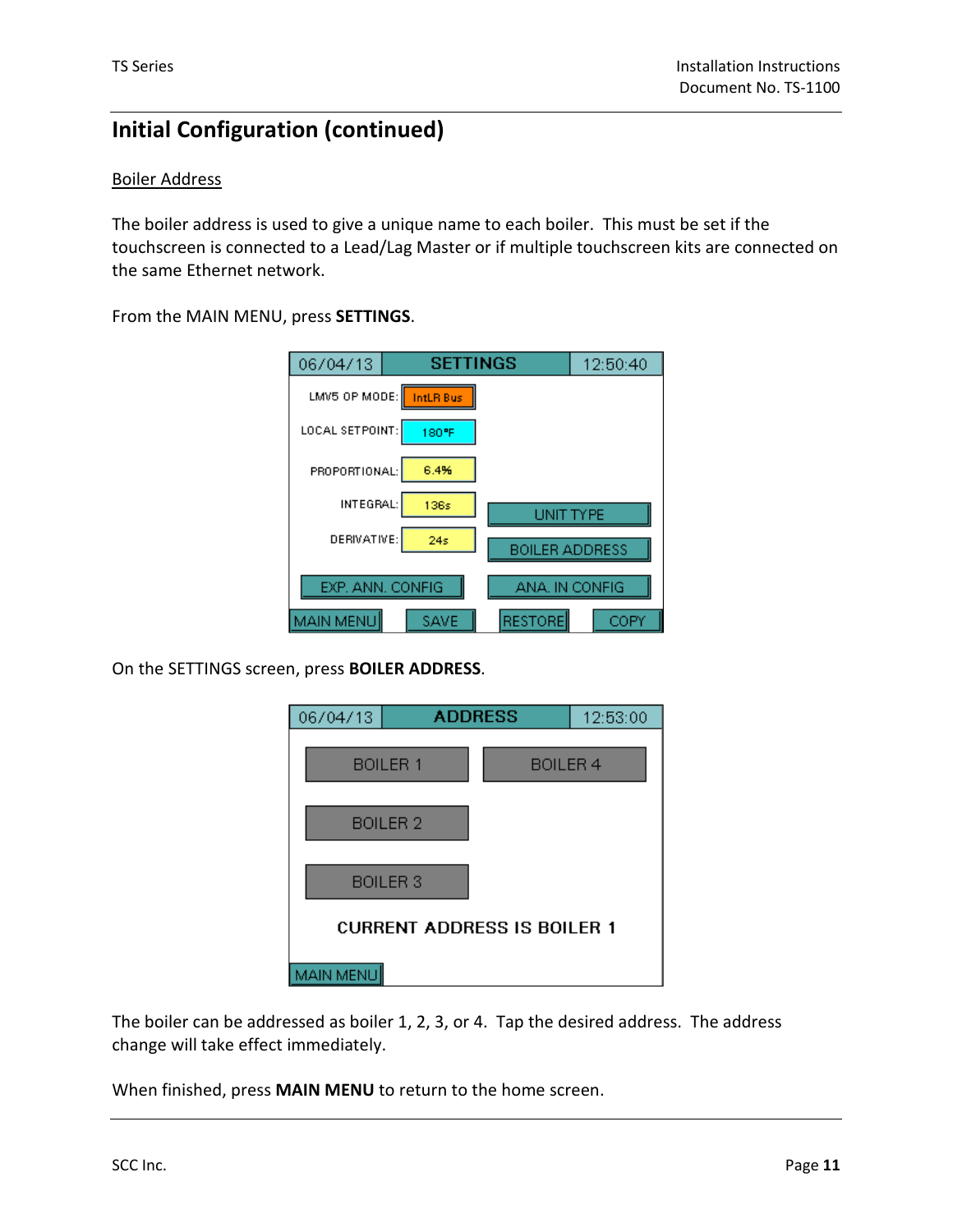### Expanded Annunciator Configuration

If the Expanded Annunciation package is equipped, the touchscreen is capable of first-out annunciation of up to thirteen limits with programmable labels. In order to program these limits, the EXP. ANN. CONFIG menu must be accessed.

From the MAIN MENU, press **SETTINGS**.

| 06/04/13         | <b>SETTINGS</b>  |                | 12:50:40 |
|------------------|------------------|----------------|----------|
| LMV5 OP MODE:    | <b>IntLR Bus</b> |                |          |
| LOCAL SETPOINT:  | 180°F            |                |          |
| PROPORTIONAL:    | 6.4%             |                |          |
| INTEGRAL:        | 136s             | I INIT TYPF    |          |
| DERIVATIVE:      | 24s              | BOILER ADDRESS |          |
| EXP. ANN. CONFIG |                  | ANA. IN CONFIG |          |
| MAIN MENU        | SAVE             | RESTORE        |          |

On the SETTINGS screen, press **EXP. ANN. CONFIG**.

| 06/04/13   EXP. ANN. CONFIG         |              | 00:03:01      |
|-------------------------------------|--------------|---------------|
| LIMIT 1: CONTROL SWITCH             | ALARM: None  | RESET: Auto   |
| LIMIT 2: OPERATING LIMIT            | ALARM: None  | RESET: Auto   |
| LIMIT 3: LOW WATER                  | ALARM: None  | RESET: Auto   |
| LIMIT 4: HIGH GAS                   | ALARM: None  | RESET: Auto   |
| LIMIT 5: LOW GAS                    | ALARM: None  | RESET: Auto   |
| LIMIT 6: <mark>MR HIGH LIMIT</mark> | ALARM: None  | RESET: Auto   |
| LIMIT 7: BLOCKED FILTER             | ALARM: Is On | RESET: Auto   |
| MAIN MENU                           |              | <b>CONFIG</b> |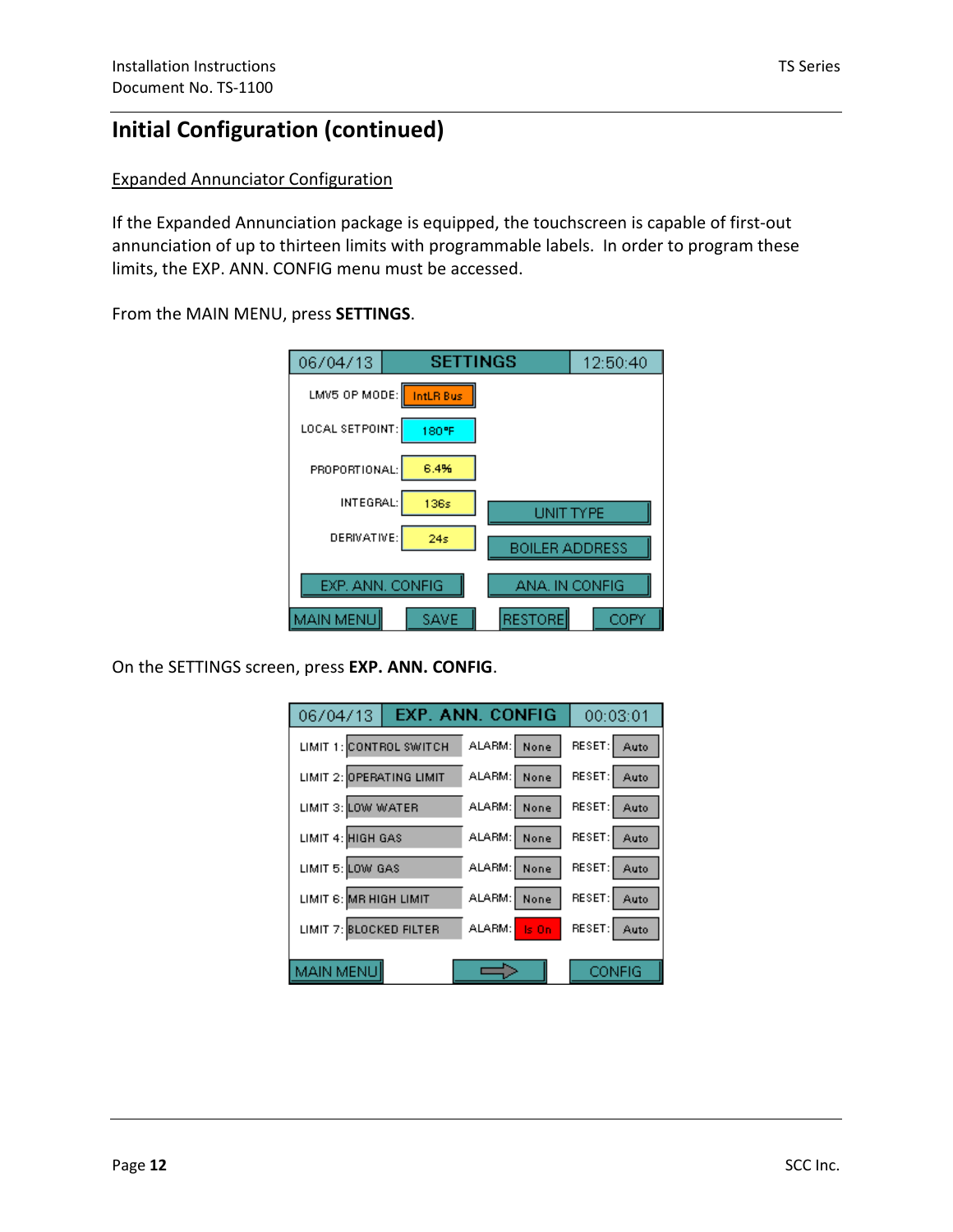Limits 1-7 are shown on the screen that appears. Limits 8-13 may be accessed by tapping the right arrow at the bottom of the screen.

**LIMIT 1-13 –** This is the user-configured name for each limit. Tap the area next to the limit and a keypad will appear. The name may be up to 16 characters long.

**ALARM –** Configures how each individual limit will alarm. Alarms are subject to a short (fivesecond) delay to ensure the alarm condition is present.

- **None:** Will not alarm regardless of the position the input is in.
- **Is Off:** Will alarm when the input is deactivated.
- **Is On:** Will alarm when the input is activated.
- **FO Off:** For first-out applications, will alarm when the input is deactivated only if the previous input is activated.

**RESET –** Configures whether the alarm will be an auto or manual reset alarm. Manual reset alarms can be reset using the **ALARM RESET** button on the ALARMS screen.

When finished, press **CONFIG** to go to the SETTINGS screen, or press **MAIN MENU** to return to the main menu.

### Analog Input Configuration

If the Expanded Annunciator package is equipped, the touchscreen is equipped with four programmable analog inputs and three programmable Pt1000 RTD temperature inputs. In order to configure these inputs, the ANA. IN CONFIG screen must be accessed.

From the MAIN MENU, press **SETTINGS**.

| 06/04/13         | <b>SETTINGS</b> |                       | 12:50:40 |
|------------------|-----------------|-----------------------|----------|
| LMV5 OP MODE:    | IntLR Bus       |                       |          |
| LOCAL SETPOINT:  | 180°F           |                       |          |
| PROPORTIONAL:    | 6.4%            |                       |          |
| INTEGRAL:        | 136s            | I INIT TYPF           |          |
| DERIVATIVE:      | 24s             | <b>BOILER ADDRESS</b> |          |
| EXP. ANN. CONFIG |                 | ANA. IN CONFIG        |          |
| <b>MAIN MENU</b> | SAVE            | <b>RESTORE</b>        |          |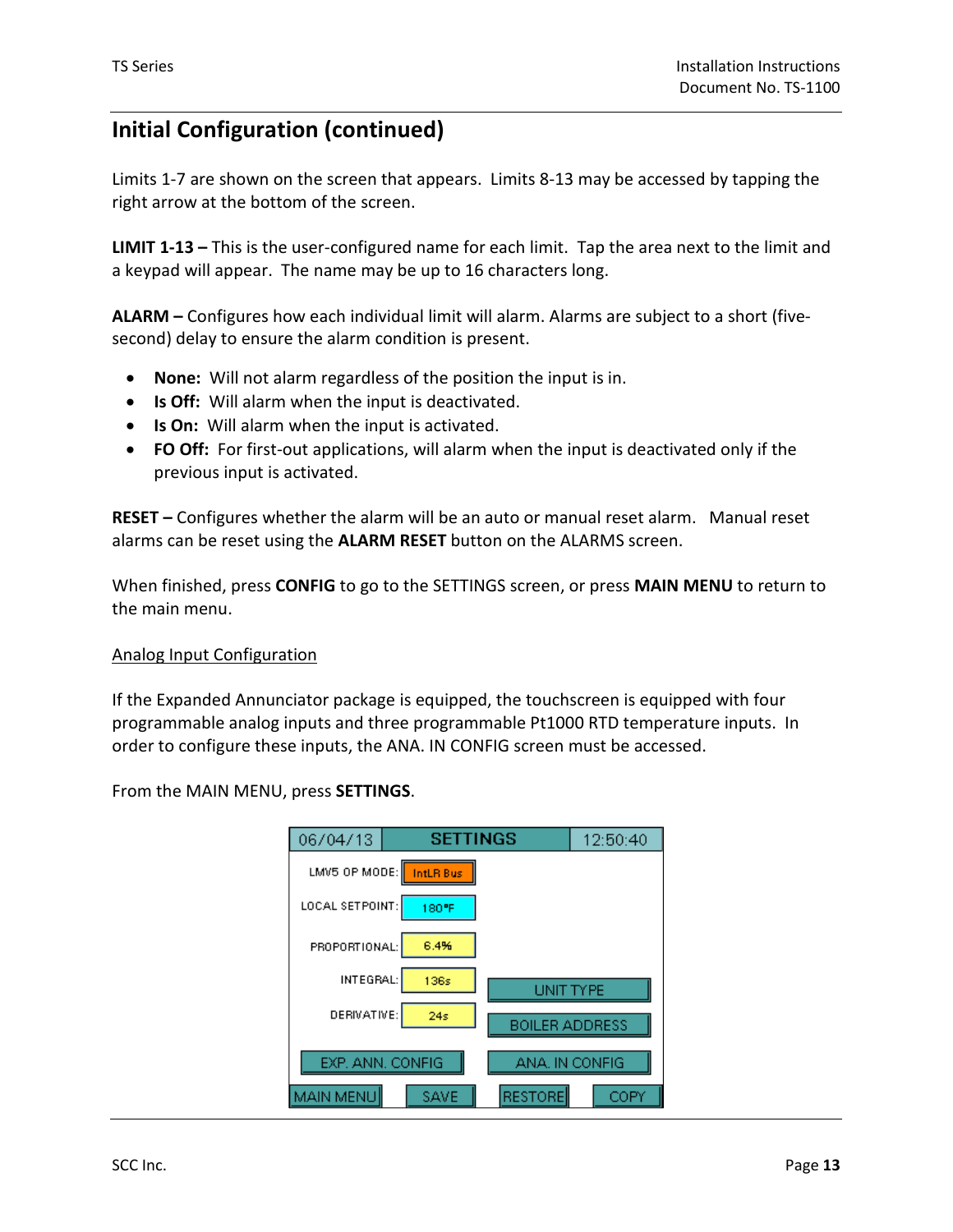On the SETTINGS screen, press **ANA. IN CONFIG**.

| 06/04/13       |           |            |          | AI CONFIG (V, mA) | 00:13:27      |  |  |  |
|----------------|-----------|------------|----------|-------------------|---------------|--|--|--|
| ANALOG INPUT 1 |           |            |          |                   |               |  |  |  |
| NAME:          |           | STEAM FLOW |          |                   |               |  |  |  |
| UNIT:          | PPH       | TYPE:      | $4-20mA$ |                   |               |  |  |  |
| MIN:           | $\bf{0}$  | MAX:       | 20000    | TOTALS:           | Hour          |  |  |  |
| LOW:           | $\theta$  | HIGH:      | $\bf{0}$ | ALARM:            | None          |  |  |  |
|                |           |            |          |                   |               |  |  |  |
|                | MAIN MENU |            |          | R1                | <b>CONFIG</b> |  |  |  |

The screen to configure analog input 1 will appear. Pressing the left or right arrows will toggle through the four available analog inputs. Use the following settings to configure each analog input:

**NAME –** Tap the area next to name and a keypad will appear. Enter any name for the analog input up to 10 characters in length.

**UNIT –** Tap the area next to unit and a keypad will appear. Enter the appropriate units for the analog input up to 4 characters in length.

**TYPE –** Configures the input signal for 0-10Vdc, 0-20mA, 2-10Vdc or 4-20mA.

**MIN –** Configures the low end of the scale for the analog input.

**MAX –** Configures the high end of the scale for the analog input.

**TOTALS –** Enables and sets the unit of time for totalization of the analog input.

- None Disables totalization of the analog input.
- Hour Enables totalization of the analog input in units/hour.
- Minute Enables totalization of the analog input in units/minute.

**LOW –** Sets the low alarm threshold for the analog input (if enabled).

**HIGH –** Sets the high alarm threshold for the analog input (if enabled).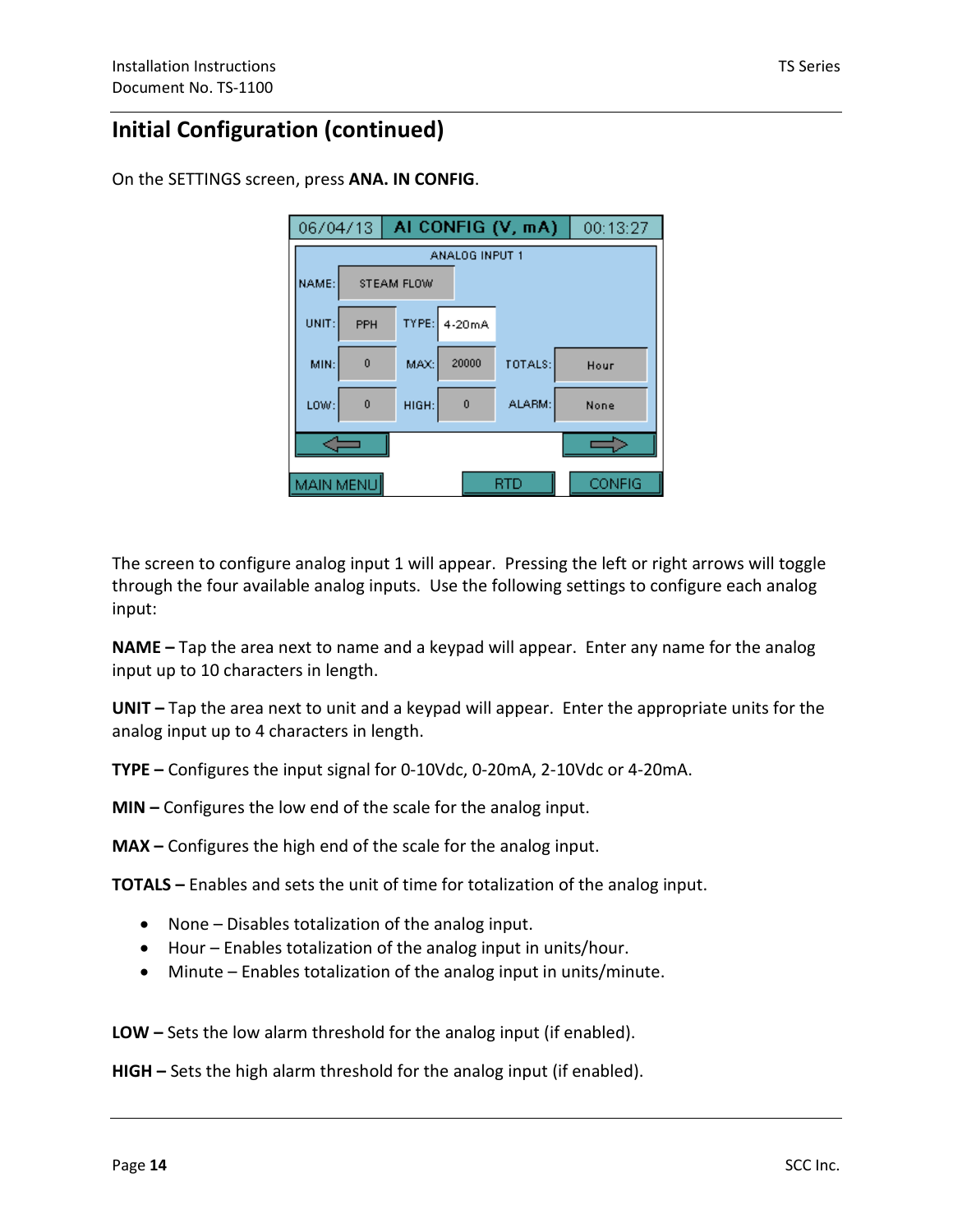**ALARM –** Configures the type of alarm for the analog input. Manual reset alarms can be reset using the **ALARM RESET** button on the ALARMS screen. Alarms are subject to a short (fivesecond) delay to ensure the alarm condition is present.

- **None:** Disables the alarm.
- **Low Only:** Enables an auto reset low limit alarm.
- **Low MR:** Enables a manual reset low limit alarm.
- **High Only:** Enables an auto reset high limit alarm.
- **High MR:** Enables a manual reset high limit alarm.
- **Low High:** Enables an auto reset low limit and an auto reset high limit alarm.
- **LowMR High:** Enables a manual reset low limit and an auto reset high limit alarm.
- **Low HighMR:** Enables an auto reset low limit and a manual reset high limit alarm.
- **LowMR HighMR:** Enables a manual reset low limit and a manual reset high limit alarm.

When finished configuring the analog inputs, press **RTD** to go to the AI CONFIG (RTD) screen in order to configure the RTD temperature inputs.

| 06/04/13                                           | AI CONFIG (RTD)<br>00:14:41                    |  |  |  |
|----------------------------------------------------|------------------------------------------------|--|--|--|
| ANALOG INPUT 1<br>NAME: Comb Air<br>OFFSET:<br>0.0 | ANALOG INPUT 2<br>NAME: Flue<br>OFFSET:<br>0.0 |  |  |  |
| ANALOG INPUT 3<br>NAME: NOT USED<br>OFFSET: 0.0    | TEMP INPUT OFFSET:<br>0.0                      |  |  |  |
| MAIN MENU                                          | <b>CONFIG</b><br>V & m A                       |  |  |  |

**NAME –** Tap the area next to name and a keypad will appear. Enter any name for the RTD input up to 10 characters in length.

**OFFSET –** Temperature offsets may be applied (negative or positive) to the RTD inputs to compensate for lead resistance.

**TEMP INPUT OFFSET –** Sets a temperature offset (negative or positive) for the dedicated shell temperature (steam boilers) or boiler return water temperature (hydronic boilers) RTD input.

When finished configuring both the analog and RTD inputs, press **CONFIG** to go back to the SETTINGS screen.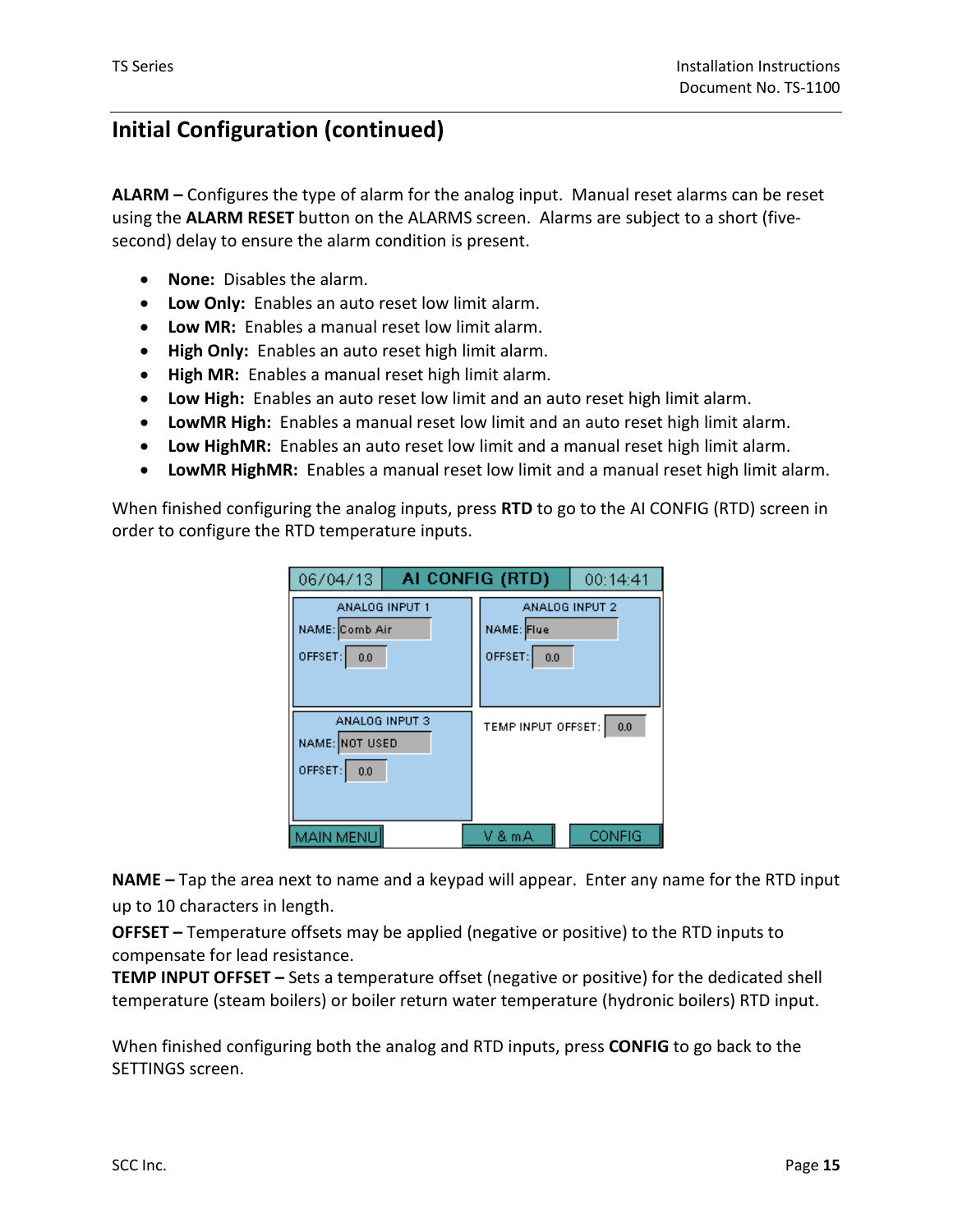

Press **SAVE** to store these configuration settings to the Expanded Annunciator memory. If this is not done, all settings will be lost upon a loss of power!

To revert back to the configuration settings saved in the Expanded Annunciator memory, press **RESTORE**.

Pressing **COPY** allows access to save configuration settings to or restore configuration settings from a USB drive or the touchscreen itself. For more information, see Parameter Backup.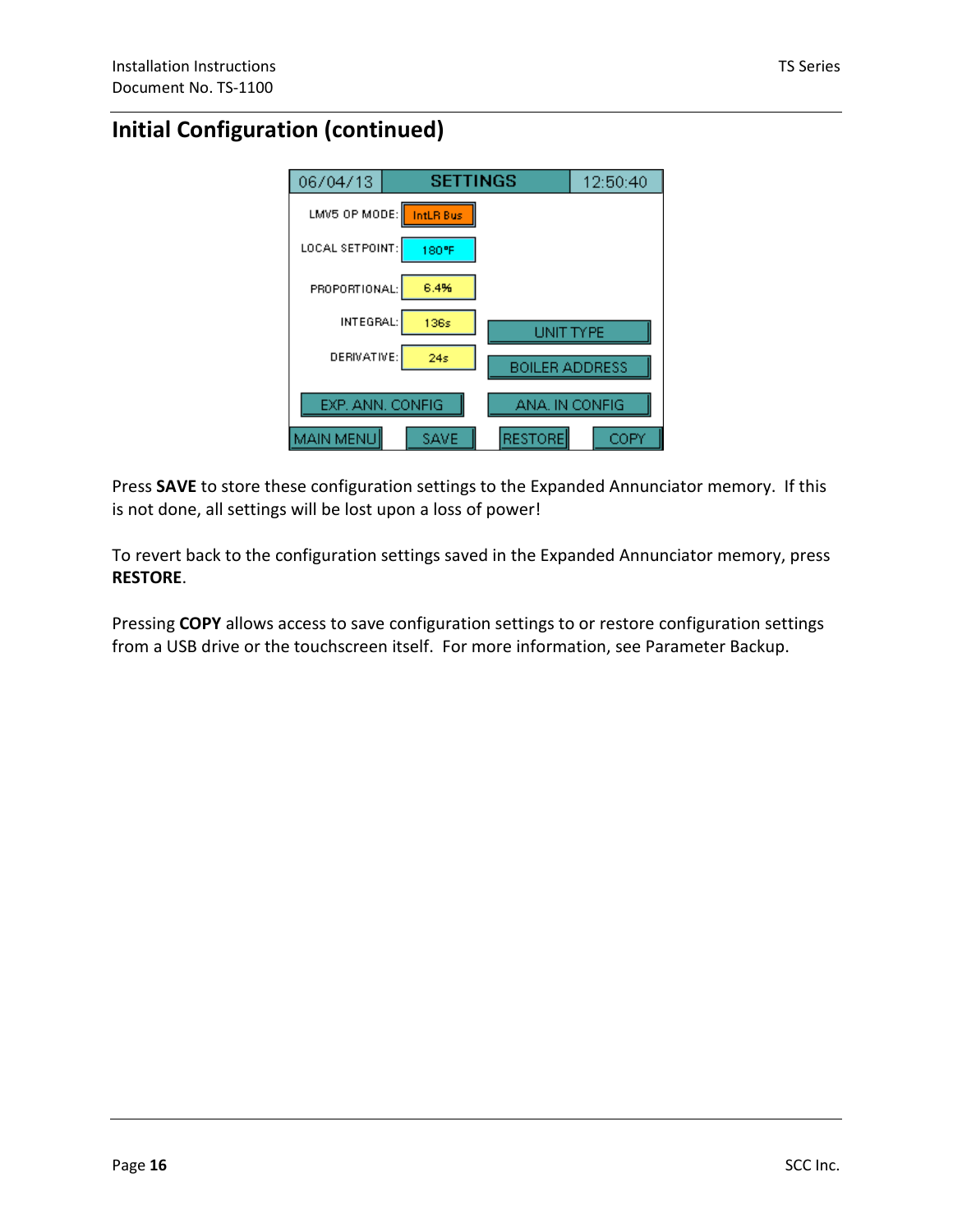## **Boiler Overview Screen**

### Access level: **USER**

The boiler overview screen displays the real-time data of the boiler. From the MAIN MENU screen, press **BOILER OVERVIEW**. The BOILER OVERVIEW screen will appear.



Only the parameters that are optioned and active are shown. Any others are hidden from the display for clarity. The following parameters may be shown on the overview screen:

**Phase:** The phase of the boiler is always displayed in a horizontal bar at the top of the screen. **Firing Rate:** Displays the firing rate of the boiler from 0-100%. **Manual Active**: Displayed in red text if the boiler is in manual mode.

**Air Actuator:** Displays the position of the air actuator.

**Fuel Actuator:** Displays the position of the current fuel actuator (gas or oil).

**Aux1 Act:** Displays the position of the auxiliary 1 actuator (LMV5x only).

**Aux2 Act:** Displays the position of the auxiliary 2 actuator (LMV5x only).

**Aux3 Act:** Displays the position of the auxiliary 3 actuator (LMV5x only).

**VSD Output:** Displays the speed of the VSD from 0-100%.

**Shell Temp:** Displays the current boiler shell temperature.

**Fuel In Use:** Displays the current fuel being used (GAS or OIL).

**Actual SP:** Displays the current setpoint of the boiler.

**Local SP:** Displays the local setpoint of the boiler.

**Rem SP:** Displays the remote setpoint of the boiler.

**Actual:** Displays the actual value of the boiler.

**Startups:** Displays the number of boiler startups on the selected fuel.

**Hours:** Displays the number of hours run on the selected fuel.

**O2:** Displays the current O2 percentage in the stack (LMV5x only).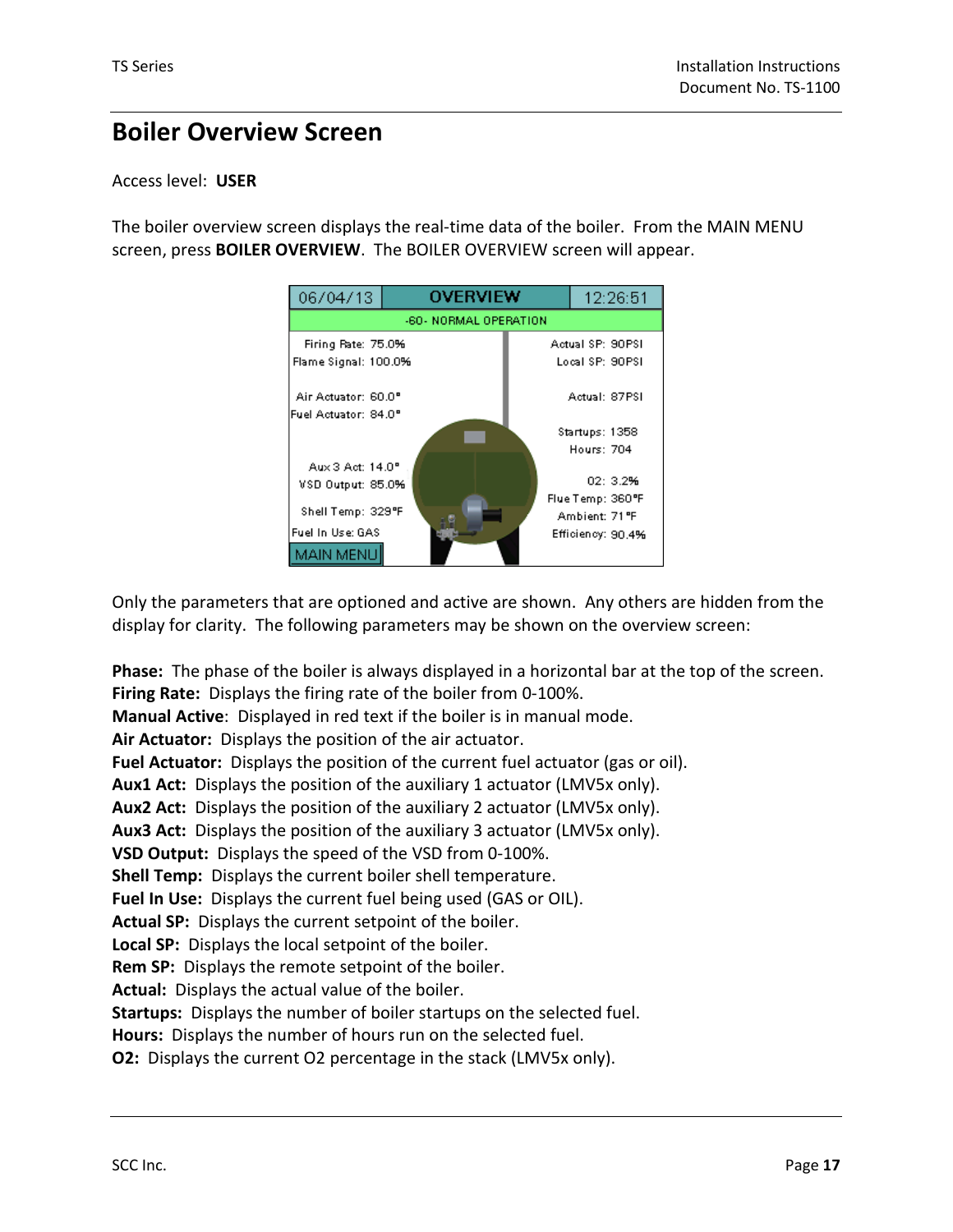## **Boiler Overview Screen (continued)**

**Flue Temp:** Displays the current flue gas temperature (LMV5x only). **Ambient:** Displays the current ambient temperature (LMV5x only). **Efficiency:** Displays the current combustion efficiency (LMV5x only).

Pressing the title bar (**OVERVIEW**) allows the alternate overview screen to be displayed.



The screens may be toggled as desired and the last selected screen will remain in memory.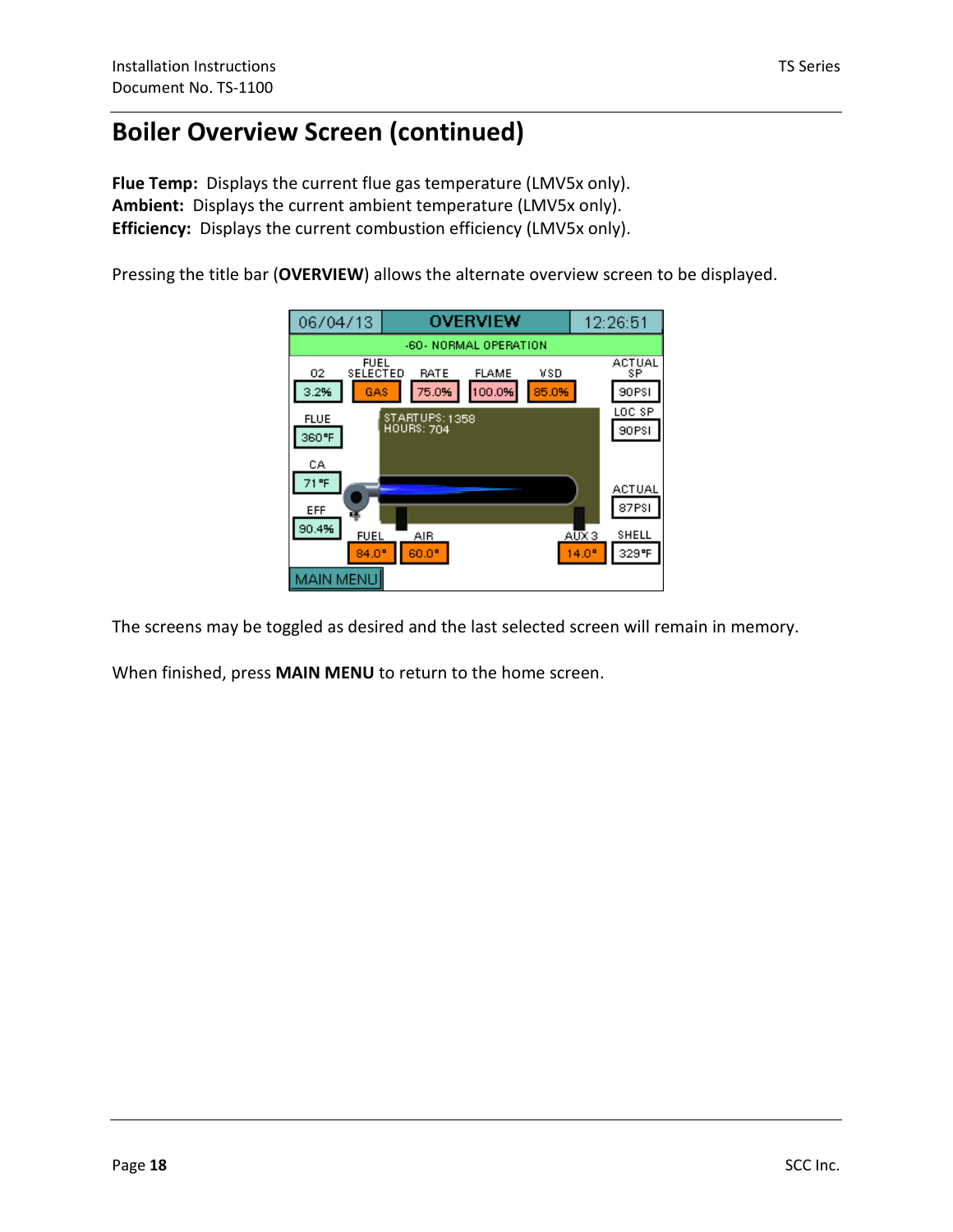## **Automatic / Manual Operation**

### Access level: **USER**

The HAND-OFF-AUTO mode of the boiler may be set at any time. From the MAIN MENU screen, press **REMOTE CONTROL**. The REMOTE CONTROL screen will appear.

| 06/04/13                   | <b>REMOTE CONTROL</b>              |  | 12:31:03             |  |  |  |  |  |
|----------------------------|------------------------------------|--|----------------------|--|--|--|--|--|
| 0FF<br><b>AUTO</b><br>HAND |                                    |  |                      |  |  |  |  |  |
|                            | LMV LOCAL/REMOTE:<br><b>REMOTE</b> |  |                      |  |  |  |  |  |
| STATUS: LEAD BOILER        |                                    |  |                      |  |  |  |  |  |
| MAIN MENU                  | Manual<br>Active                   |  | MANUAL RATE<br>36.5% |  |  |  |  |  |

**HAND-OFF-AUTO –** Sets the mode of the boiler to manually on, manually off, or automatic.

- **HAND:** The boiler is commanded to run in manual mode. If set to "Manual Inactive", the LMV LOCAL/REMOTE setting is LOCAL and the boiler operates off of the local setpoint. If set to "Manual Active", the LMV LOCAL/REMOTE setting changes to REMOTE and the boiler will go to the firing rate set in the MANUAL RATE box.
- **OFF:** The boiler is commanded to remain off. The LMV LOCAL/REMOTE setting will automatically change to REMOTE. The manual mode selection will be forced to "Manual Inactive".
- **AUTO:** The boiler is commanded to operate off of the remote setpoint of the touchscreen (for standalone boilers) or off of the settings of the Lead/Lag Master (for lead-lag systems). The LMV LOCAL/REMOTE setting is REMOTE. If communication is lost between the touchscreen and the LMV controller, the LMV LOCAL/REMOTE setting will switch to LOCAL and the boiler will operate off of the local setpoint.

**LMV LOCAL/REMOTE –** Displays the mode of the LMV controller.

- **LOCAL:** The boiler is commanded to run in local mode using the local setpoint.
- **REMOTE:** The boiler is commanded to run in remote mode using a remote setpoint or a remote firing rate.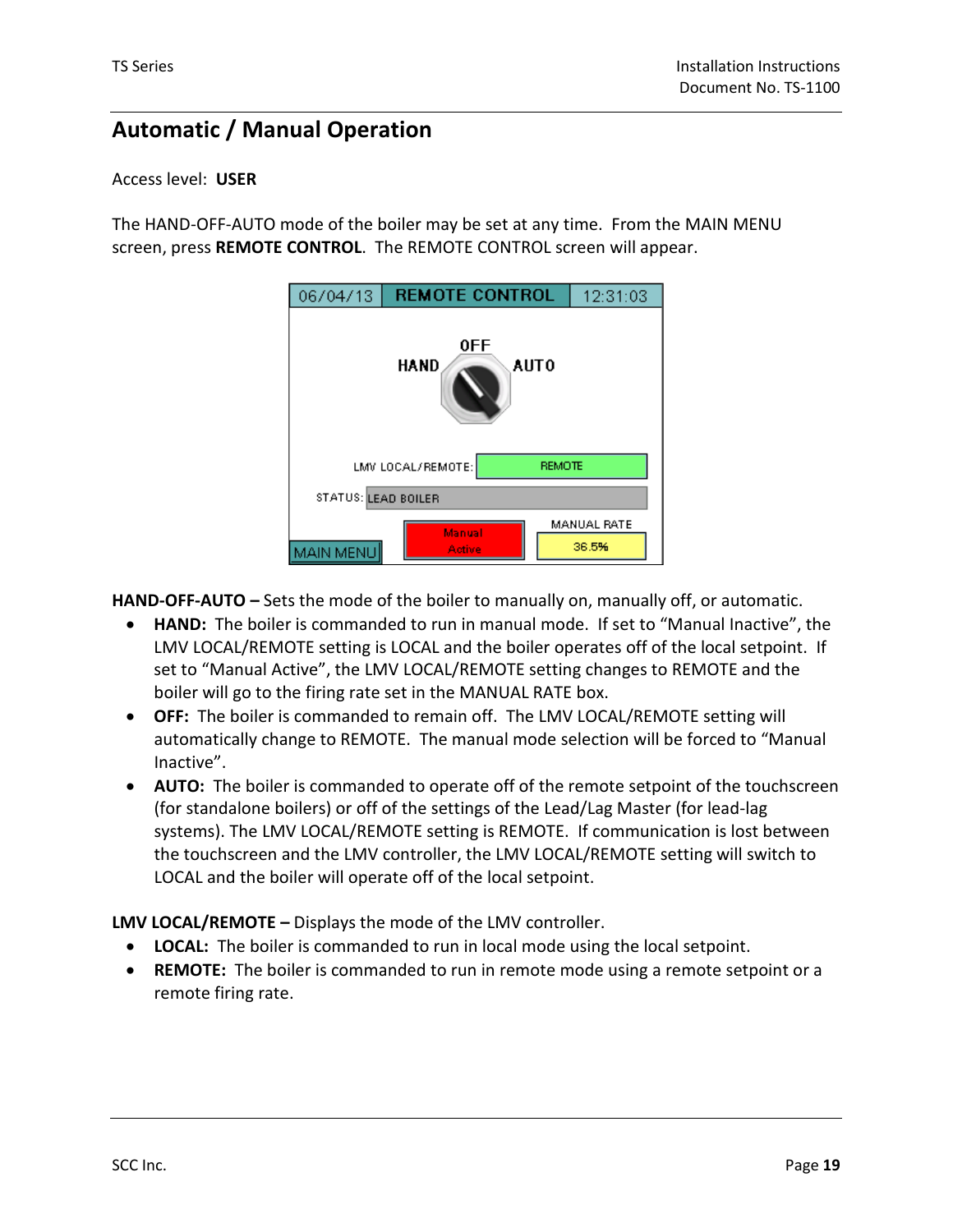## **Automatic / Manual Operation (continued)**

**STATUS –** Displays the status of the boiler (only appears if connected to a Lead/Lag Master). The status message shown with lead/lag systems indicates the available status of the boiler. The boiler must be in AUTO and not be in lockout in order to be available. If the boiler is available it may be designated as a lead or lag boiler.

- **LEAD BOILER:** The boiler is currently the lead boiler.
- **FORMER LEAD CHANGEOVER IN PROGRESS:** The boiler is transitioning from a lead boiler to a lag boiler.
- **LAG 1/2/3 BOILER:** The boiler is currently the first, second, or third lag boiler.
- **LAG 1/2/3 BOILER STANDBY ACTIVE:** The boiler is currently the first, second, or third lag boiler and is in warm standby mode.
- **BOILER NOT AVAILABLE:** The boiler is not available due to one of the following reasons (boiler control switch is off, boiler is not in automatic mode, boiler is in lockout, or boiler with LMV5x controller is not set for "IntLC Bus" or "ExtLC Bus").
- **COMM FAULT LOCAL OPERATION:** The touchscreen has lost communication with the Lead/Lag Master and is currently running in local mode operating on the local setpoint.

**MANUAL ACTIVE/INACTIVE –** Used to either enable or disable a manual firing rate of the boiler.

- **MANUAL INACTIVE:** The boiler will respect the current setpoint of the boiler.
- **MANUAL ACTIVE:** When in HAND mode, the boiler will operate at the firing rate set in the MANUAL RATE box.

**MANUAL RATE:** Sets the firing rate when the touchscreen is in HAND mode and MANUAL ACTIVE is selected. This rate has priority over any setpoint control.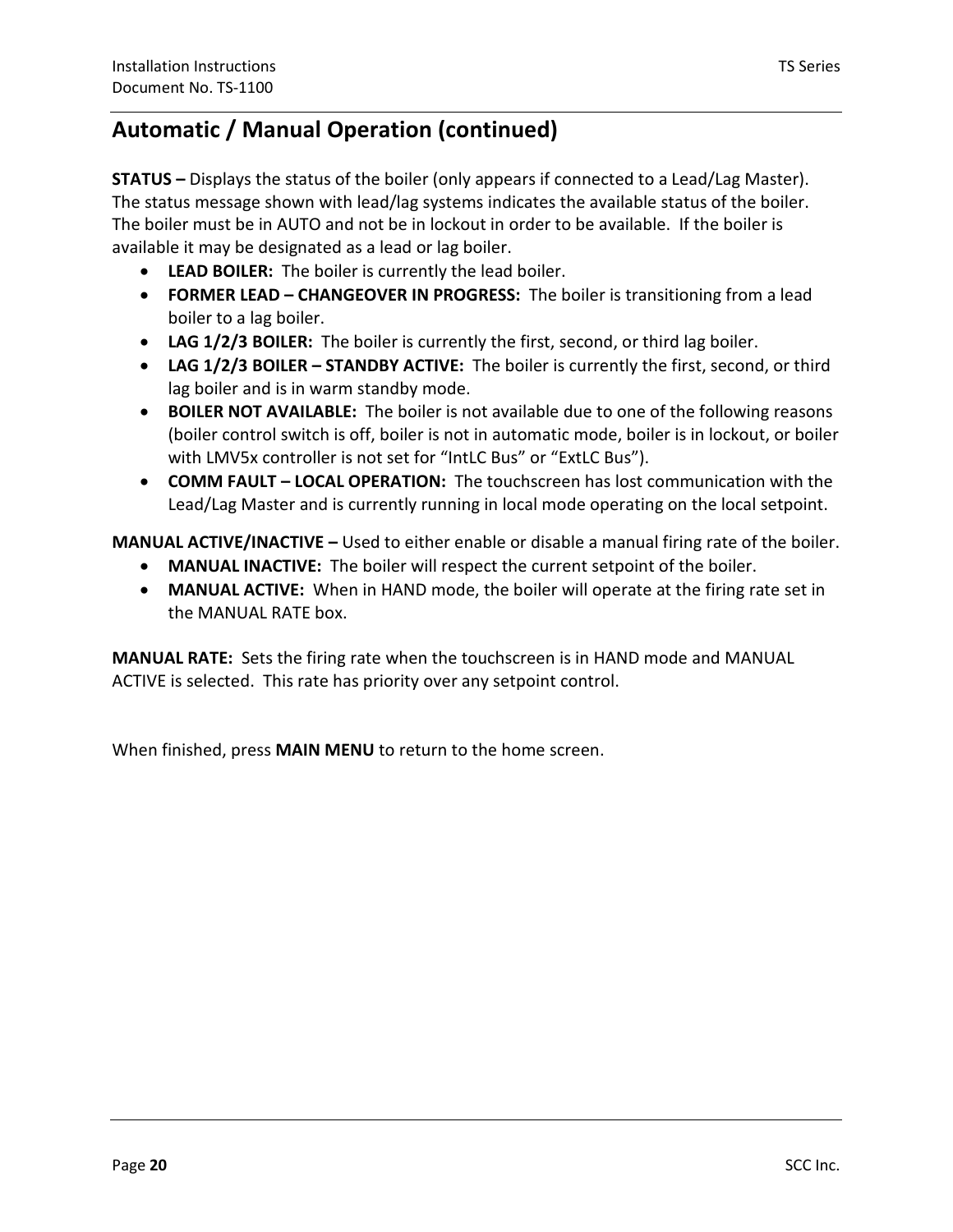## **Alarms**

Access level: **USER** 

Alarms are displayed on a dedicated alarm screen. The last 250 alarms are stored in memory and time stamped. When an alarm is present, a link to the alarm screen will flash in the lowerright corner of the OVERVIEW screen. Otherwise, this screen may be accessed from the main menu.

To access the alarm screen from the main menu, press **ALARMS**. The ALARMS screen will appear.

|   | 06/04/13                                                                       |                                                                              | <b>ALARMS</b> |                 |  | 12:32:13      |  |
|---|--------------------------------------------------------------------------------|------------------------------------------------------------------------------|---------------|-----------------|--|---------------|--|
| æ |                                                                                |                                                                              |               | <b>LOCKOUTS</b> |  | <b>ERRORS</b> |  |
|   | No.                                                                            | Date                                                                         |               | Active          |  | Cleared       |  |
|   |                                                                                | 12/16/13                                                                     |               | 00:00:15        |  |               |  |
|   | LMV LOCKOUT (ERROR: 53, DIAG: 00, PH: 0)<br><b>FAULTY RESET STATE OCCURRED</b> |                                                                              |               |                 |  |               |  |
|   | $\overline{2}$                                                                 | 12/16/13                                                                     |               | 00:00:10        |  |               |  |
|   |                                                                                | LMV FAULT (ERROR: 53, DIAG: 00, PH: 0)<br><b>FAULTY RESET STATE OCCURRED</b> |               |                 |  |               |  |
|   |                                                                                |                                                                              |               |                 |  |               |  |
|   | <b>MAIN MENU</b>                                                               | <b>RESET</b>                                                                 |               | USB             |  | SW Rev. 13M1  |  |

The ALARMS screen lists current alarms as well as older alarms. The color of the alarm indicates the category of the alarm.

**Red –** LMV lockouts. The text flashes when the alarm is currently active.

**Orange –** LMV faults.

**Yellow/Green –** Communication faults. The background is yellow when the alarm is currently active and green when communication is present.

**Blue –** All other alarms such as analog alarms, pump alarms, and expanded annunciator alarms. The text flashes when the alarm is currently active.

Information about the most recent 250 alarms will be displayed with the following information:

**No. –** Number of the alarm in the list (1 is most recent).

**Date –** Displays the date that the alarm occurred.

**Active –** Displays the time when the alarm became active.

**Cleared –** Displays the time when the alarm was cleared.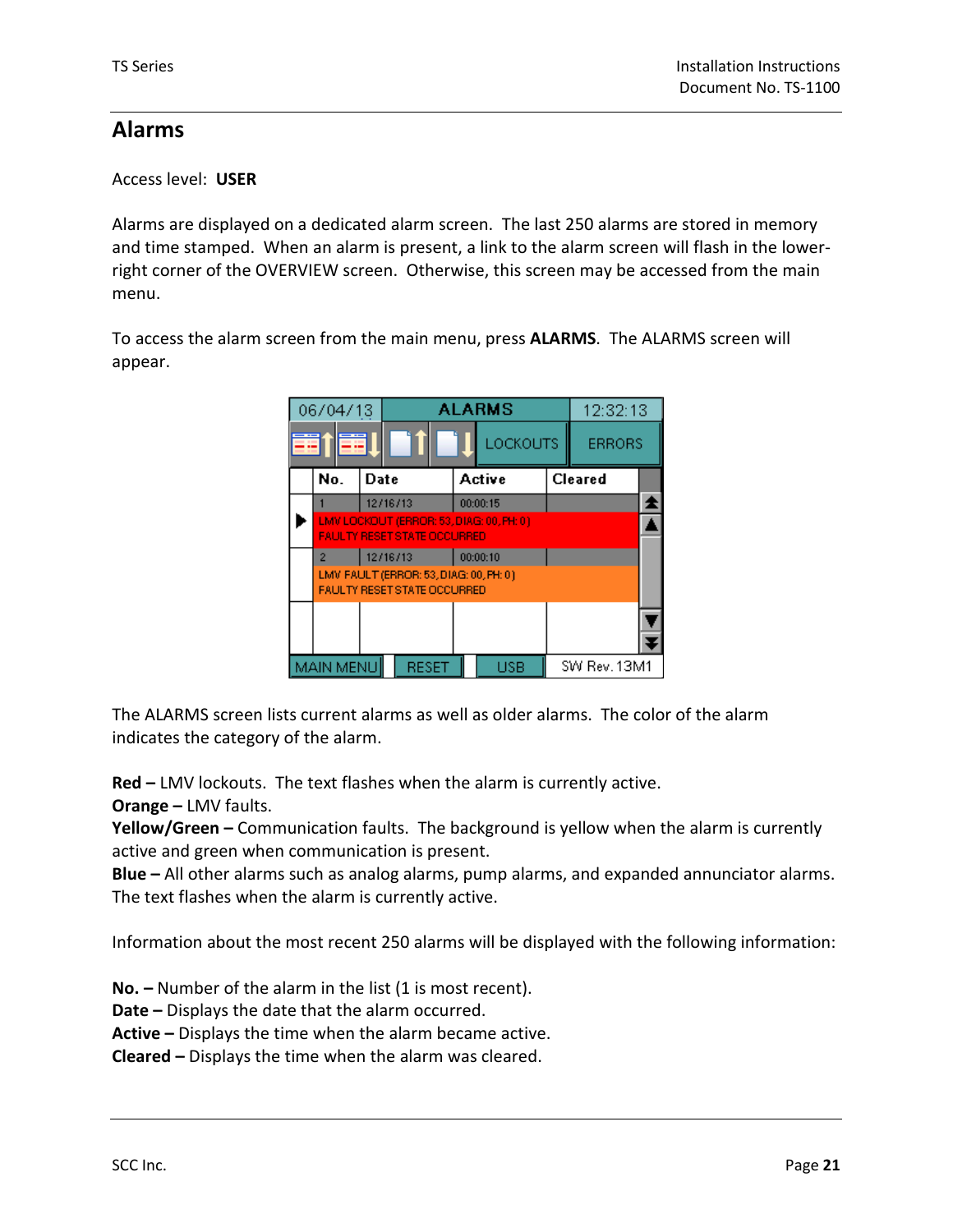## **Alarms (continued)**

The icons at the top of the screen may be used to navigate through the list of alarms:



Move up one alarm on list.



Move down one alarm on list. Navigate up one page on list.

-11

Navigate down one page on list.

From the ALARMS screen, press **LOCKOUTS** to access the lockout history (only appears for LMV5x controllers). The 9 most recent lockouts are displayed (lockout 0 is the most recent).

| 06/04/13                                                                |                                     |  |                         |  | <b>LOCKOUT 3</b>   |                  |            | 12:33:09 |  |
|-------------------------------------------------------------------------|-------------------------------------|--|-------------------------|--|--------------------|------------------|------------|----------|--|
|                                                                         | LOCKOUT CODE<br>A6                  |  |                         |  |                    |                  |            |          |  |
|                                                                         | INTERNAL LOAD CTLR DETECTED A FAULT |  |                         |  |                    |                  |            |          |  |
| <b>CURRENT ERROR CLASS</b><br><b>CURRENT DIAGNOSTIC CODE</b><br>58<br>0 |                                     |  |                         |  |                    |                  |            |          |  |
|                                                                         |                                     |  |                         |  | <b>ERROR PHASE</b> |                  |            |          |  |
|                                                                         |                                     |  | -12- STANDBY STATIONARY |  |                    |                  |            |          |  |
|                                                                         | DATE: 5 / 24 / 2013                 |  |                         |  |                    | TIME: $12:40:19$ |            |          |  |
|                                                                         | <b>FUEL</b>                         |  | GAS                     |  | <b>OUTPUT</b>      |                  |            | 0.0%     |  |
|                                                                         | START COUNTER TOTAL                 |  |                         |  |                    |                  | 193 Starts |          |  |
| HOURS RUN TIME TOTAL<br>2417 Hours                                      |                                     |  |                         |  |                    |                  |            |          |  |
| <b>MAIN MENU</b>                                                        |                                     |  |                         |  |                    |                  |            |          |  |

Press the left and right arrows at the bottom of the screen to toggle between lockouts. The following information is displayed on the screen for each lockout:

**LOCKOUT CODE –** Displays the LMV5x error code.

**DESCRIPTION –** Lists a description of the lockout in a horizontal bar at the top of the screen.

**CURRENT DIAGNOSTIC CODE –** Displays the LMV5x diagnostic code.

**CURRENT ERROR CLASS –** Not used.

**ERROR PHASE –** Displays what phase the LMV5x was in when the lockout occurred.

**DATE –** Displays the date when the lockout occurred.

**TIME –** Displays the time when the lockout occurred.

**FUEL –** Displays the fuel being used when the lockout occurred.

**OUTPUT –** Displays the firing rate when the lockout occurred.

**START COUNTER TOTAL –** Displays the start number when the lockout occurred.

**HOURS RUN TIME TOTAL –** Displays the total number of hours run before the lockout occurred.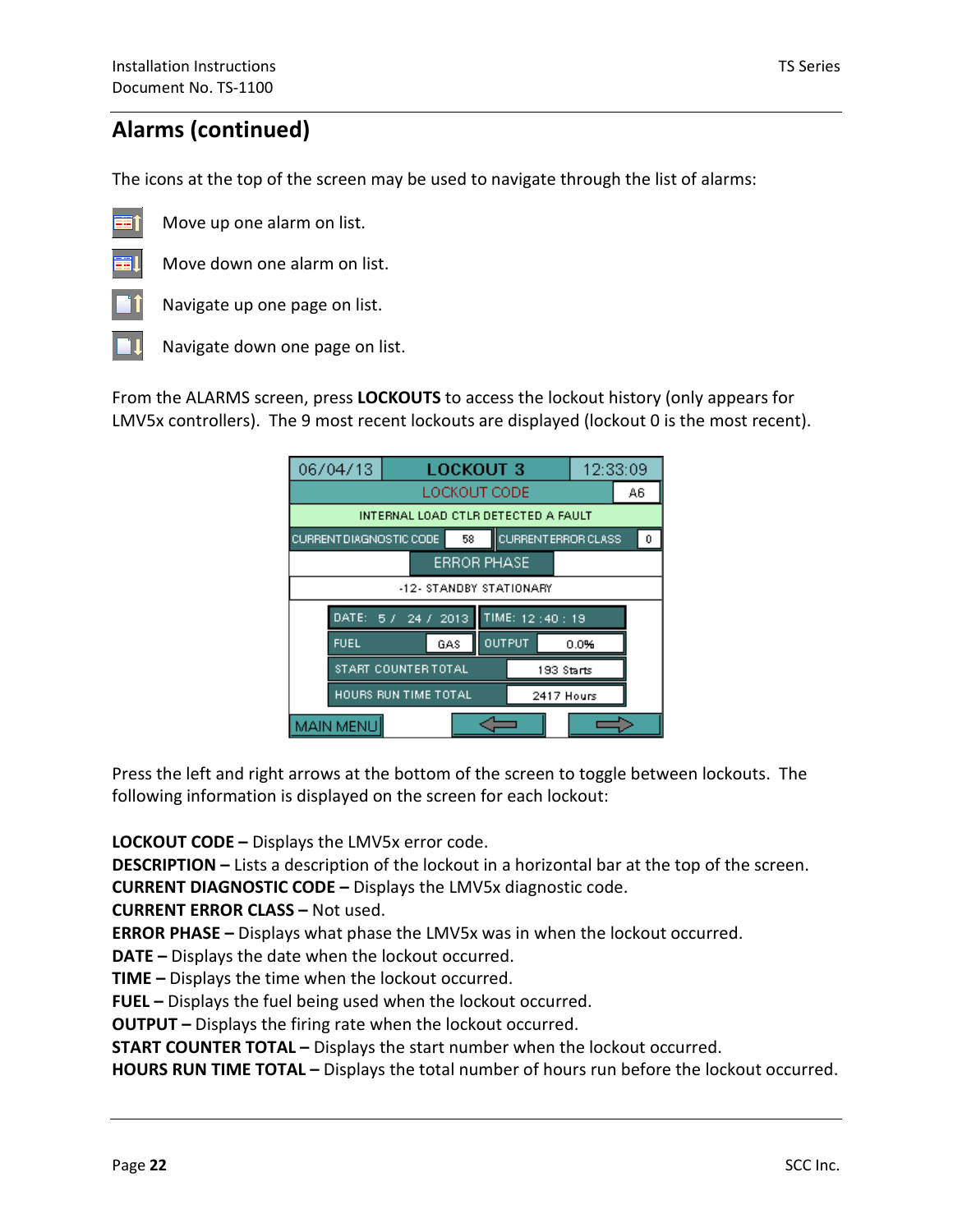## **Alarms (continued)**

From the ALARMS screen, press **ERRORS** to access the fault history. The 21 most recent faults are displayed on an LMV5, and the 25 most recent faults are displayed on an LMV3 (fault 0 is the most recent).



Press the left and right arrows at the bottom of the page to toggle between faults. The following information is displayed on the screen for each fault:

**ERROR CODE –** Displays the LMV error code.

**DESCRIPTION –** Lists a description of the lockout in a horizontal bar at the top of the screen. **CURRENT DIAGNOSTIC CODE –** Displays the LMV diagnostic code.

**CURRENT ERROR CLASS –** Not used.

**ERROR PHASE –** Displays what phase the LMV was in when the fault occurred.

**FUEL –** Displays the fuel being used when the fault occurred.

**OUTPUT –** Displays the firing rate when the fault occurred.

**START COUNTER TOTAL –** Displays the start number when the fault occurred.

From the ALARMS screen, press the **RESET** button to clear expanded annunciator alarms designated as manual reset. This button has no effect on LMV alarms.

From the ALARMS screen, press **USB** to save the alarm log externally to a USB drive.

NOTE: If a boiler circulating pump is installed, an alarm is generated when feedback is not received within 20 seconds of the pump being commanded on. If this alarm appears, it must be reset using the **RESET** button. If connected to a Lead/Lag Master, this alarm is cleared from the ALARMS screen on the Lead/Lag Master. The alarm will also automatically clear if pump feedback is received while an alarm is present.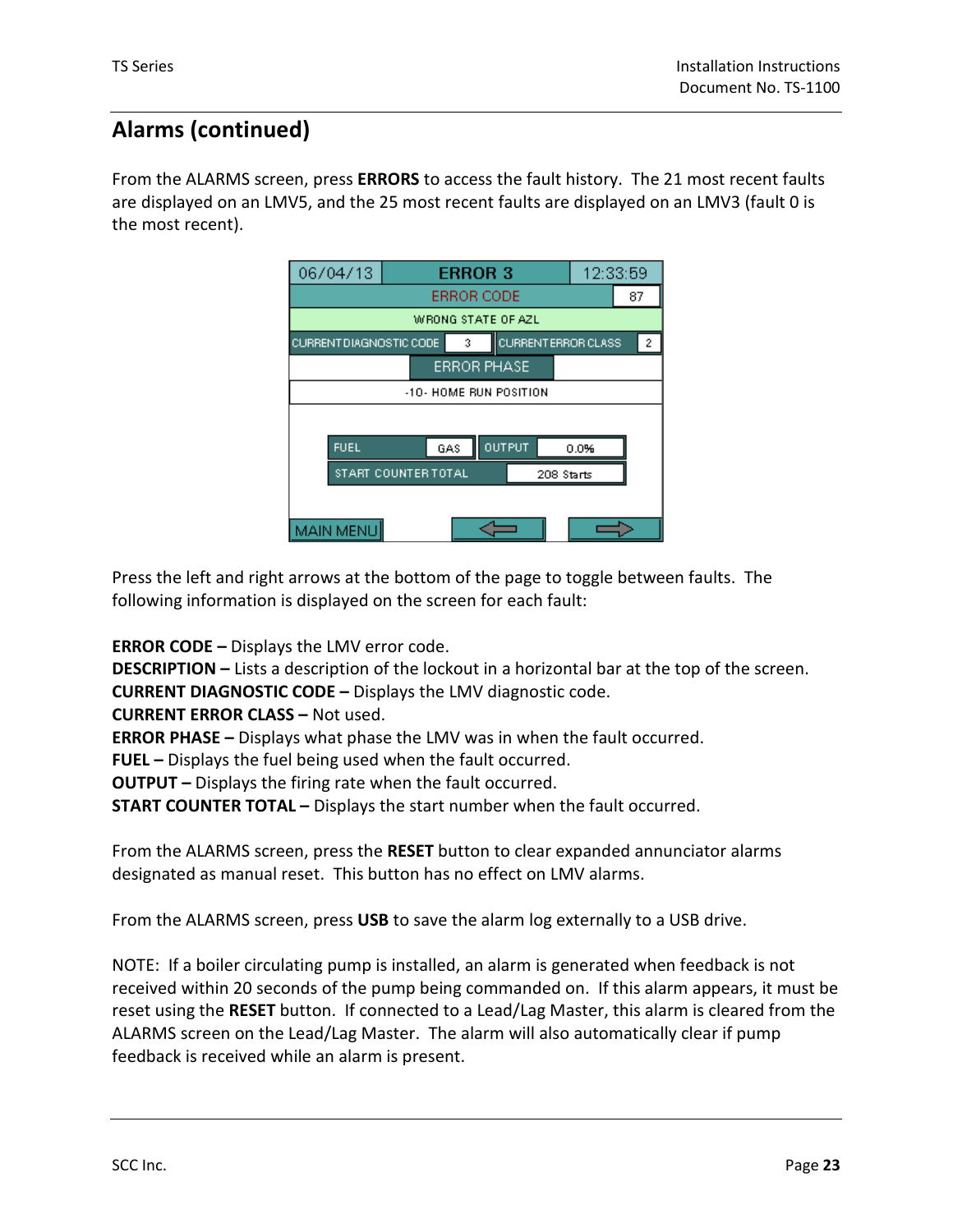## **Input and Outputs**

### Access level: **USER**

The status of the LMV3x or LMV5x inputs and outputs may be viewed at any time. From the MAIN MENU screen, press **IN/OUT DETAIL**. The INPUT DETAIL screen will appear.



All inputs that are currently energized will display as ON with a bright green background. All inputs that are currently de-energized will display as OFF with a dull green background. To view the OUTPUT DETAIL screen, press **OUTPUTS**. The OUTPUT DETAIL screen will appear.



When the LMV3x or LMV5x controller is in alarm, the ALARM output will flash bright red. When the controller is not in alarm, the alarm output will be a dull red background. All other outputs that are currently energized will display as ON with a bright green background. All other outputs that are currently de-energized will display as OFF with a dull green background. To view the INPUT DETAIL screen again, press **INPUTS**. Otherwise, press **MAIN MENU**.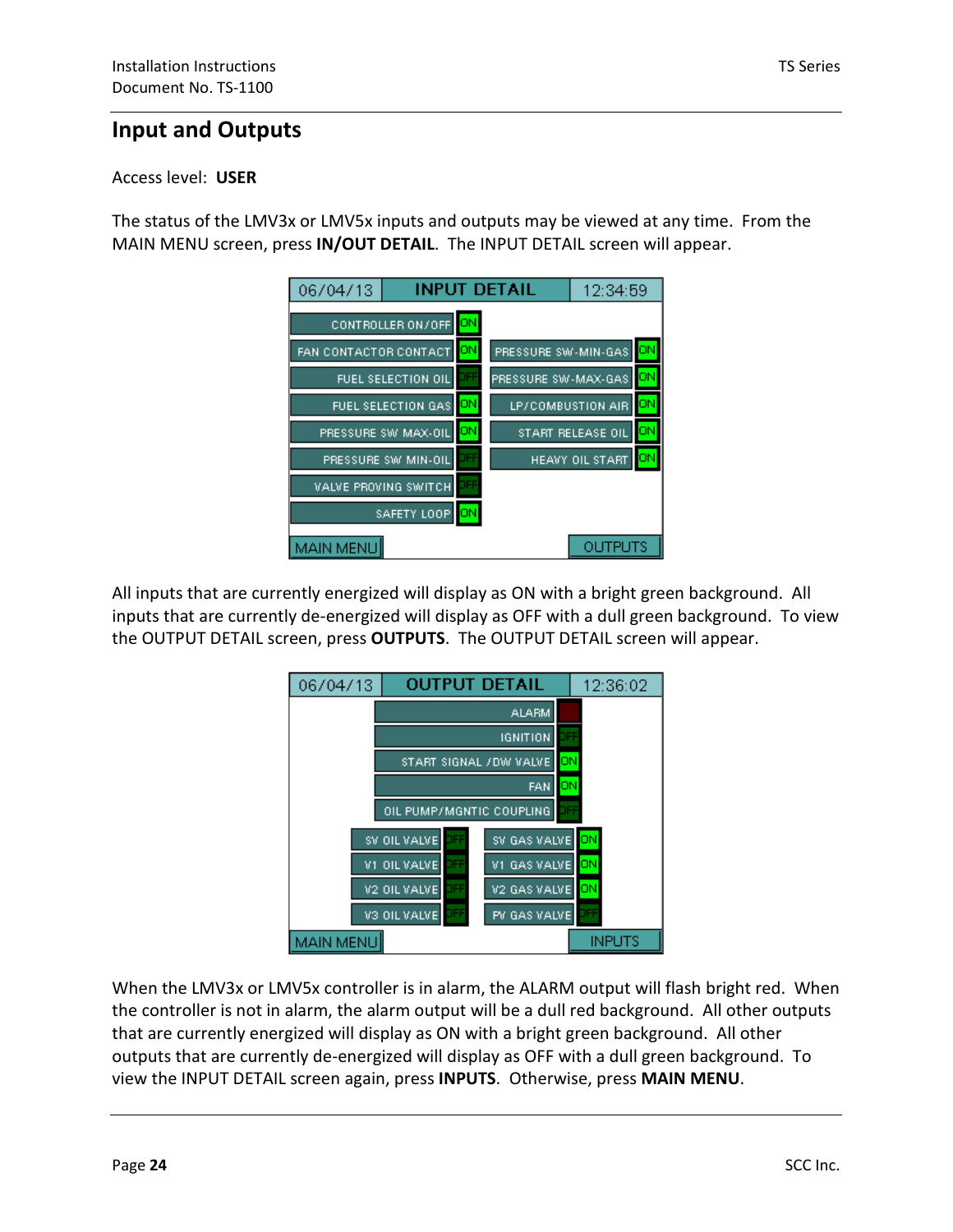## **Fuel Statistics**

### Access level: **USER**

Both the LMV3x and LMV5x controllers keep track of certain fuel statistics. From the MAIN MENU screen, press **FUEL STATISTICS**. The FUEL STATISTICS screen will pop up.

| 06/04/13 | <b>FUEL STATISTICS</b> |                   | 12:36:41 |
|----------|------------------------|-------------------|----------|
|          | MIN OUTPUT GAS         | 0.0%              |          |
|          | MAX OUTPUT GAS         | 100.0%            |          |
|          | <b>HOURS RUN GAS</b>   | 674 HOURS         |          |
|          | STARTUPS GAS           | 1292 STARTUPS     |          |
|          | TOTALIZED GAS          | 826459 CUBIC FEET |          |
|          |                        |                   |          |
|          | MIN OUTPUT OIL         | 0.0%              |          |
|          | MAX OUTPUT OIL         | 100.0%            |          |
|          | HOURS RUN OIL          | 30 HOURS          |          |
|          | STARTUPS OIL           | 66 STARTUPS       |          |
|          | TOTALIZED OIL          | 658.4 GALLONS     |          |

**MIN OUTPUT GAS/OIL** – Displays the minimum allowable load output programmed in the LMV3x or LMV5x controller.

**MAX OUTPUT GAS/OIL** – Displays the maximum allowable load output programmed in the LMV3x or LMV5x controller.

**HOURS RUN GAS/OIL** – Displays the number of hours that the LMV3x or LMV5x controller has run on gas or oil.

**STARTUPS GAS/OIL** – Displays the number of startups that the LMV3x or LMV5x controller has had on gas or oil.

**TOTALIZED GAS/OIL** – Displays the totalized volume of gas (in cubic feet) or oil (in gallons) that has been used.

**CURRENT FLOW** – Displays the current flow rate of gas or oil (only appears if the current flow rate is greater than 0).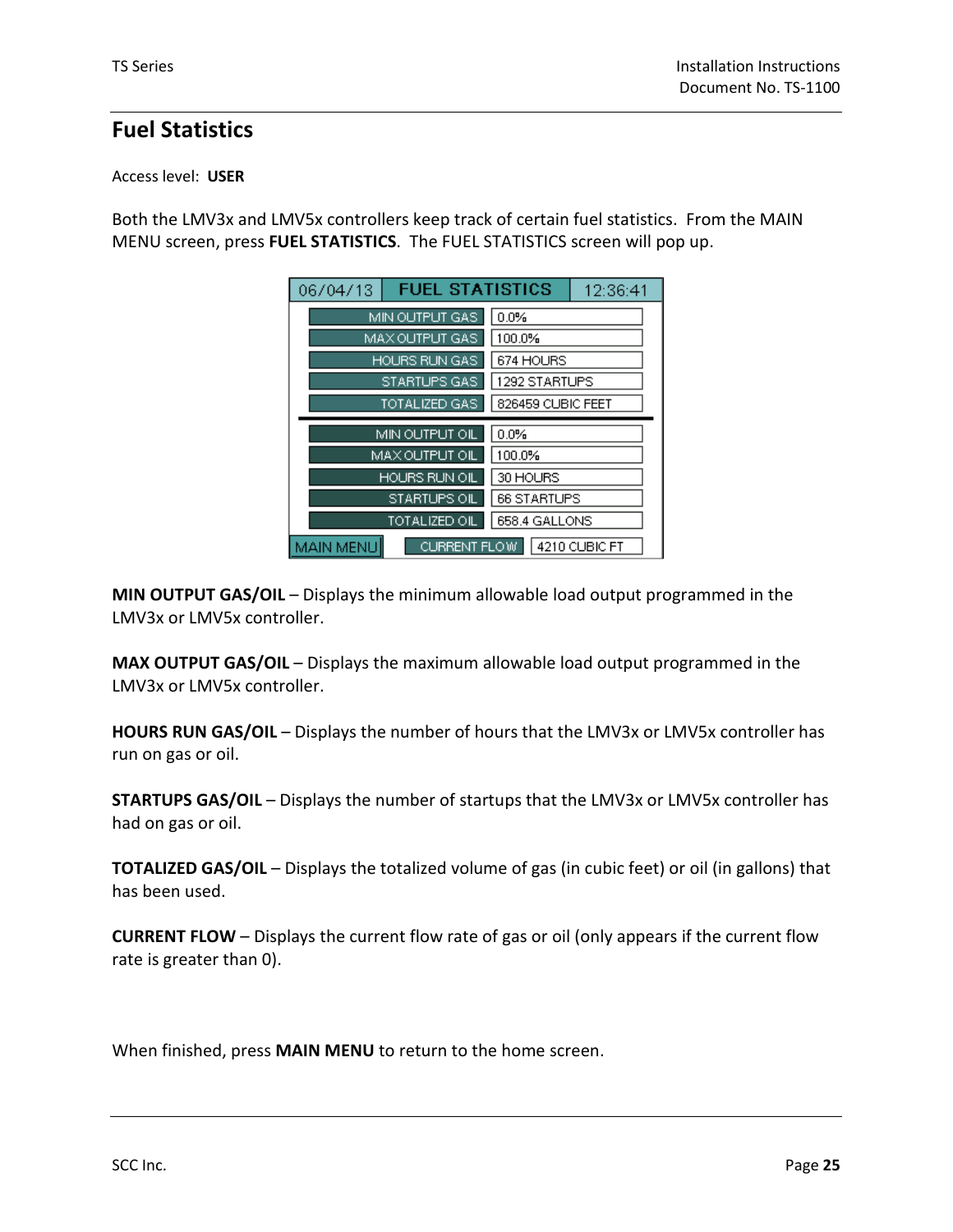## **LMV Controller Data**

Access level: **USER** 

The static details of the LMV controller may be viewed at any time. From the main menu, press **LMV DATA**.

|                   | $\left( 1\right)$                                                                                                                                                                   |                                                                 |          | $\left( 2\right)$               |                   |                                                                                                                                                                                                                     |                                                                          |  |
|-------------------|-------------------------------------------------------------------------------------------------------------------------------------------------------------------------------------|-----------------------------------------------------------------|----------|---------------------------------|-------------------|---------------------------------------------------------------------------------------------------------------------------------------------------------------------------------------------------------------------|--------------------------------------------------------------------------|--|
| 06/04/13          | <b>LMV-AZL DATA</b>                                                                                                                                                                 |                                                                 | 12:42:39 | <b>LMV-AZL DATA</b><br>06/04/13 |                   |                                                                                                                                                                                                                     | 12:42:39                                                                 |  |
|                   | LMV CONTROL TYPE (ASN)<br>LMV PARAMETER SET CODE<br>LMV PARAMETER SET VERSION<br>LMV CONTROL ID DATE<br>LMV CONTROL ID NUMBER<br>LMV BURNER SOFTWARE VERSION.<br>LMV IDENTIFICATION | LMV36.520A<br>9<br>500<br>06 / 15 / 2009<br>6<br>105<br>TRAINER |          |                                 |                   | LMV CONTROL TYPE (ASN)<br>LMV PARAMETER SET CODE<br>LMV PARAMETER SET VERSION.<br>LMV CONTROL ID DATE<br>LMV CONTROL ID NUMBER<br>LMV BURNER SOFTWARE VERSION<br>LMV LOAD CONTROL SW VERSION.<br>LMV IDENTIFICATION | LMV51.140C<br>20<br>500<br>10/14/05<br>6<br>240<br>180<br><b>TRAINER</b> |  |
| <b>MAIN MENUI</b> |                                                                                                                                                                                     |                                                                 |          |                                 | <b>MAIN MENUI</b> | AZL5 CONTROL TYPE (ASN)<br>AZL5 PARAMETER SET CODE<br>AZL5 PARAMETER SET VERSION.<br>AZL5 SOFTWARE VERSION<br>AZL5 IDENTIFICATION NUMBER<br>AZL5 CONTROL ID DATE                                                    | AZL52,40A1<br>20<br>430<br>420<br>10<br>10/14/05                         |  |

One of the two screens shown above will appear depending on the controller that the touchscreen is connected to:

**Screen 1 –** Appears if the touchscreen is connected to an LMV3x controller. **Screen 2 –** Appears if the touchscreen is connected to an LMV5x controller.

**LMV CONTROL TYPE (ASN)** – Displays the model number of the LMV controller. **LMV PARAMETER SET CODE** – Displays the parameter set code of the LMV controller. **LMV PARAMETER SET VERSION** – Displays the parameter set version of the LMV controller. **LMV CONTROL ID DATE** – Displays the date of manufacture of the LMV controller (MM.DD.YY). **LMV CONTROL ID NUMBER** – Displays the unit ID number of the LMV controller. **LMV BURNER SOFTWARE VERSION** – Displays the software version of the LMV controller. **LMV LOAD CONTROL SW VERSION** – Displays the load controller software version (LMV5x only). **LMV IDENTIFICATION** – Displays the burner ID of the LMV controller. **AZL5 CONTROL TYPE (ASN)** – Displays the model number of the AZL display (LMV5x only). **AZL5 PARAMETER SET CODE** – Displays the parameter set code of the AZL display (LMV5x only). **AZL5 PARAMETER SET VERSION** – Displays the parameter set version of the AZL display (LMV5x only).

**AZL5 SOFTWARE VERSION** – Displays the software version of the AZL display (LMV5x only). **AZL5 IDENTIFICATION NUMBER** – Displays the unit ID number for the AZL display (LMV5x only). **AZL5 CONTROL ID DATE** – Displays the date of manufacture of the AZL display (MM.DD.YY) (LMV5x only).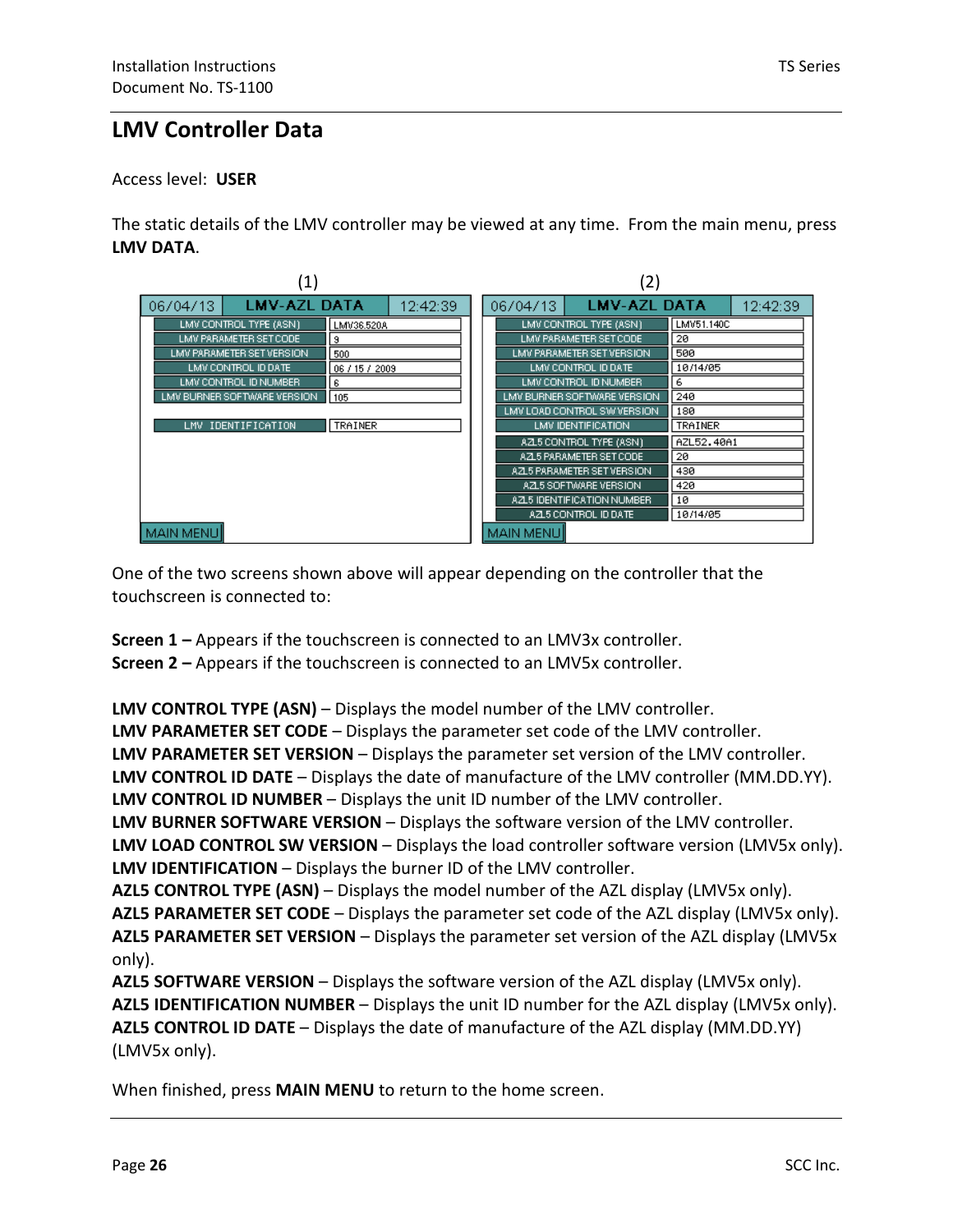## **Feedwater and Warm Standby**

### Access level: **TECH**

Feedwater and warm standby are covered on the same screen. Depending on the configuration settings of the touchscreen, the main menu will have one of the four options displayed below:



**Screen 1 –** Nothing will display for hydronic boilers or steam boilers with warm standby and feedwater control disabled.

**Screen 2 –** FEEDWATER screen is available for steam boilers with feedwater control enabled and warm standby disabled.

**Screen 3 –** WARM STANDBY screen is available for steam boilers with warm standby enabled and feedwater control disabled.

**Screen 4 –** FEEDWATER & STANDBY screen is available for steam boilers with both feedwater control and warm standby enabled.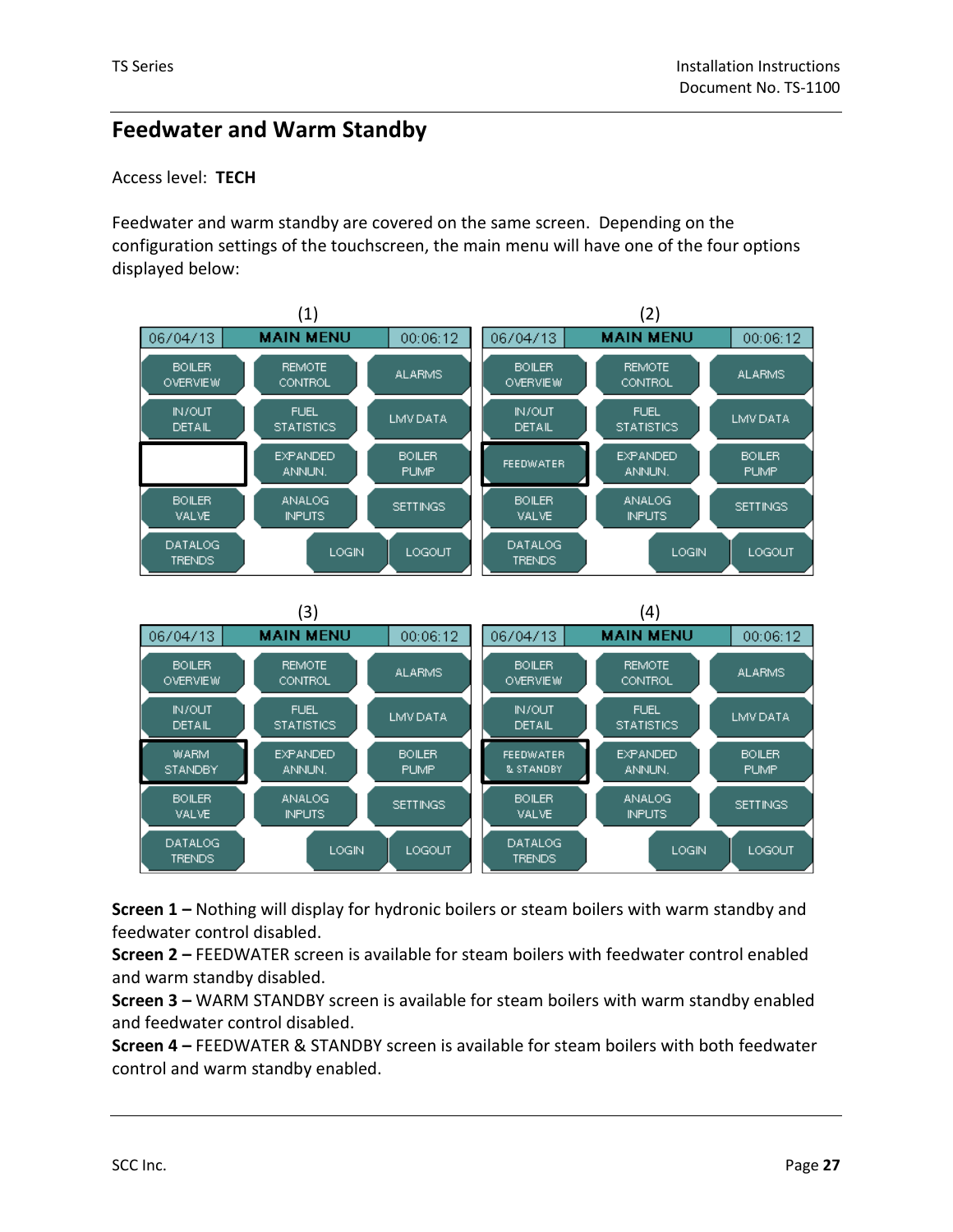To access the feedwater and / or warm standby screen, press **FEEDWATER** / **WARM STANDBY** / **FEEDWATER & STANDBY** from the main menu. One of the following three screens will appear:

| 06/04/13                       | <b>WARM STANDBY</b> |             | 00:03:21 | 06/04/13                       |          | <b>FEEDWATER</b> | 00:03:21 |
|--------------------------------|---------------------|-------------|----------|--------------------------------|----------|------------------|----------|
| SHELL TEMP:                    | 120°F.              |             |          |                                |          |                  |          |
| WSB SETPOINT:                  | 200°F               |             |          |                                |          |                  |          |
| WSB HYST ON:                   | 10°F                |             |          |                                |          |                  |          |
| WSB HYST OFF:<br>WSB FIXED FR: | 10°F<br>20%         |             |          |                                |          |                  |          |
|                                |                     |             |          |                                |          | FW ACTUAL:       | 20.0%/C  |
| MAIN MENU                      |                     |             |          | MAIN MENU                      |          | FW SETPOINT:     | 20.0'WC  |
|                                |                     |             |          |                                |          |                  |          |
|                                |                     | 06/04/13    |          | <b>FEEDWATER &amp; STANDBY</b> | 00:03:21 |                  |          |
|                                |                     | SHELL TEMP: | 120°F    |                                |          |                  |          |

**SHELL TEMP –** Displays the boiler shell temperature on steam boilers. This is the temperature used for warm standby operation.

⢠-

FW ACTUAL:

FW SETPOINT:

20.0%/C

20.0'WC

**WSB SETPOINT –** Sets the warm standby setpoint for steam boilers.

**WSB HYST ON –** Sets the temperature for enabling warm standby on steam boilers. This number is added to or subtracted from the warm standby setpoint. For example, if this parameter is set to -10°F with a setpoint of 120°F, warm standby is enabled at 110°F.

**WSB HYST OFF –** Sets the temperature for disabling warm standby on steam boilers. This number is added to or subtracted from the warm standby setpoint. For example, if this parameter is set to 10°F with a setpoint of 120°F, warm standby is disabled at 130°F.

10%

20%

WSB SETPOINT:

WSB HYST ON:

WISB FIXED FR:

MAIN MENU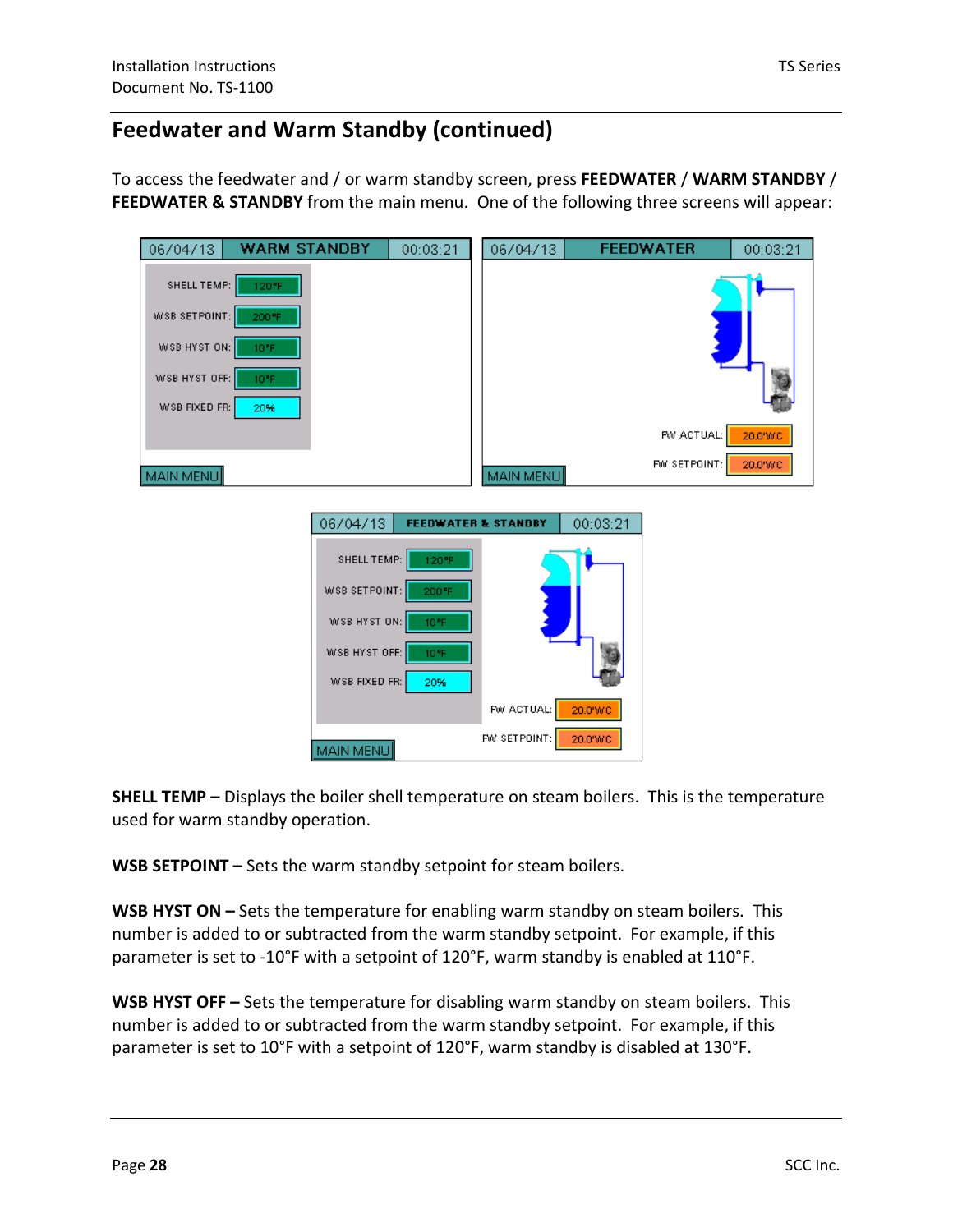## **Feedwater and Warm Standby (continued)**

**WSB FIXED FR –** Sets the firing rate to be applied when the boiler is in warm standby mode based on shell temperature.

**FW ACTUAL –** Displays the current water level of the boiler.

**FW SETPOINT –** Displays the setpoint for the water level of the boiler.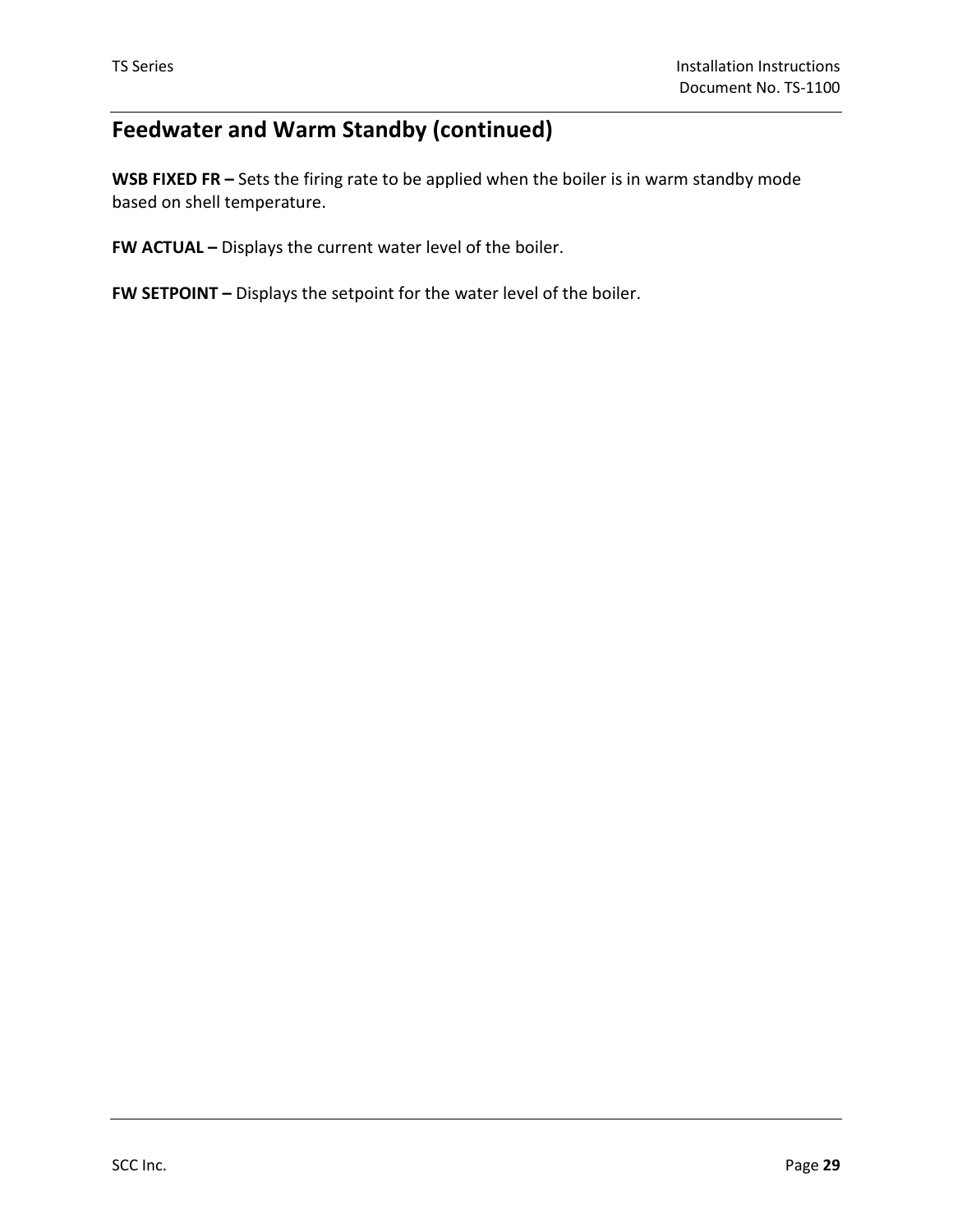## **Expanded Annunciator**

### Access level: **USER**

The limits programmed for annunciation can be viewed on the EXP. ANNUNCIATION screen. This option only appears if the Expanded Annunciation package is equipped and configured. To access this screen from the main menu, press **EXPANDED ANNUN**.

| 06/04/13 EXP. ANNUNCIATION |            | 00:05:03              |     |
|----------------------------|------------|-----------------------|-----|
|                            |            |                       |     |
| Low Water                  | ON         | <b>Combustion Air</b> | OFF |
| <b>High Temp Limit</b>     | ON         |                       |     |
| Low Gas                    | ON         |                       |     |
| High Gas                   | ON         |                       |     |
| Operator                   | ON         |                       |     |
| <b>Blocked Flue</b>        | <b>OFF</b> |                       |     |
| Flow                       | <b>OFF</b> |                       |     |
| MAIN MENU                  |            | EA SW Rev. 13E4       |     |

that are made will display as ON with a bright green background. Any limits that are not made All of the limits configured for annunciation will be displayed in a "first-out" manner. Any limits will show as OFF with a red background. The first limit displayed as OFF should be checked when troubleshooting an inoperative boiler.

To change any of the configuration settings for the annunciation, go to the EXP. ANN. CONFIG screen accessed through the SETTINGS menu.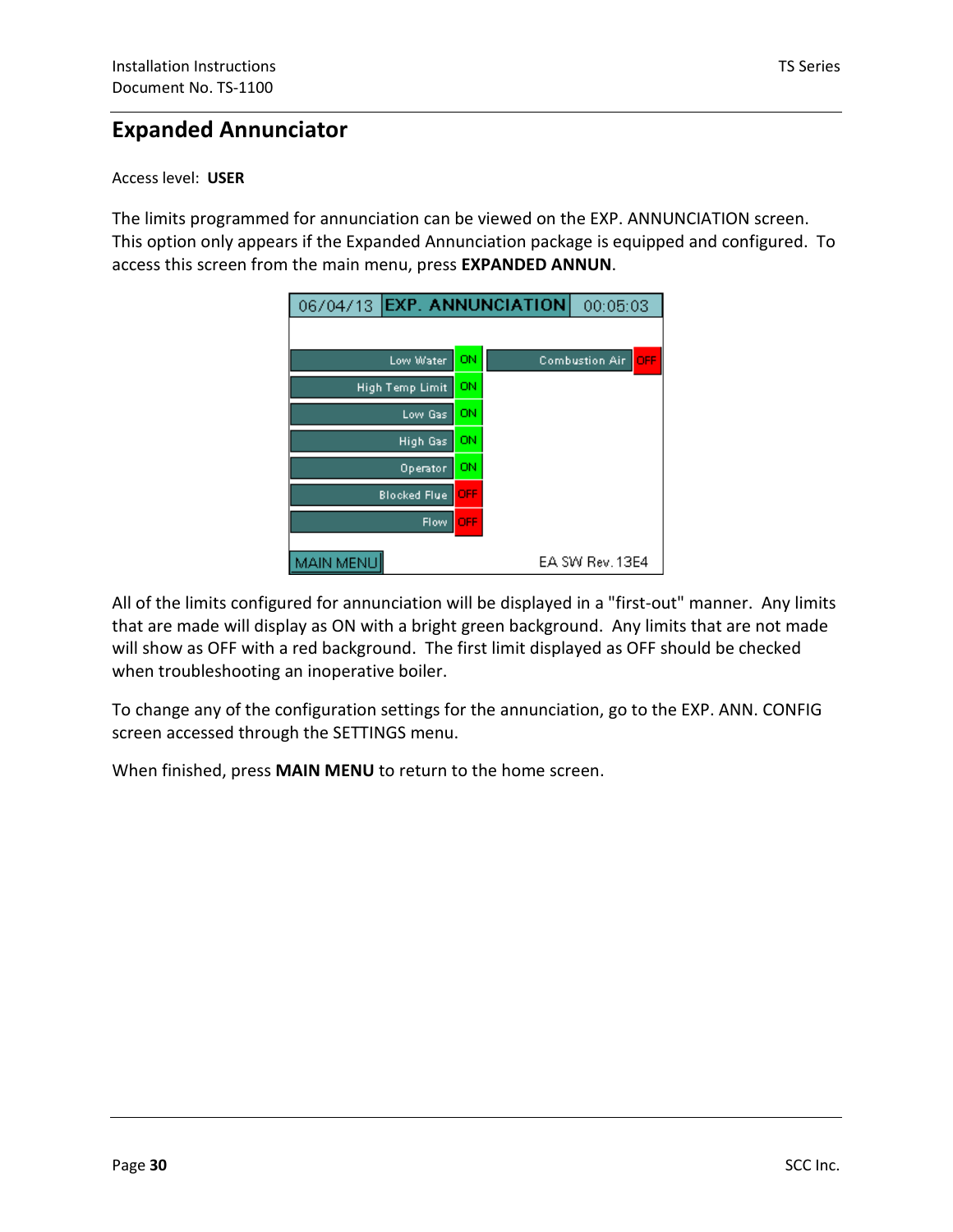## **Boiler Circulating Pump**

### Access level: **USER / TECH / SETUP**

For standalone hydronic systems or lead/lag systems, a boiler pump can be enabled or disabled from the touchscreen as long as the Expanded Annunciation package is equipped. The pump option can be enabled from the UNIT TYPE screen found in the SETTINGS menu. To access the BOILER PUMP screen, press **BOILER PUMP** from the main menu. This screen can be accessed from the USER level, but settings may only be changed from the TECH or SETUP levels.

| 06/04/13         | <b>BOILER PUMP</b>       | 00:01:44 |
|------------------|--------------------------|----------|
|                  |                          |          |
| COMMAND MODE:    | <b>CYCLE WITH BOILER</b> |          |
|                  |                          |          |
| OFF DELAY:       | 120 seconds              |          |
|                  |                          |          |
| STATUS:          | <b>RUNNING</b>           |          |
|                  |                          |          |
| COMMAND:         | <b>ENABLED</b>           |          |
|                  |                          |          |
|                  |                          |          |
| <b>MAIN MENU</b> |                          |          |

**COMMAND MODE –** The command mode is the method of pump control used when in standalone mode or when connected to a Lead/Lag Master that is in a fault mode. When connected to a Lead/Lag Master in normal operation, the pump is controlled by the Lead/Lag Master. Setting may only be changed at the SETUP access level.

- **CYCLE WITH BOILER:** The pump will be commanded on when the boiler is commanded on. The pump will remain on after the boiler command is removed for the duration of the off delay period.
- **CONTINUOUS RUN:** The pump will be commanded on as long as the HAND-OFF-AUTO switch is not in OFF on the REMOTE OPERATION screen.

**OFF DELAY –** Sets the amount of time that the pump stays on after the boiler turns off when the pump is set to mode "CYCLE WITH BOILER". Setting may be changed at TECH access level.

**STATUS –** The status of the pump is displayed.

- **RUNNING:** The pump is currently on.
- **IDLE:** The pump is currently off because it is commanded to be off.
- **ALARM:** The pump is currently off because it is in alarm.

**COMMAND –** Displays whether or not the pump is currently being commanded on.

- **ENABLED:** The pump is being commanded on.
- **DISABLED:** The pump is being commanded off.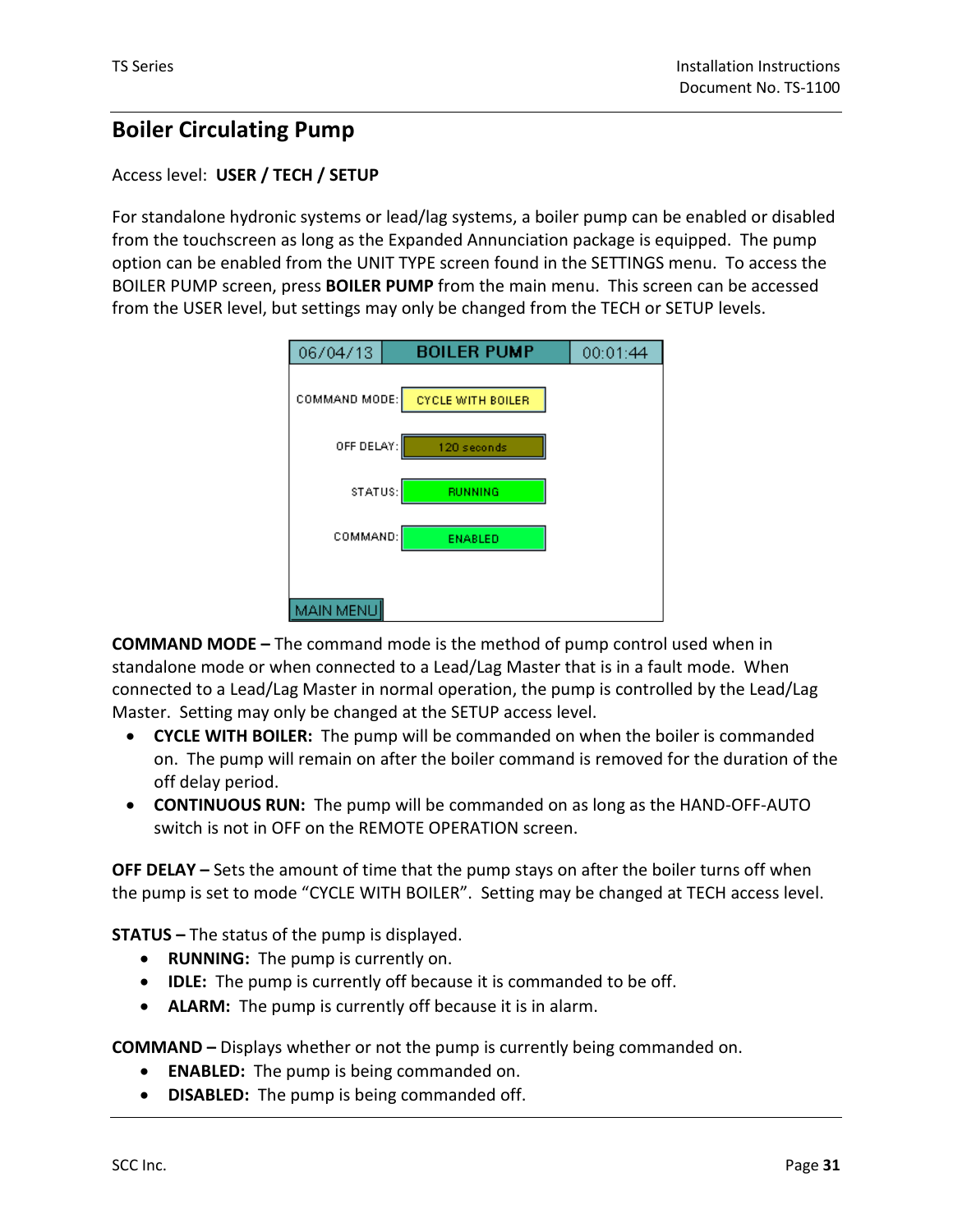## **Boiler Return Temperature Valve**

### Access level: **USER / TECH**

For standalone hydronic systems, a boiler return temperature valve may be controlled through the touchscreen as long as the Expanded Annunciation package is equipped. The valve option can be enabled from the UNIT TYPE screen found in the SETTINGS menu. To access the BOILER VALVE screen, press **BOILER VALVE** from the main menu. This screen can be accessed from the USER level for viewing purposes, but TECH access level is required to change any of the settings.

| 06/04/13         |                   | <b>BOILER VALVE</b> | 00:03:21 |
|------------------|-------------------|---------------------|----------|
| P-GAIN:          | 4                 | VALVE RETURN:       | 84%      |
| I-TIME:          | 1s                | VALVE SETPOINT:     | 130°F    |
| D-TIME:          | 0s                | RETURN TEMPERATURE: | 122°F    |
| MIN:<br>MAX:     | 25,00%<br>100.00% | OUTPUT:             | NORMAL   |
| <b>MAIN MENU</b> |                   |                     |          |

**P-GAIN –** Sets the proportional gain for temperature control. Higher settings for the proportional gain cause a faster system response. The range of this setting is 0-999.

**I-TIME –** Sets the time of the integral component for temperature control. The integral component corrects for steady state error between the setpoint and actual temperature. Shorter times are more aggressive. A setting of zero eliminates the integral component. The range of this setting is 0-999.

**D-TIME –** Sets the time of the derivative component for temperature control. The derivative component corrects for the rate of increase/decrease of the actual temperature. Longer times are more aggressive. A setting of zero eliminates the derivative component. The range of this setting is 0-9999.

**MIN –** Sets the minimum allowable position of the return temperature valve.

**MAX –** Sets the maximum allowable position of the return temperature valve.

**VALVE RETURN -** Displays the current position of the return temperature valve from 0-100%.

**VALVE SETPOINT –** Sets the desired setpoint for the temperature of the boiler return water.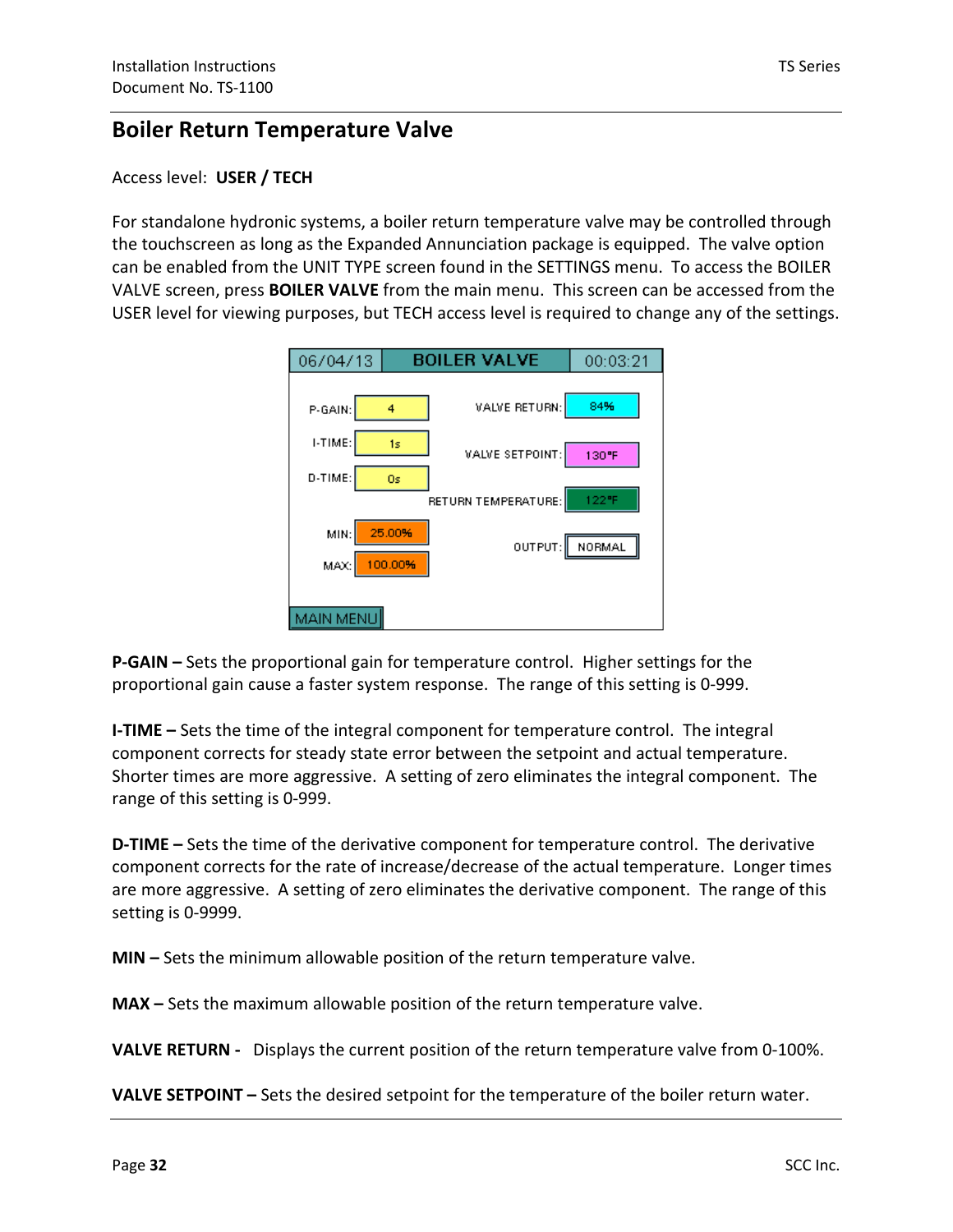## **Boiler Return Temperature Valve (continued)**

**RETURN TEMPERATURE –** Displays the current temperature of the boiler return water. If this value is reading incorrectly, a temperature offset can be applied through the SETTINGS menu. See Initial Configuration for more information.

**OUTPUT –** Sets the behavior of the output to the return temperature valve.

- **NORMAL:** Sends 4mA when the valve should be diverting all water away from the boiler and 20mA when the valve should be diverting all water back to the boiler.
- **REVERSE:** Sends 20mA when the valve should be diverting all water away from the boiler and 4mA when the valve should be diverting all water back to the boiler.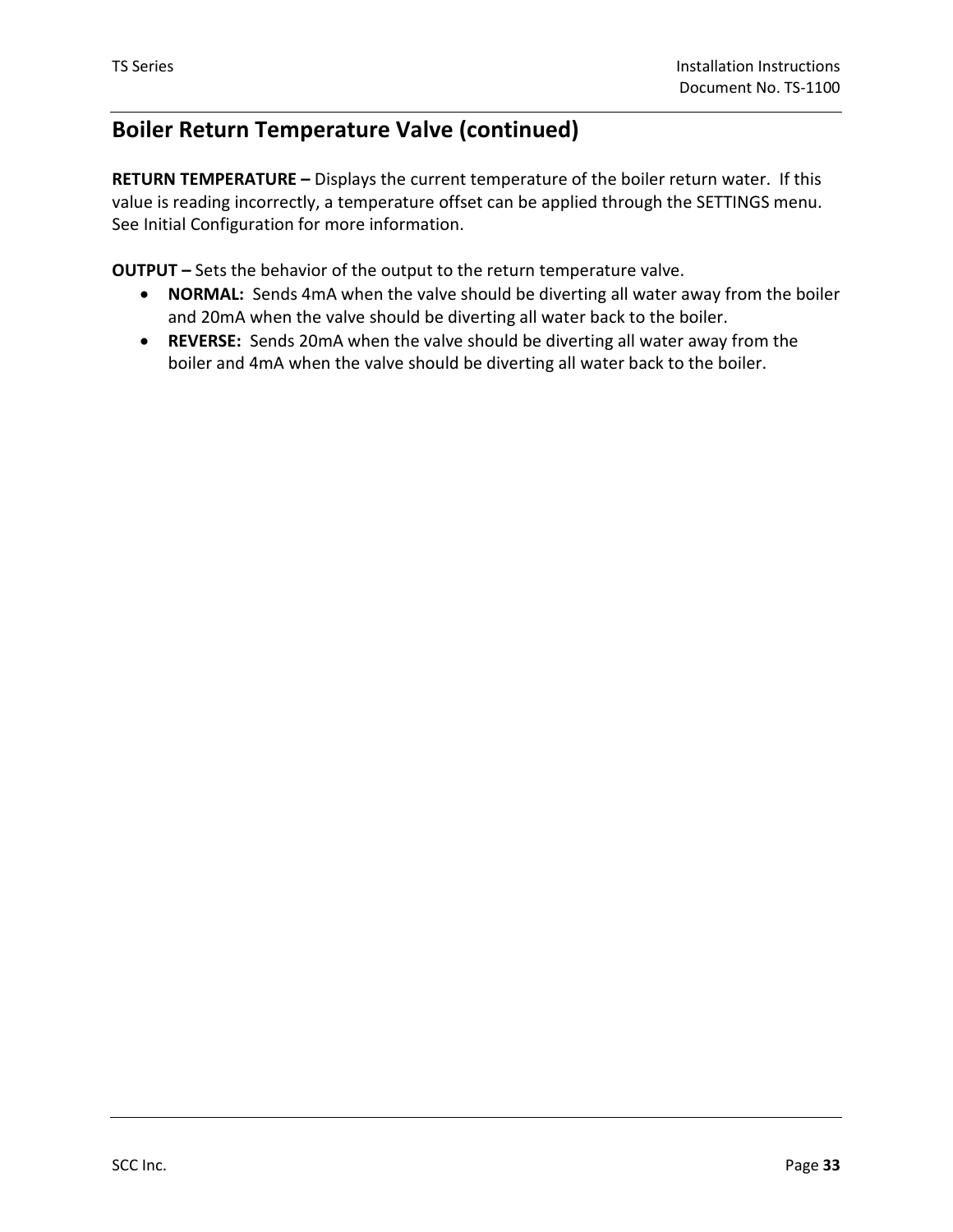## **Analog Inputs**

### Access level: **USER**

The values of the configured analog inputs and RTD inputs can be viewed on the ANALOG INPUTS screen. This option only appears if the Expanded Annunciation package is equipped and configured. To access this screen from the main menu, press **ANALOG INPUTS**.

| 06/04/13   |      | <b>ANALOG INPUTS</b> |     | 00:18:57 |
|------------|------|----------------------|-----|----------|
| Steam Flow |      | 281.3                | PPH |          |
| Gas Flow   |      | 300.0                | CFM |          |
|            |      |                      |     |          |
|            |      |                      |     |          |
| Comb Air   |      | 74                   | ۹F  |          |
|            | Flue | 163                  | ᅂ   |          |
|            |      |                      |     |          |
|            |      |                      |     |          |
| MAIN MENU  |      |                      |     |          |

All of the configured analog inputs and RTD inputs will be displayed. These values will update in real-time on the screen. Analog inputs are displayed on the top half of the screen, and RTD inputs are displayed on the bottom half of the screen.

To change any of the configuration settings for the analog or RTD inputs, go to the ANA. IN CONFIG screen accessed through the SETTINGS menu.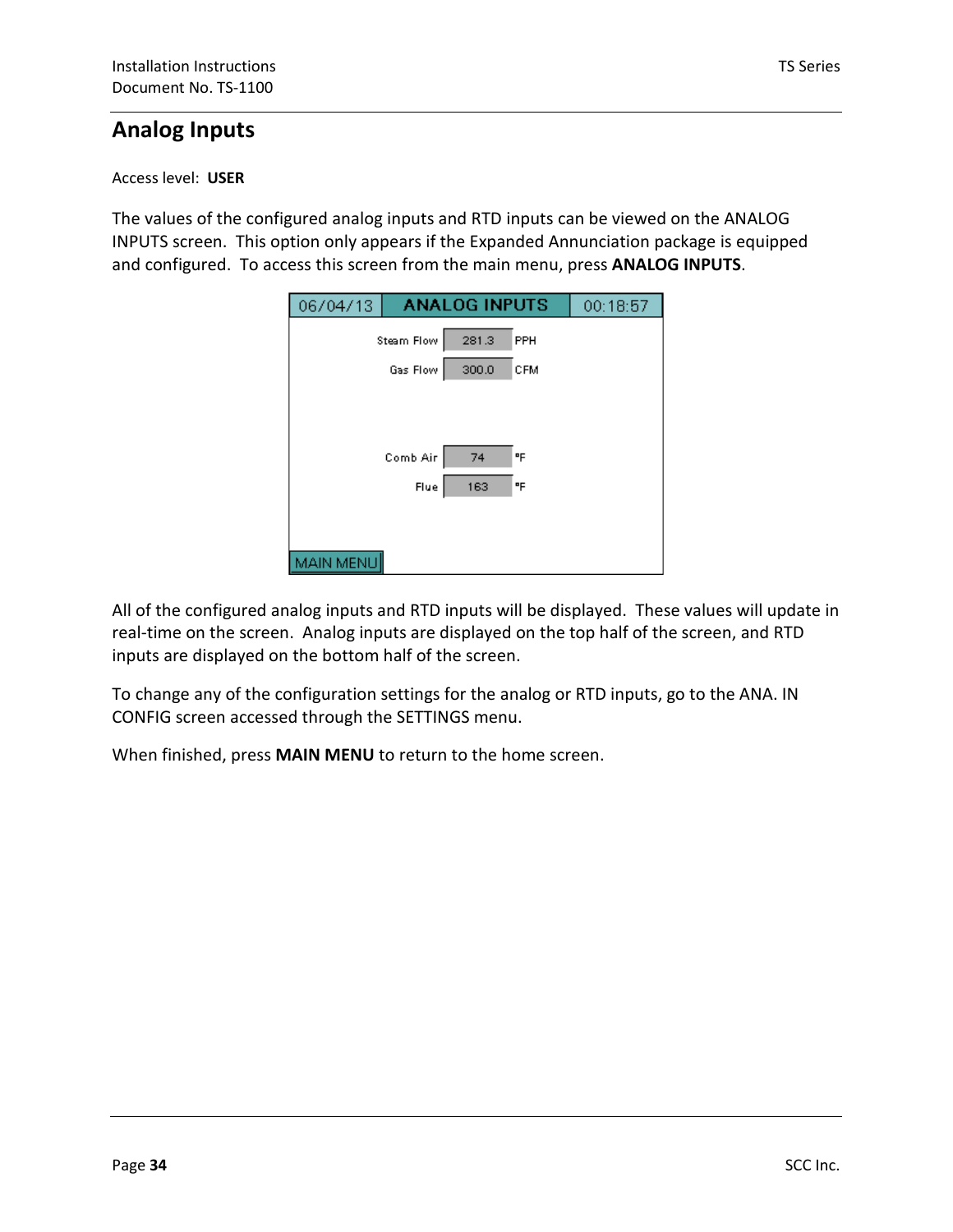## **Load Controller Settings**

### Access level: **USER / TECH**

The settings of the load controller can be viewed or configured from the SETTINGS screen. These settings can be viewed with USER level access or changed with TECH level access. To access the SETTINGS screen from the main menu, press **SETTINGS**.



One of the four screens shown above will appear depending on the controller(s) being used:

**Screen 1 –** Appears for systems with just an LMV5x controller.

**Screen 2 –** Appears for systems with an LMV5x controller and an RWF40/55 load controller.

**Screen 3 –** Appears for systems with an LMV3x controller and an RWF40/55 load controller.

**Screen 4 –** Appears for systems with an LMV3x controller and an RWF10 load controller.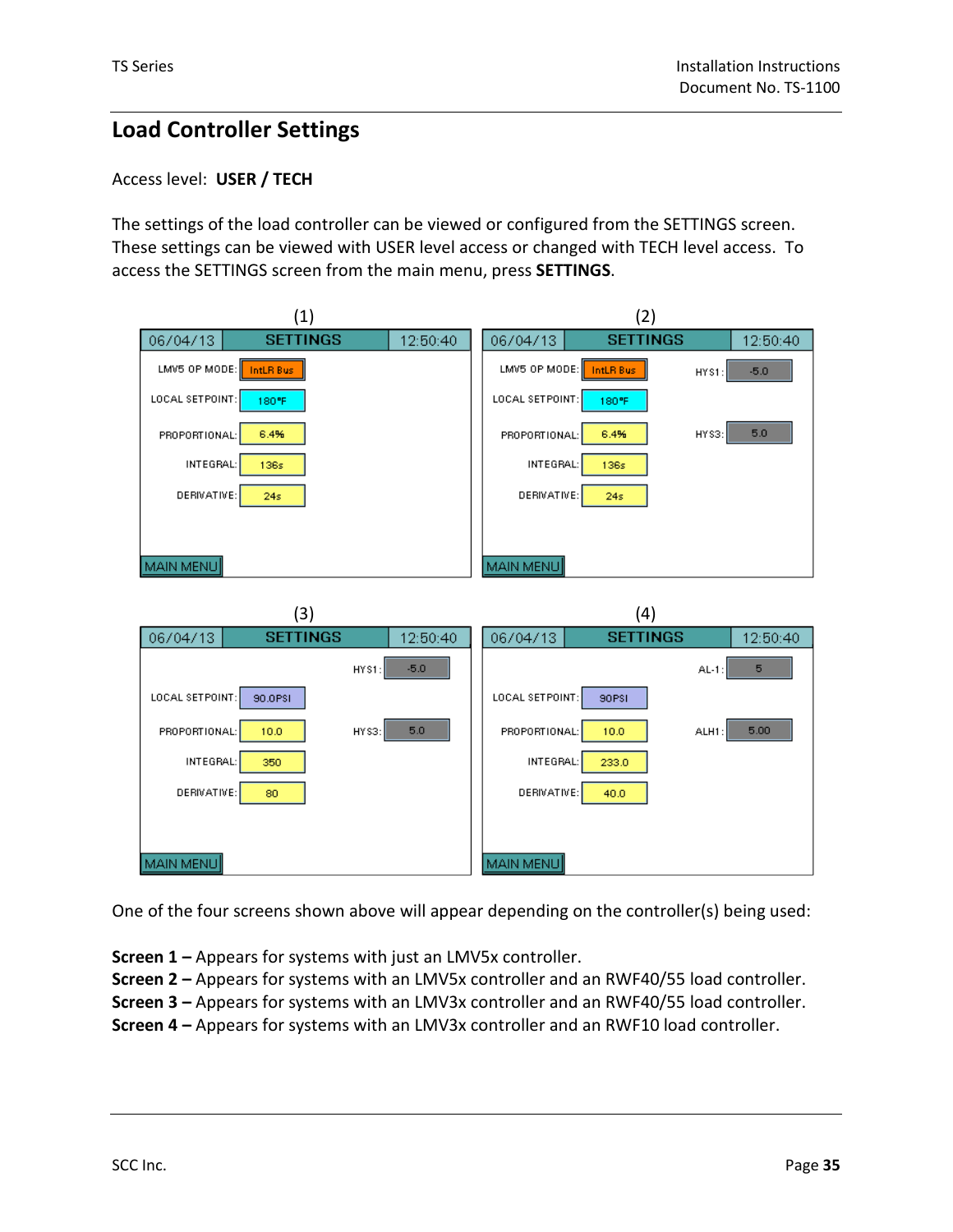## **Load Controller Settings (continued)**

**LMV5 OP MODE –** Displays the LMV5x load controller operating mode (LMV5x only).

**LOCAL SETPOINT –** Sets the local setpoint of the boiler. This parameter may be limited by "Ext MinSetpoint" and "Ext MaxSetpoint" on an LMV5x controller.

**PROPORTIONAL –** Sets the proportional band of the load controller. A proportional band of 10 means that the firing rate of the boiler will be 100% when the actual value is 10 below the setpoint. On the LMV5x, the proportional band is a percentage of 14.5 PSI (for steam boilers) or 212°F (for hydronic boilers). On an RWF10, RWF40, or RWF55 load controller, the proportional band is an absolute number.

**INTEGRAL –** Sets the time of the integral component of the load controller. The integral component corrects for steady state error between the setpoint and actual value. Shorter times are more aggressive. A setting of zero eliminates the integral component.

**DERIVATIVE –** Sets the time of the derivative component of the load controller. The derivative component corrects for the rate of increase/decrease of the actual value. Longer times are more aggressive. A setting of zero eliminates the derivative component and typically works well on boilers.

**HYS1 –** Sets the burner on point for RWF40 and RWF55 load controllers. For example, a value of -5 means the burner will turn on when the actual value is 5 below setpoint.

**HYS3 –** Sets the burner off point for RWF40 and RWF55 load controllers. For example, a value of 5 means the burner will turn off when the actual value is 5 above setpoint.

**AL-1 –** Sets the burner on point for an RWF10 load controller. For example, a value of 5 means the burner will turn on 5 below setpoint.

**ALH1 –** Sets the burner off point for an RWF10 load controller. This setting behaves differently for steam and hydronic boilers. For steam boilers, the span of the pressure transducer affects this setting. For example, if the span of the pressure transducer is 0-60 PSI, a value of 10 for ALH1 means the burner will turn off when the actual value is 6 (60\*10%) above the burner on point. For hydronic boilers, a value of 10 means the burner will turn off when the actual value is 10 above the burner on point.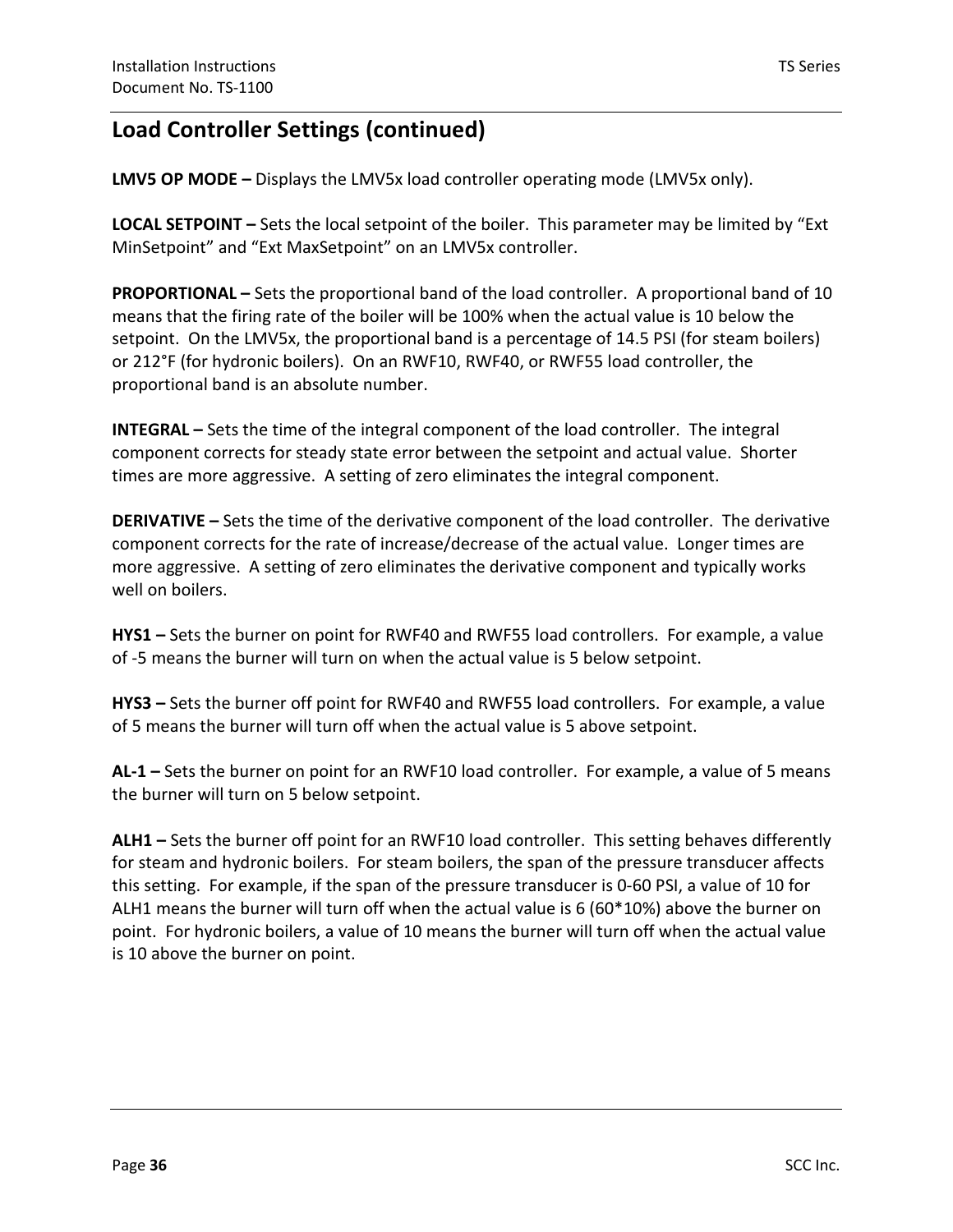### **Parameter Backup**

#### Access level: **SETUP**

The configuration settings of the expanded annunciator package may be backed up to a USB drive or the touchscreen itself for archiving or migration to other touchscreen kits. This can only be done if the Expanded Annunciation package is equipped. A formatted USB drive is sent with each touchscreen kit.

Login at the SETUP level and press **SETTINGS**. At the bottom of the page, press **COPY**. The COPY CONFIG screen will appear.

| 06/05/13         | <b>COPY CONFIG</b>         | 00:00:09 |
|------------------|----------------------------|----------|
|                  |                            |          |
|                  | SAVE CONFIG TO USB/MEMORY  |          |
|                  |                            |          |
|                  | RESTORE CONFIG FROM USB    |          |
|                  |                            |          |
|                  | RESTORE CONFIG FROM MEMORY |          |
|                  |                            |          |
|                  |                            |          |
|                  |                            |          |
| <b>MAIN MENU</b> |                            |          |

To save a copy of the configuration settings to both a USB drive and the touchscreen memory, press **SAVE CONFIG TO USB/MEMORY**. Text will appear that says "WORKING(30s)…". After approximately 30 seconds, the text will disappear, indicating that the save process has completed. If no USB drive is connected, the settings will only be saved to the touchscreen memory.

To restore a set of configuration settings from a USB drive, press **RESTORE CONFIG FROM USB**. Text will appear that says "WORKING(30s)…". After approximately 30 seconds, the text will disappear, indicating that the restore process has completed. If no USB drive is connected, pressing **RESTORE CONFIG FROM USB** will have no effect.

To restore a set of configuration settings from the touchscreen memory, press **RESTORE CONFIG FROM MEMORY**. Text will appear that says "WORKING(15s)…". After approximately 15 seconds, the text will disappear, indicating that the restore process has completed. If no configuration settings have previously been stored in the touchscreen memory, pressing **RESTORE CONFIG FROM MEMORY** will set the configuration settings back to their default settings.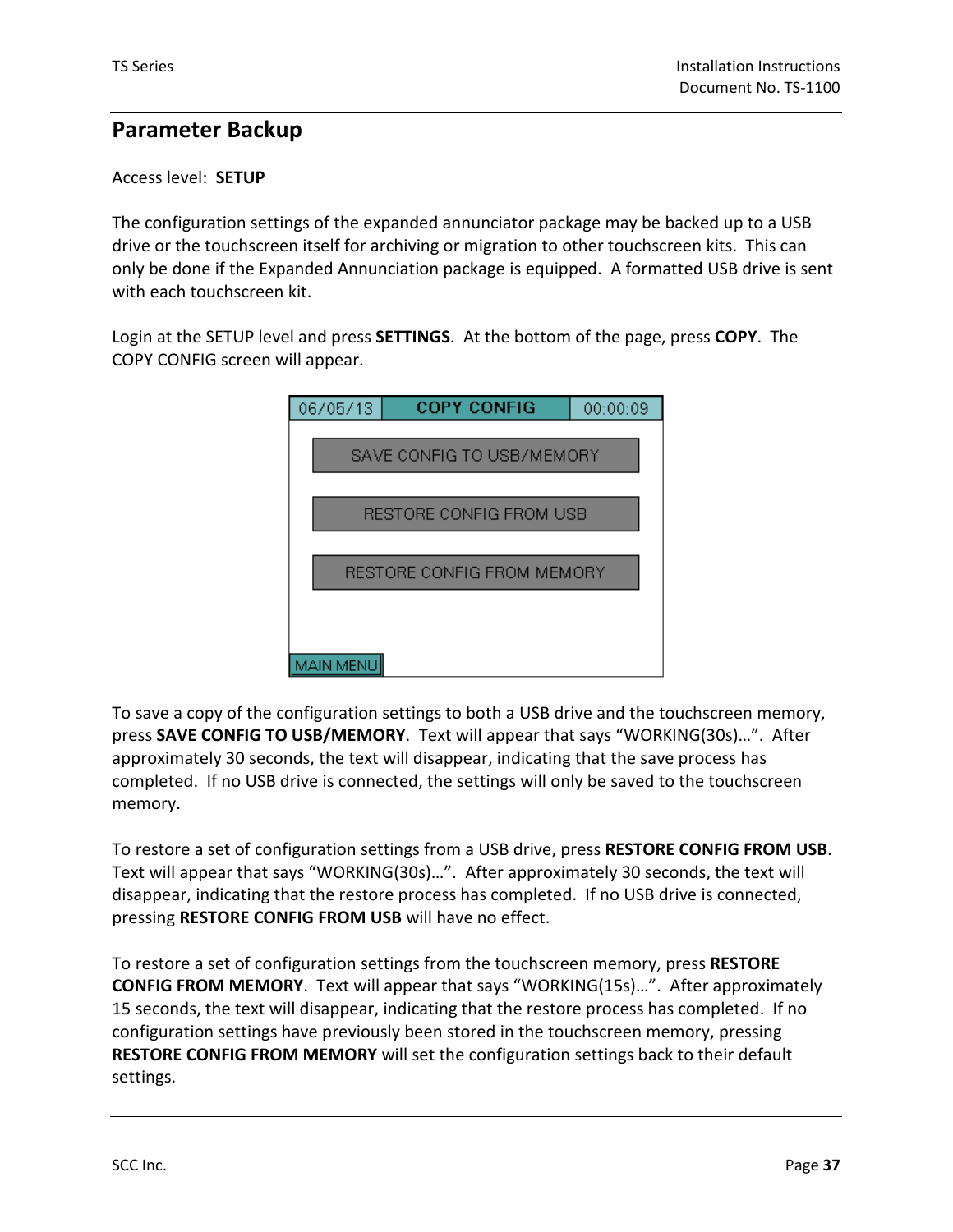### **Datalogging and Trending**

#### Access level: **USER / TECH**

The touchscreen kit may be used to log up to eight different user-selectable values. The log is captured on a USB drive and is stored in a standard format readable with any text or spreadsheet editor. Each entry includes a date and time stamp. A new log file is created daily or anytime the power is cycled, so the maximum capacity of the log is only limited by the size of the USB drive connected.

To access the datalogging screen, login at the TECH access level and press **DATALOG TRENDS** from the main menu.

| 06/04/13                       | DATALOG               | 00:03:21      |
|--------------------------------|-----------------------|---------------|
| LOG VALUE 1:<br>TREND          | <b>LMV Current SP</b> |               |
| LOG VALUE 2:                   | LMV Actual            | TIME BASE     |
| LOG VALUE 3:<br><b>TREND 2</b> | Not Used              | 10 minutes    |
| LOG VALUE 4:                   | Not Used              | <b>START</b>  |
| LOG VALUE 5:                   | Not Used              | LOG           |
| man<br>LOG VALUE 6:            | Not Used              | <b>RESET</b>  |
| LOG VALUE 7:<br><b>TREND 4</b> | Not Used              |               |
| LOG VALUE 8:                   | Not Used              | <b>TRENDS</b> |
| <b>MAIN MENU</b>               |                       |               |

The following values may be chosen to be logged:

- **Not Used** No data will be logged.
- **LMV Phase –** Logs the phase of the LMV controller.
- **LMV Fuel Actuator –** Logs the position of the LMV fuel actuator (gas or oil).
- **LMV Air Actuator –** Logs the position of the LMV air actuator.
- **LMV Aux1 Actuator –** Logs the position of the LMV aux1 actuator (LMV5x only).
- **LMV Aux2 Actuator –** Logs the position of the LMV aux2 actuator (LMV5x only).
- **LMV Aux3 Actuator –** Logs the position of the LMV aux3 actuator (LMV5x only).
- **LMV VSD Speed –** Logs the speed of the VSD.
- **LMV Fuel Type –** Lows the type of fuel being used (gas or oil).
- **LMV Output –** Lows the firing rate of the boiler.
- **LMV Current SP –** Logs the current setpoint of the boiler.
- **LMV Actual –** Logs the current temperature or pressure of the boiler.
- **LMV Flame Signal –** Logs the flame signal detected by the flame scanner.
- **LMV O2 Value –** Logs the percent O2 in the stack (LMV5x only.
- **LMV Supply Air Temp –** Logs the supply air temperature (LMV5x only).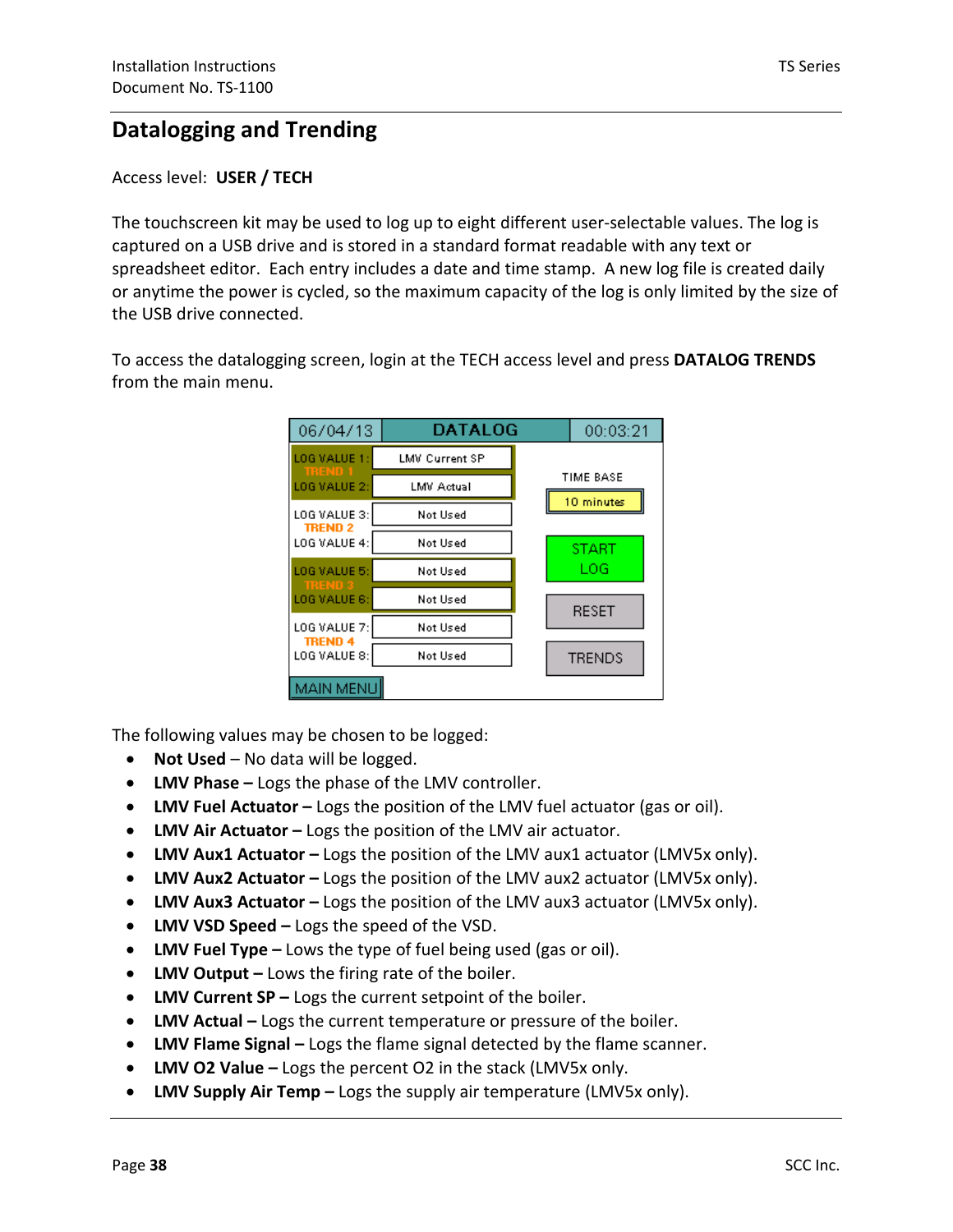- **LMV Flue Gas Temp –** Logs the flue gas temperature in the stack (LMV5x only).
- **LMV Combustion Eff –** Logs the combustion efficiency of the boiler (LMV5x only).
- **LMV Local SP –** Logs the local setpoint of the LMV controller.
- **LMV Remote SP –** Logs the remote setpoint being read by the LMV controller.
- **RWF Actual –** Logs the actual temperature or pressure being read by an RWF controller being used for load control.
- **RWF Current SP –** Logs the current setpoint of an RWF controller used for load control.
- **RWF Local SP –** Logs the local setpoint of an RWF controller used for load control.
- **RWF Remote SP –** Logs the remote setpoint of an RWF controller used for load control.
- **FW Actual –** Logs the water level being read by an RWF controller.
- **FW Current SP –** Logs the setpoint of the water level on an RWF controller.
- **RWF Local SP –** Logs the local setpoint of the water level on an RWF controller.
- **EA Temp Out –** Logs the shell temperature (steam boilers) or the return valve temperature (hydronic boilers).
- **EA Analog In 1 –** Displays the value being read by analog input 1 on the Expanded Annunciation package.
- **EA Analog In 2 –** Displays the value being read by analog input 2 on the Expanded Annunciation package.
- **EA Analog In 3** Displays the value being read by analog input 3 on the Expanded Annunciation package.
- **EA Analog In 4 –** Displays the value being read by analog input 4 on the Expanded Annunciation package.
- **EA Valve Output –** Displays the position of the return temperature valve.
- **EA RTD In 1 –** Displays the value being read by RTD input 1 on the Expanded Annunciation package.
- **EA RTD In 2 –** Displays the value being read by RTD input 2 on the Expanded Annunciation package.
- **EA RTD In 3 –** Displays the value being read by RTD input 3 on the Expanded Annunciation package.

The time between each point is logged may be chosen by changing the setting of **TIME BASE**. The options for this setting are 10s, 20s, 30s, 1m, 2m, 5m, 10m, 15m, 30m, or 60m.

Pressing **RESET** at any time will set all 8 data log values back to "Not Used".

Once the datalog values and time base are selected, insert a USB drive and press **START LOG** to begin datalogging. All of the values selected will be stored in a spreadsheet. To stop datalogging, press **STOP LOG**. The USB drive may be removed once the datalogging is complete.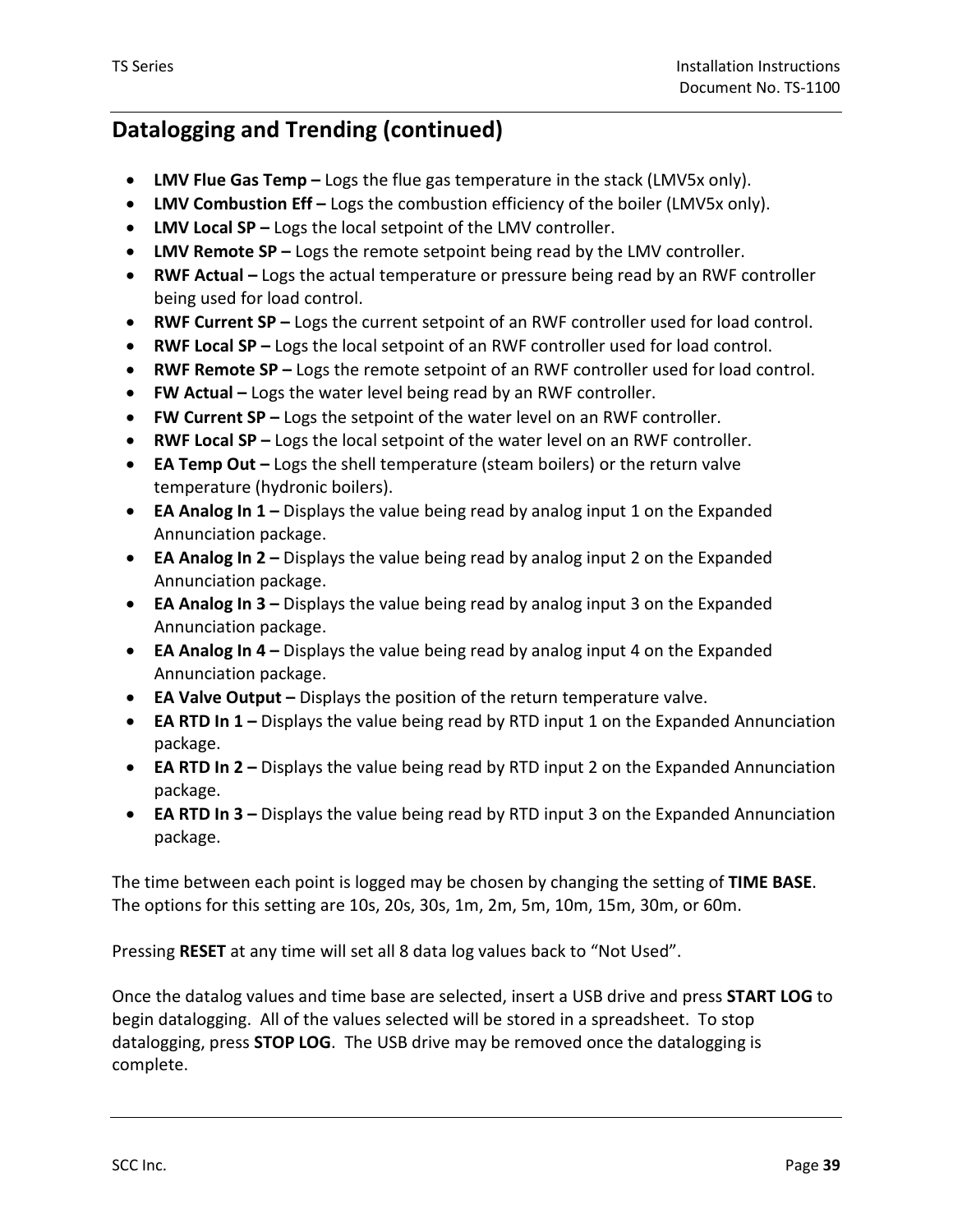In addition to saving datalogs to a USB drive, trends of the eight values selected may be viewed at any time on the touchscreen. Four trend graphs are available, and each can log up to two values from the list. To view trends, press **TRENDS** (USER access level) or **DATALOG TRENDS** (TECH or SETUP access level) to access the DATALOG screen.

| 06/04/13                       | <b>DATALOG</b>        | 00:03:21      |
|--------------------------------|-----------------------|---------------|
| LOG VALUE 1:<br>meni           | <b>LMV Current SP</b> |               |
| LOG VALUE 2:                   | LMV Actual            | TIME BASE     |
| LOG VALUE 3:                   | Not Used              | 10 minutes    |
| <b>TREND 2</b><br>LOG VALUE 4: | Not Used              | <b>START</b>  |
| LOG VALUE 5:                   | Not Used              | LOG           |
| <b>TREND:</b><br>LOG VALUE 6:  | Not Used              | <b>RESET</b>  |
| LOG VALUE 7:                   | Not Used              |               |
| <b>TREND 4</b><br>LOG VALUE 8: | Not Used              | <b>TRENDS</b> |
| <b>MAIN MENU</b>               |                       |               |

To view the trends of the values selected, press **TRENDS**.



If no values are chosen for a particular trend, that trend will not operate. Each trend will record at a user-selectable interval (10s, 20s, 30s, 1m, 2m, 5m, 10m, 15m, 30m or 60m). This can be set by toggling through the options in the **TIME BASE** setting. The most recent 60 data points will be recorded in the trend. To toggle between trends, press **PREV** or **NEXT** at the top of the page. Trending can be paused at any time by pressing **PAUSE**. To initiate trending again after pausing, press **RUN**. To scroll backwards or forwards through the trend graph, press **BACK** or **FWD.**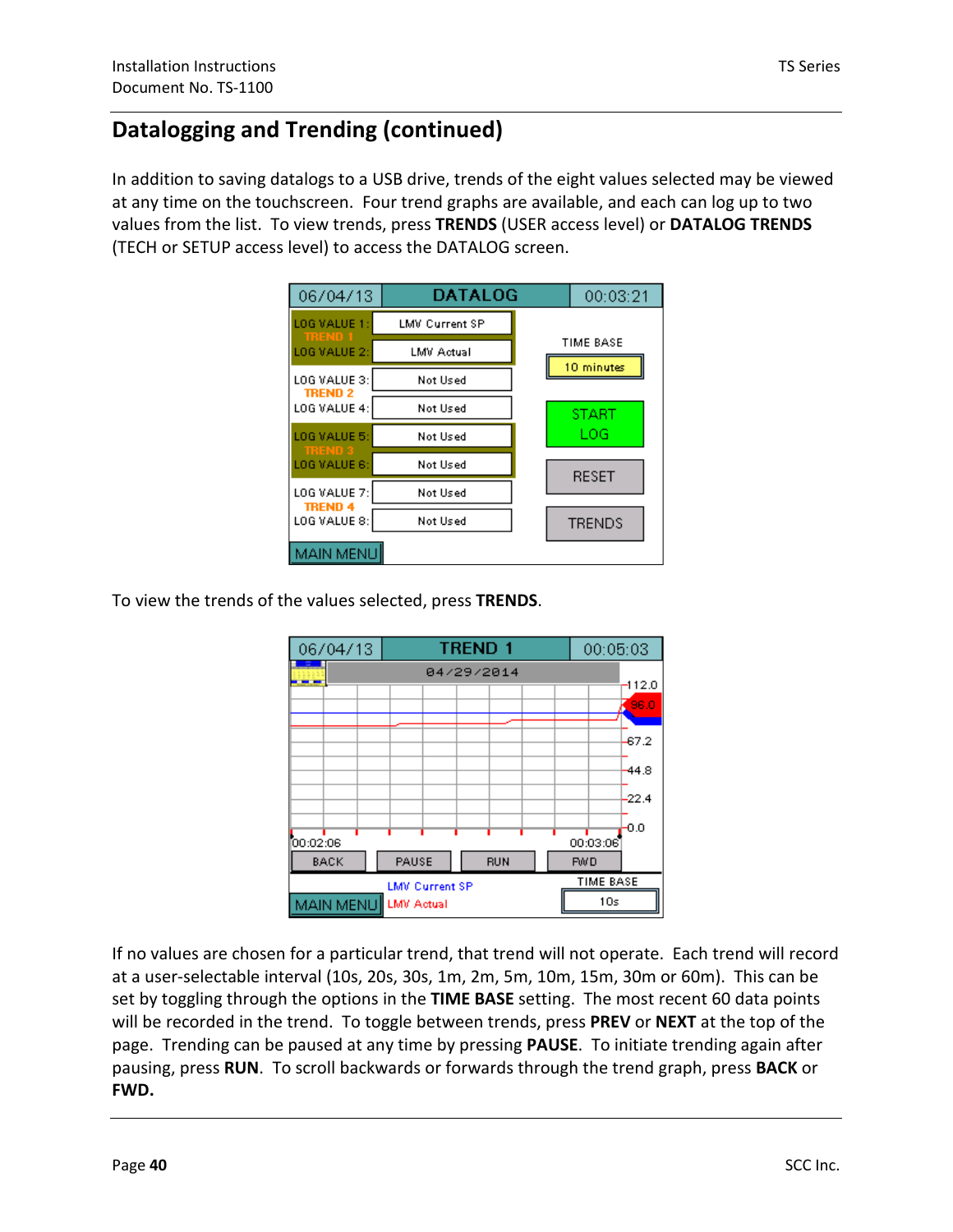To access the datalog file, plug the USB drive provided with the touchscreen kit into a computer. Open the contents of the drive on the computer.

A Microsoft Excel datalog graphing utility (SCC Datalog Tool.xltm) is included on the USB drive. Macros must be enabled for this utility to operate. Open the SCC Datalog Tool and the following spreadsheet will appear.



Click **Import CSV** and then navigate to the appropriate .csv file saved on the USB drive. If it is a valid log file, the data will be imported and graphed. Otherwise, an error message is displayed.



Each variable will be graphed using a different color. To turn a particular variable on or off, click on the **Main** tab in the lower left corner of the screen.

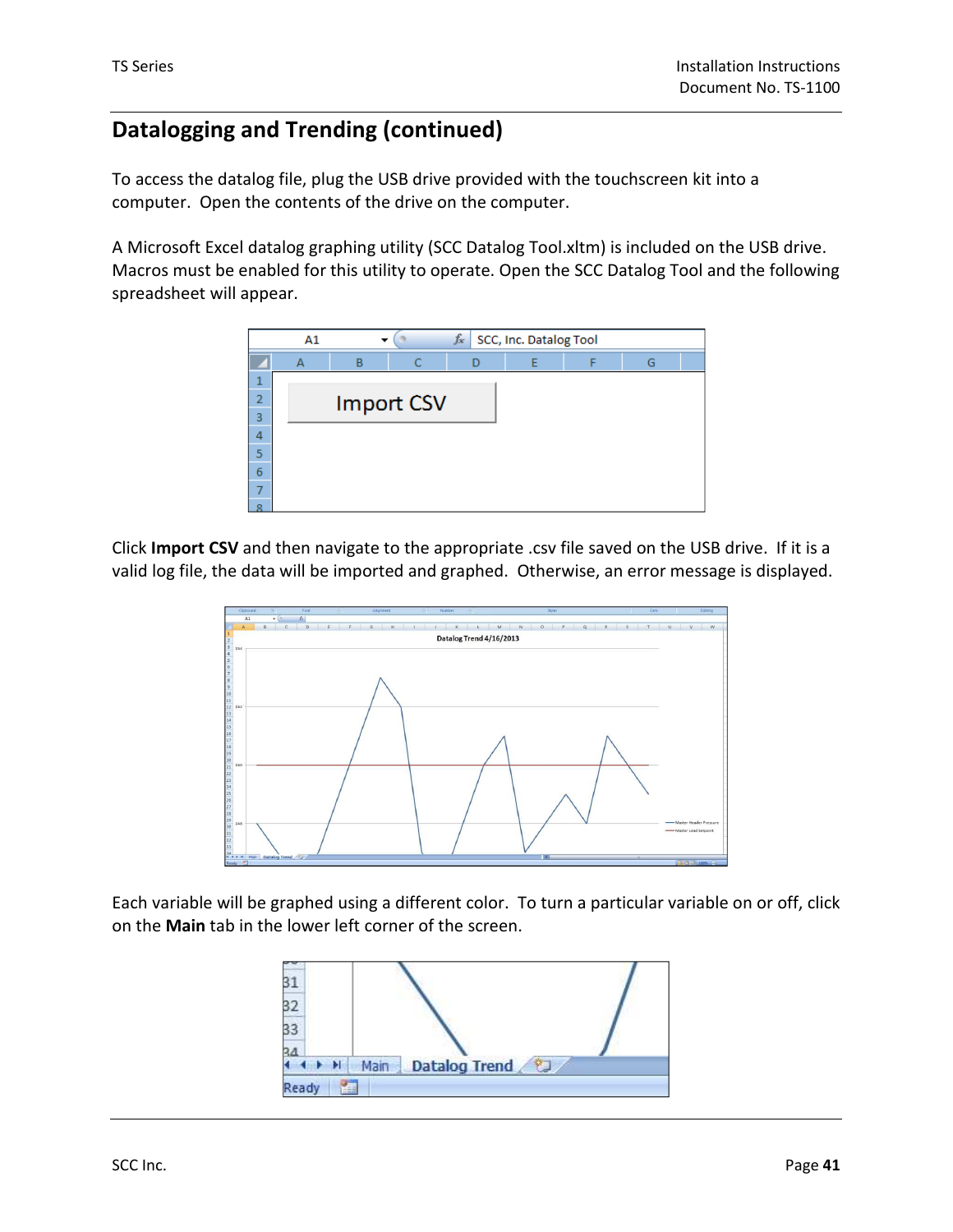|          | A1 | ▼                                  |   | $f_x$ | SCC, Inc. Datalog Tool             |   |   |                          |   |  |
|----------|----|------------------------------------|---|-------|------------------------------------|---|---|--------------------------|---|--|
|          | A  | <sub>B</sub>                       | C | D     |                                    | G | н |                          | κ |  |
|          |    |                                    |   |       |                                    |   |   |                          |   |  |
| ۰        |    | <b>Hide Master Header Pressure</b> |   |       | <b>Show Master Header Pressure</b> |   |   | <b>Print Trend Graph</b> |   |  |
| 3        |    |                                    |   |       |                                    |   |   |                          |   |  |
| $\Delta$ |    |                                    |   |       |                                    |   |   |                          |   |  |
|          |    | <b>Hide Master Lead Setpoint</b>   |   |       | Show Master Lead Setpoint          |   |   |                          |   |  |
| 6        |    |                                    |   |       |                                    |   |   |                          |   |  |
|          |    |                                    |   |       |                                    |   |   |                          |   |  |

Press **Hide...** to hide a variable or **Show...** to show a variable that has been hidden. The utility may be run multiple times to print or save the graphs as desired.

To print the datalog, press **Print Trend Graph** and follow the standard prompts.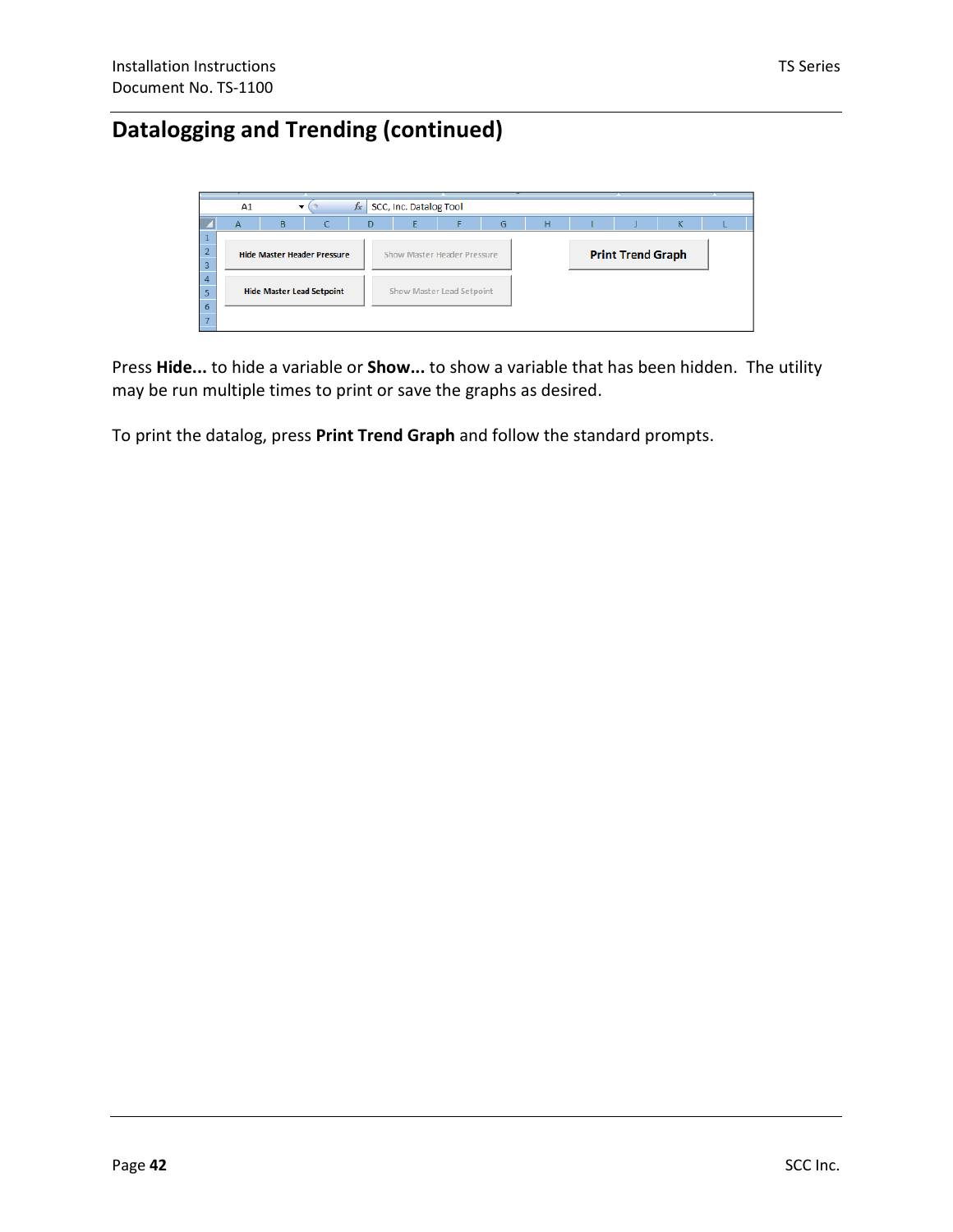#### **Screen Captures**

The current screen image may be copied to a USB drive. Any screen with the exception of the main menu may be captured.

To perform a screen capture, plug in a USB drive. Press and hold the **MAIN MENU** button until the screen displays "SNAPSHOT SAVED TO USB".

If there is no USB plugged in or an error while trying to save the snapshot, a message will display saying "SNAPSHOT SAVE ERROR".

There is no limit to the number of screen captures that may be saved to the USB drive other than the capacity of the USB drive itself.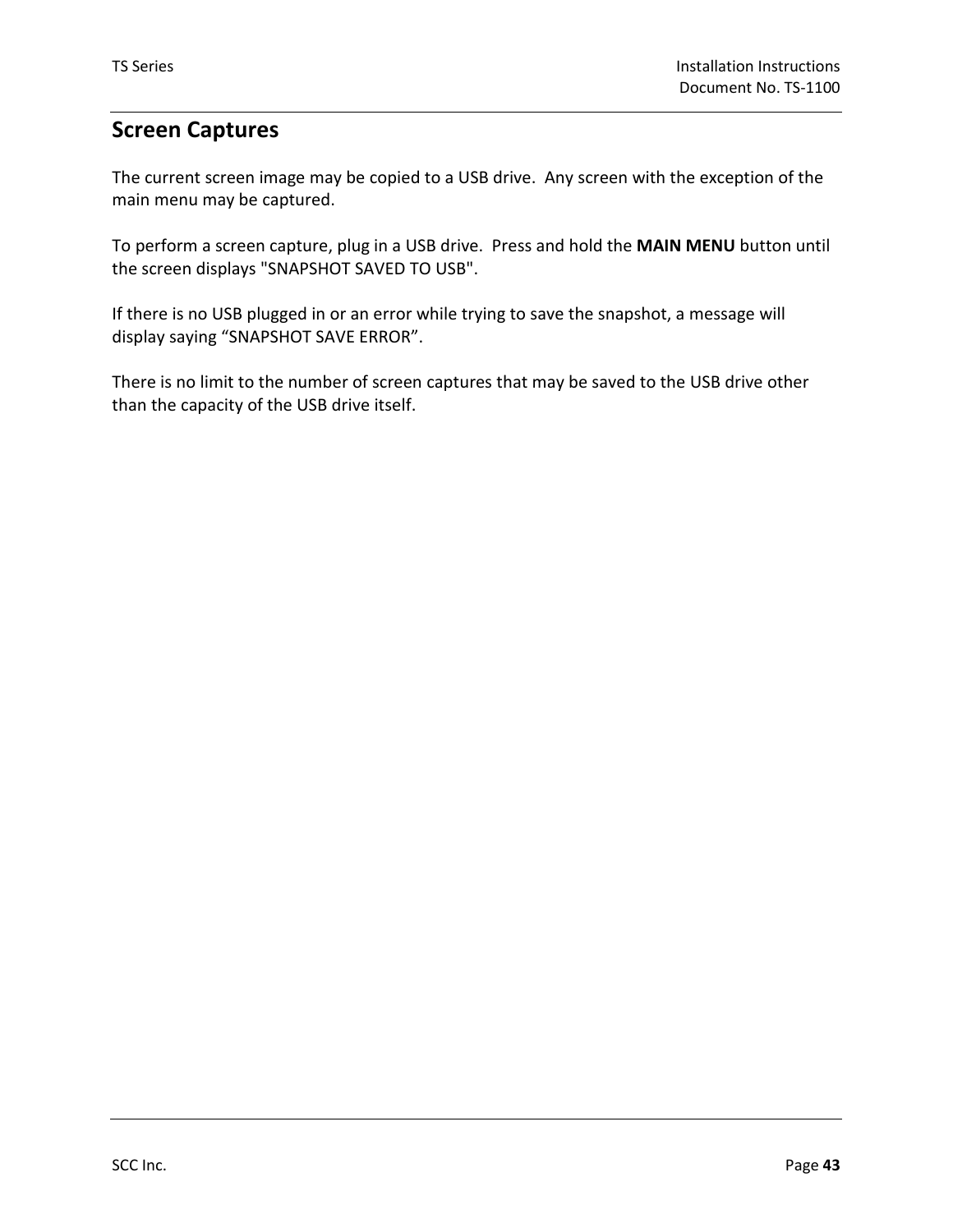#### **Changing Passwords**

#### Access level: **SETUP**

By default, the TECH access level password is 9876 and the SETUP access level password is START. These default passwords may be changed at any time. To change passwords, press **LOGIN** from the main menu. Enter the appropriate information to log in at the SETUP access level and press **Apply**. The CURRENT USER will change to SETUP.

| Name:                      | <b>SETUP</b> |       |  |  |
|----------------------------|--------------|-------|--|--|
| Password:                  |              |       |  |  |
| <b>Current User: SETUP</b> |              |       |  |  |
| Password<br><b>Change</b>  | Close        | Apply |  |  |

After that is done, press **Password Change.**

| Password:                               |       |       |  |  |  |
|-----------------------------------------|-------|-------|--|--|--|
| Confirm:                                |       |       |  |  |  |
| Current User: SETUP                     |       |       |  |  |  |
| <b>Allow Password</b><br><b>Changes</b> | Apply | Close |  |  |  |

The SETUP password may be changed from this screen. Enter the new password twice and press **Apply** to make the change. To allow the TECH user access to change the TECH password, press **Allow Password Changes.**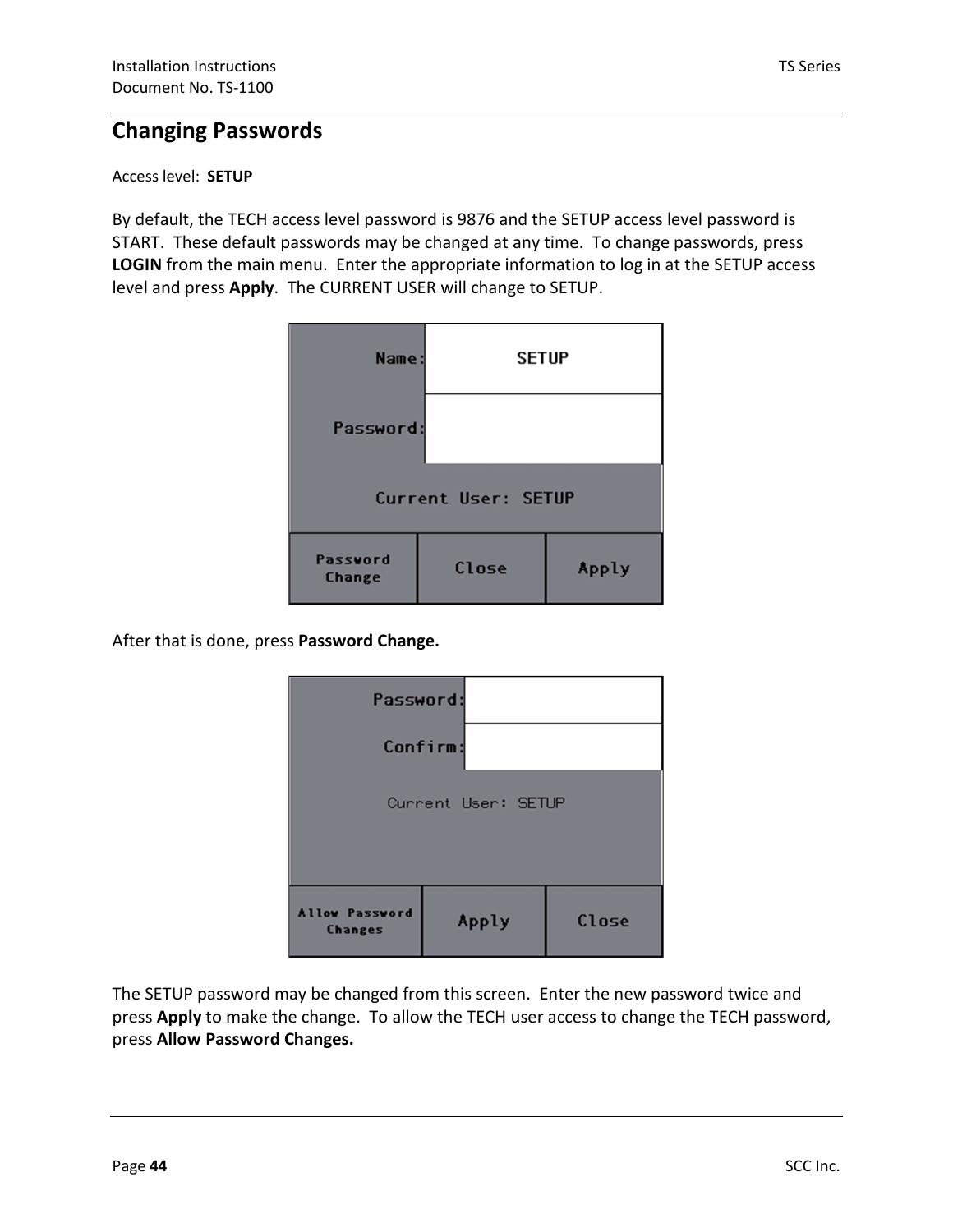## **Changing Passwords (continued)**



If password changes have been allowed, the TECH user may now change their password by following the same procedure as described above for the SETUP user. To disallow the TECH user from changing the TECH password, press **Restrict Password Changes**.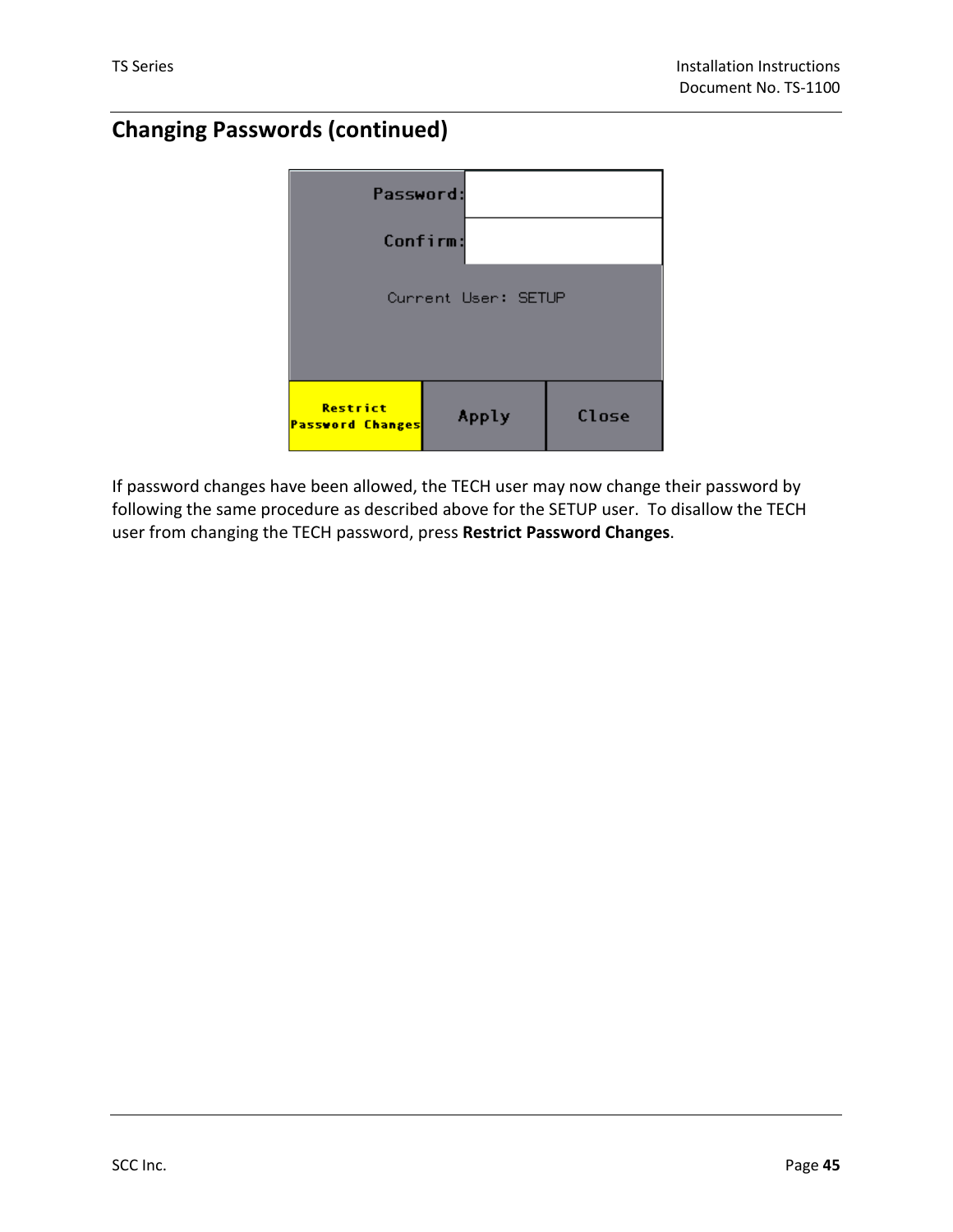#### **Date and Time**

#### Access level: **SETUP**

The date and time on the touchscreen is set a number of ways depending on the connected equipment.

If the touchscreen is connected to a Lead/Lag Master, the date and time on both the touchscreen and any connected LMV5x controllers are automatically set by the Lead/Lag Master.

On standalone touchscreens connected to an LMV5x controller, the date and time are read from the connected LMV5x controller.

On standalone touchscreens connected to an LMV3x controller, no date and time will be automatically set. In this case, the date and time must be manually set on the touchscreen. When the touchscreen kit first boots up, a button reading **Date/Time** appears to allow for quick manual setting of the date and time. Otherwise, the date and time may be set by using the following procedure.

word SETTINGS at the top of the screen. This brings up the HMI system configuration page. Log in at the SETUP access level and press **SETTINGS** from the main menu. Press and hold the



Select **Date/Time**.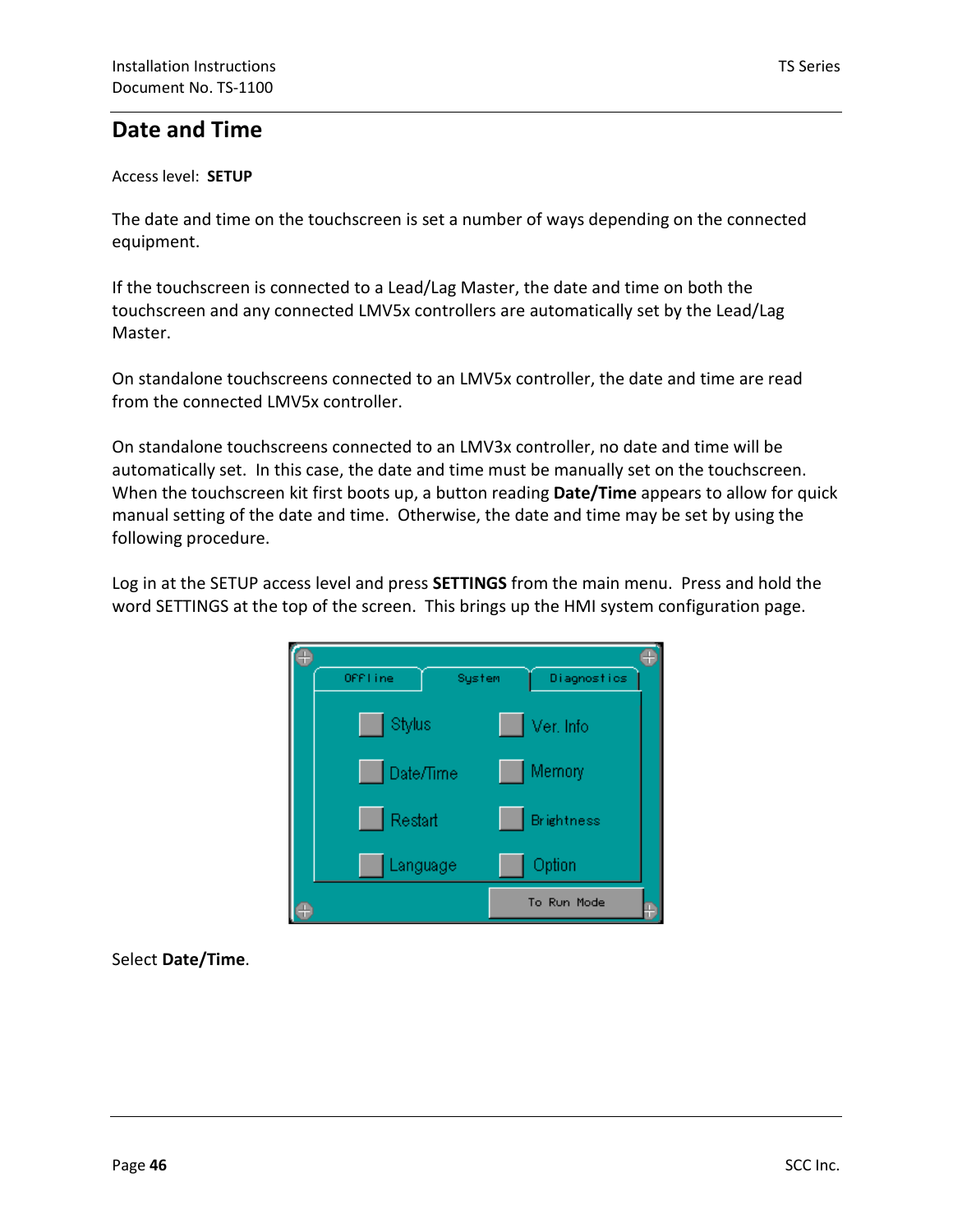## **Date and Time (continued)**



This screen will allow the date and time to be changed. When complete, press **OK**. When returned to the HMI system configuration page, press **To Run Mode** to apply the changes and return back to the SETTINGS screen.

**Note: The time may not be retained following an extended power loss.**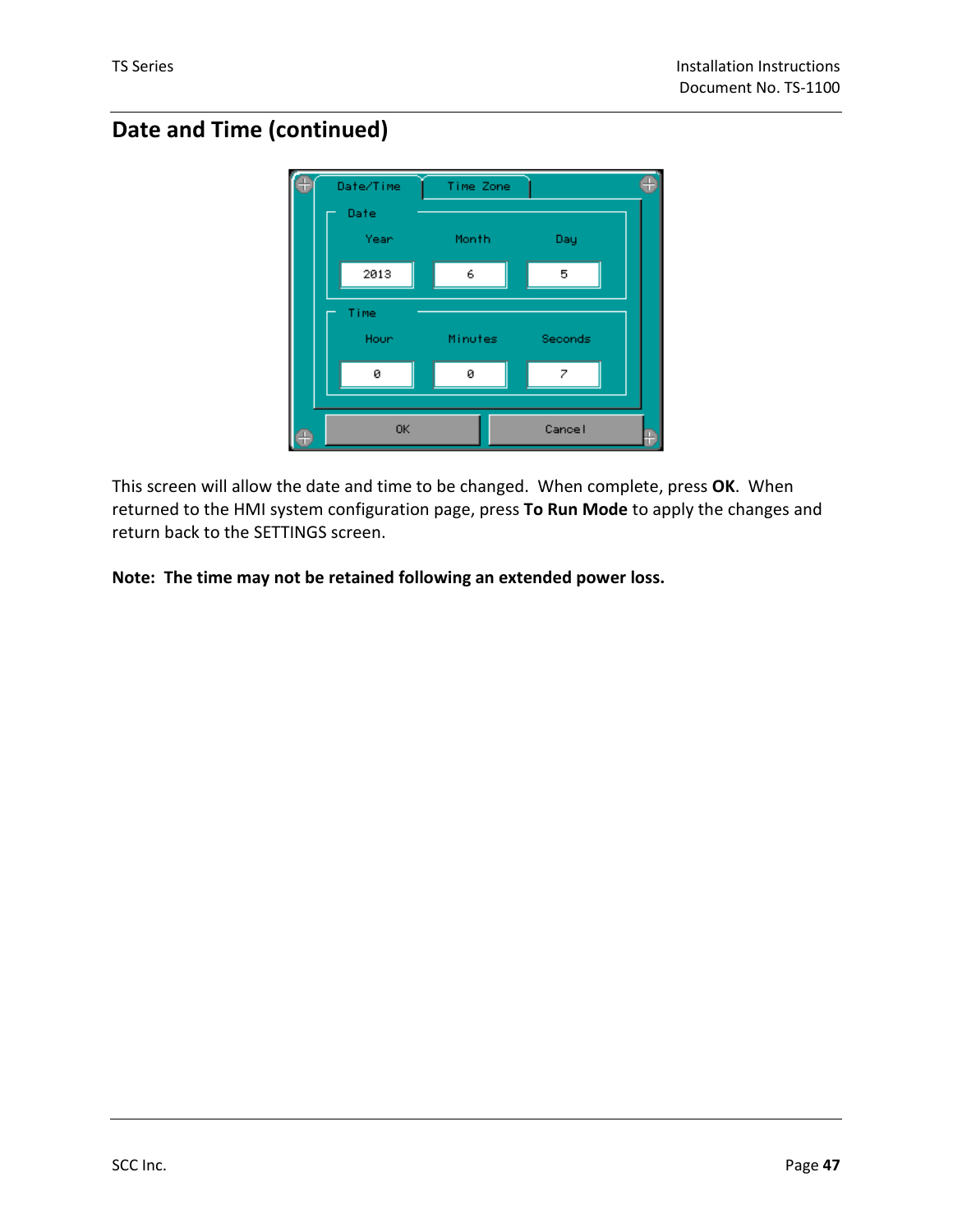### **Gateway/BMS - Modbus TCP/IP**

The standard BMS interface offered is via Modbus TCP/IP. The standard port 502 is used for this connection. The connection to the BMS is via the Ethernet port on the touchscreen kit. **Note: This connection is not available when connected to a Lead/Lag Master Panel.**

If the local/remote mode of the LMV is set to remote, then a remote connection may be established. See "Automatic/Manual Operation" for more information. To establish a remote connection, set the desired remote mode:

- To enable setpoint control, set **40001** (LMV remote mode) to 0 (auto). This must be set at least once every 30 seconds to maintain remote control in any remote mode. Then, write the desired setpoint to **40002**.
- To enable firing rate control, set **40001** to 1 (on). Then, write the desired firing rate (scaled 0-1000) to **40003**.
- To disable the LMV, set **40001** to 2 (off).

Remote control may also be established with an RWF controller:

- mode. Then write the desired setpoint to 40011 as a float (two registers). • To enable setpoint control, set **40004** (RWF remote mode) to 1 (setpoint control). This must be set at least once every 30 seconds to maintain remote control in any remote
- To enable firing rate control, set **40004** to 2 (full remote). Then write the desired firing rate as a float (two registers) to **40013**.
- To disable the RWF, set **40005** to 1 (disable).

Full remote mode is not available with the RWF10; to establish firing rate control the command may instead be sent to the LMV3.

**Warning:** If the LMV5 is in firing rate control mode, an external automatic reset temperature control must be present on the boiler since the internal load control thermostat function is not active in this mode. Also note that the integrated thermal shock features do not operate in this mode, so these features must be duplicated if needed.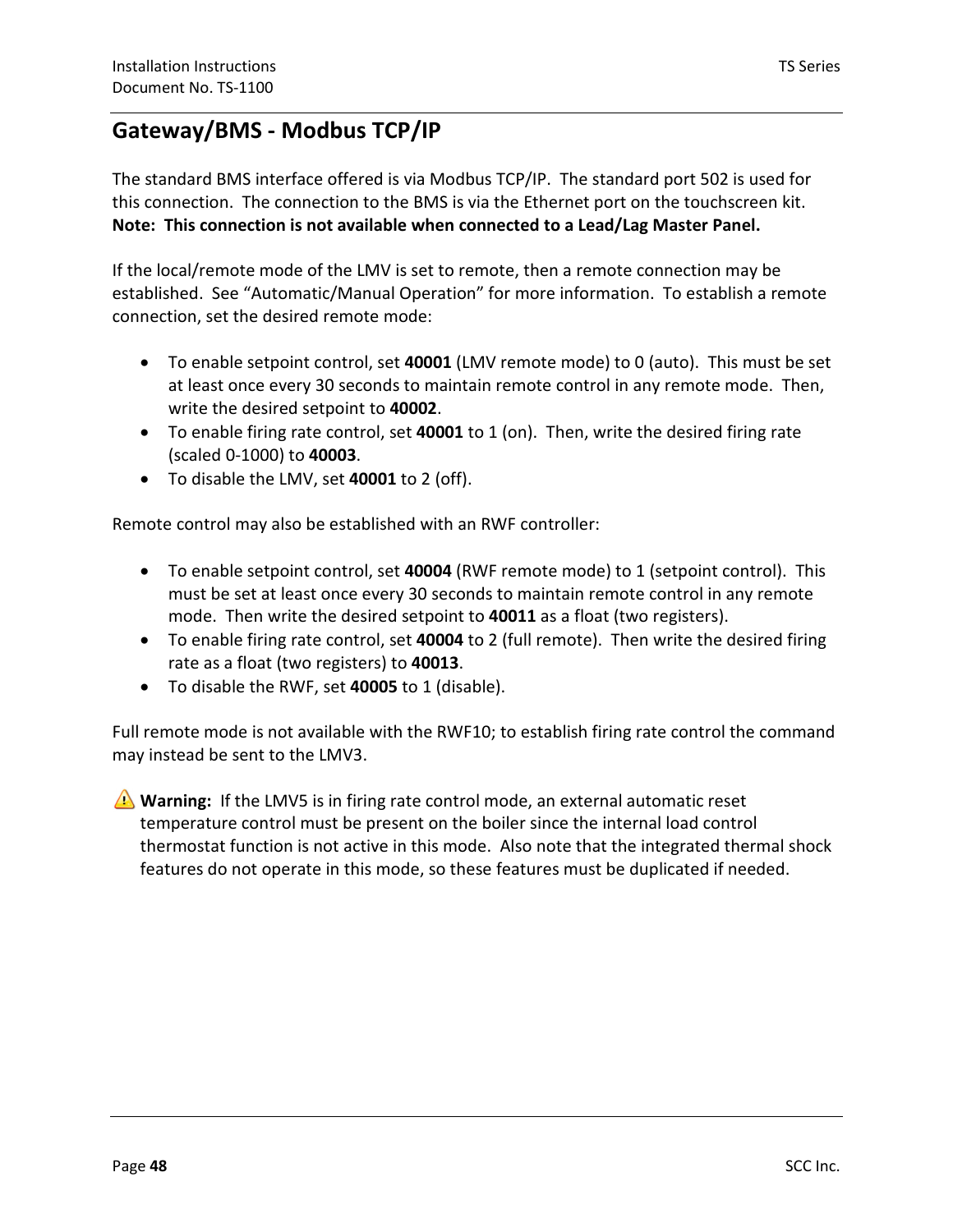|  | Table 2: Address List for Modbus TCP/IP |  |  |  |
|--|-----------------------------------------|--|--|--|
|--|-----------------------------------------|--|--|--|

| <b>Address Bit</b> | <b>Type</b>               | Format                                | <b>Description</b>                                   | <b>Additional</b>                    |
|--------------------|---------------------------|---------------------------------------|------------------------------------------------------|--------------------------------------|
| 40001              |                           | Read/Write   integer 16-bit (no sign) | LMV remote mode                                      | $0 = auto, 1 = on, 2 = off$          |
| 40002              |                           | Read/Write integer 16-bit (no sign)   | LMV remote setpoint (W3) (remote mode auto)          |                                      |
| 40003              |                           | Read/Write   integer 16-bit (no sign) | LMV remote output (remote mode on)                   | multiply by 10                       |
| 40004              |                           | Read/Write integer 16-bit (no sign)   | RWF remote mode                                      | $0 = local, 1 = SP, 2 = FR$          |
| 40005              |                           | Read/Write   integer 16-bit (no sign) | <b>RWF remote disable</b>                            | $0 =$ enable, $1 =$ disable          |
| 40011              | Read/Write   float 32-bit |                                       | RWF remote setpoint                                  |                                      |
| 40013              | Write                     | float 32-bit                          | RWF remote output                                    |                                      |
| 40101              | Read                      | integer 16-bit (no sign)              | LMV phase                                            |                                      |
| 40102              | Read                      | integer 16-bit (no sign)              | LMV position of currently active fuel actuator       | divide by 10                         |
| 40103              | Read                      | integer 16-bit (no sign)              | LMV position of gas actuator (LMV5)                  | divide by 10                         |
| 40104              | Read                      | integer 16-bit (no sign)              | LMV position of oil actuator (LMV5)                  | divide by 10                         |
| 40105              | Read                      | integer 16-bit (no sign)              | LMV position of air actuator                         | divide by 10                         |
| 40106              | Read                      | integer 16-bit (no sign)              | LMV position of auxiliary actuator 1 (LMV5)          | divide by 10                         |
| 40107              | Read                      | integer 16-bit (no sign)              | LMV position of auxiliary actuator 2 (LMV5)          | divide by 10                         |
| 40108              | Read                      | integer 16-bit (no sign)              | LMV position of auxiliary actuator 3 (LMV5)          | divide by 10                         |
| 40109              | Read                      | integer 16-bit (no sign)              | LMV manipulated variable for VSD (LMV5)              | divide by 10                         |
| 40110              | Read                      | integer 16-bit (no sign)              | LMV current type of fuel                             | $0 = gas / fuel 0, 1 = oil / fuel 1$ |
| 40111              | Read                      | integer 16-bit (no sign)              | LMV current output                                   | divide by 10                         |
| 40112              | Read                      | integer 16-bit (no sign)              | LMV current setpoint / temperature / pressure (LMV5) | divide by 10 if unit is Bar          |
| 40113              | Read                      | integer 16-bit (no sign)              | LMV actual value / temperature / pressure (LMV5)     | divide by 10 if unit is Bar          |
| 40114              | Read                      | integer 16-bit (no sign)              | LMV flame signal                                     | divide by 10                         |
| 40115              | Read                      | integer 16-bit (no sign)              | LMV current fuel throughput (LMV5)                   |                                      |
| 40116              | Read                      | integer 16-bit (no sign)              | LMV current O2 value (LMV52)                         | divide by 10                         |
| 40117              | Read                      | integer 16-bit (no sign)              | EA valve output                                      | divide by 100                        |
| 40118              | Read                      | integer 16-bit (no sign)              | EA configurable analog input 1                       |                                      |
| 40119              | Read                      | integer 16-bit (no sign)              | EA configurable analog input 2                       |                                      |
| 40120              | Read                      | integer 16-bit (no sign)              | EA configurable analog input 3                       |                                      |
| 40121              | Read                      | integer 16-bit (no sign)              | EA configurable analog input 4                       |                                      |
| 40122              | Read                      | integer 16-bit (no sign)              | LMV supply air temperature (LMV52)                   |                                      |
| 40123              | Read                      | integer 16-bit (no sign)              | LMV flue gas temperature (LMV52)                     |                                      |
| 40124              | Read                      | integer 16-bit (no sign)              | LMV combustion efficiency (LMV52)                    | divide by 10                         |
| 40127              | Read                      | integer 16-bit (no sign)              | LMV local setpoint W1 (LMV5)                         |                                      |
| 40128              | Read                      | integer 16-bit (no sign)              | LMV local setpoint W2 (LMV5)                         |                                      |
| 40129              | Read                      | integer 16-bit (no sign)              | LMV local/remote mode                                | $0 = local, 1 = remote$              |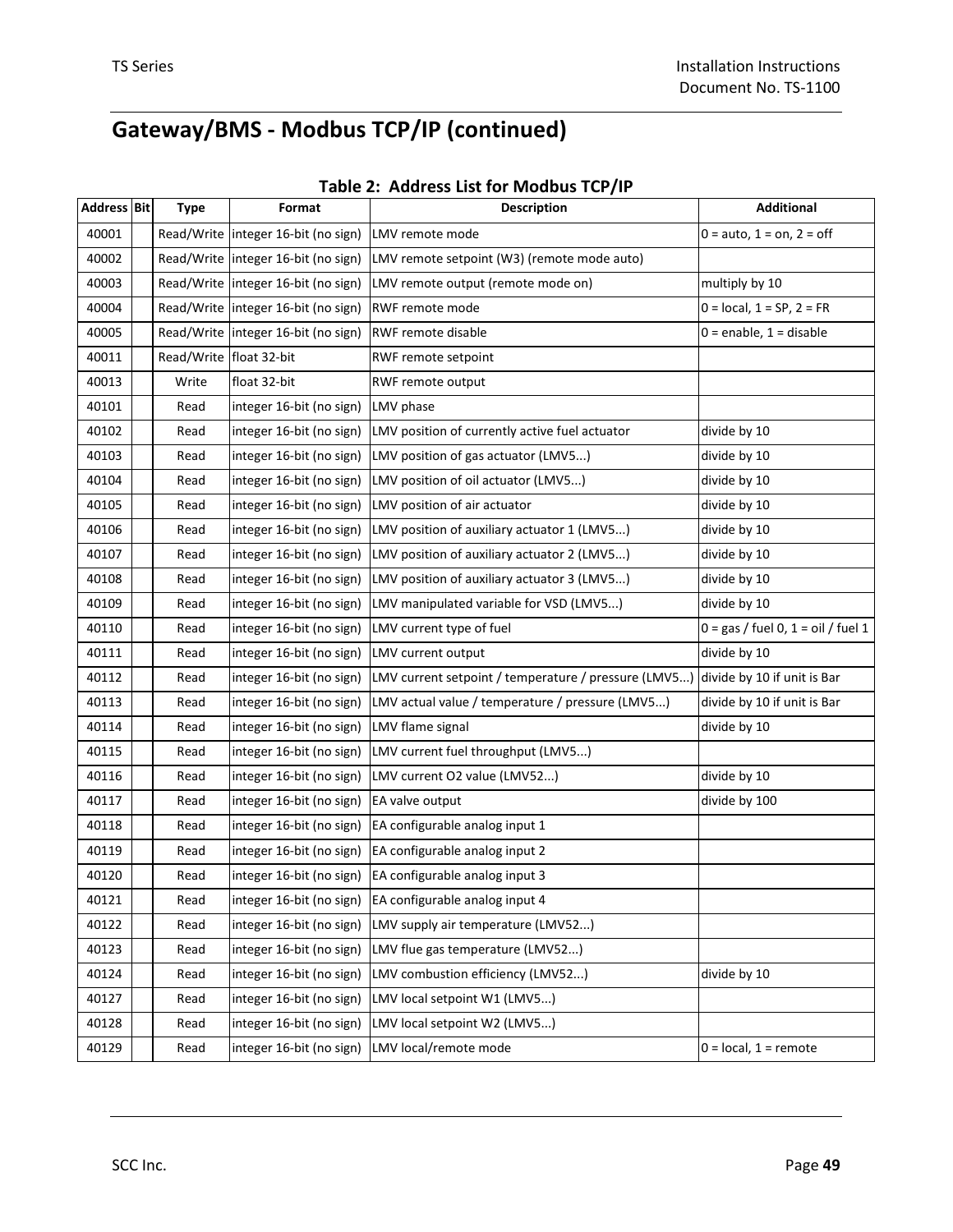| Address Bit |                  | <b>Type</b> | Format                   | <b>Description</b>                         | <b>Additional</b>                  |
|-------------|------------------|-------------|--------------------------|--------------------------------------------|------------------------------------|
| 40130       |                  | Read        | integer 16-bit (no sign) | EA temperature output                      |                                    |
| 40131       |                  | Read        | integer 16-bit (no sign) | Boiler available status                    | $0 = not available, 1 = available$ |
| 40132       |                  | Read        | integer 16-bit (no sign) | Boiler circulating pump run status         | $0 = id$ e, 1 = running            |
| 40133       |                  | Read        | integer 16-bit (no sign) | Boiler circulating pump timed alarm status | $0 = no$ alarm, $1 =$ alarm        |
| 40135       |                  | Read        | integer 16-bit (no sign) | LMV input bit status word                  |                                    |
| 40135       | $\mathbf{1}$     | Read        | bit of word              | LMV controller on/off                      | $0 =$ inactive, $1 =$ active       |
| 40135       | $\overline{2}$   | Read        | bit of word              | LMV fan contactor contact (LMV5)           | $0 =$ inactive, $1 =$ active       |
| 40135       | 3                | Read        | bit of word              | LMV fuel selection oil (LMV5)              | $0 =$ inactive, $1 =$ active       |
| 40135       | 4                | Read        | bit of word              | LMV fuel selection gas (LMV5)              | $0 =$ inactive, $1 =$ active       |
| 40135       | 6                | Read        | bit of word              | LMV oil max pressure switch (LMV5)         | $0 =$ inactive, $1 =$ active       |
| 40135       | $\overline{7}$   | Read        | bit of word              | LMV oil min pressure switch (LMV5)         | $0 =$ inactive, $1 =$ active       |
| 40135       | 8                | Read        | bit of word              | LMV valve proving pressure switch (LMV5)   | $0 =$ inactive, $1 =$ active       |
| 40135       | 9                | Read        | bit of word              | LMV safety loop                            | $0 =$ inactive, $1 =$ active       |
| 40135       | 11               | Read        | bit of word              | LMV gas min pressure switch                | $0 =$ inactive, $1 =$ active       |
| 40135       | 12               | Read        | bit of word              | LMV gas max pressure switch                | $0 =$ inactive, $1 =$ active       |
| 40135       | 14               | Read        | bit of word              | LMV LP                                     | $0 =$ inactive, $1 =$ active       |
| 40135       | 15               | Read        | bit of word              | LMV start release oil                      | $0 =$ inactive, $1 =$ active       |
| 40135       | 16               | Read        | bit of word              | LMV heavy oil immediate release            | $0 =$ inactive, $1 =$ active       |
| 40136       |                  | Read        | integer 16-bit (no sign) | EA input bit status word                   |                                    |
| 40136       | $1\,$            | Read        | bit of word              | EA annunciation input 1                    | $0 =$ inactive, $1 =$ active       |
| 40136       | $\overline{2}$   | Read        | bit of word              | EA annunciation input 2                    | $0 =$ inactive, $1 =$ active       |
| 40136       | 3                | Read        | bit of word              | EA annunciation input 3                    | $0 =$ inactive, $1 =$ active       |
| 40136       | 4                | Read        | bit of word              | EA annunciation input 4                    | $0 =$ inactive, $1 =$ active       |
| 40136       | 5                | Read        | bit of word              | EA annunciation input 5                    | $0 =$ inactive, $1 =$ active       |
| 40136       | 6                | Read        | bit of word              | EA annunciation input 6                    | $0 =$ inactive, $1 =$ active       |
| 40136       | $\overline{7}$   | Read        | bit of word              | EA annunciation input 7                    | $0 =$ inactive, $1 =$ active       |
| 40136       | 8                | Read        | bit of word              | EA annunciation input 8                    | $0 =$ inactive, $1 =$ active       |
| 40136       | $\boldsymbol{9}$ | Read        | bit of word              | EA annunciation input 9                    | $0 =$ inactive, $1 =$ active       |
| 40136       | 10               | Read        | bit of word              | EA annunciation input 10                   | $0 =$ inactive, $1 =$ active       |
| 40136       | 11               | Read        | bit of word              | EA annunciation input 11                   | $0 =$ inactive, $1 =$ active       |
| 40136       | 12               | Read        | bit of word              | EA annunciation input 12                   | $0 =$ inactive, $1 =$ active       |
| 40136       | 13               | Read        | bit of word              | EA annunciation input 13                   | $0 =$ inactive, $1 =$ active       |
| 40136       | 16               | Read        | bit of word              | EA not optioned                            | $0 =$ inactive, $1 =$ active       |
| 40137       |                  | Read        | integer 16-bit (no sign) | LMV output bit status word                 |                                    |
| 40137       | $1\,$            | Read        | bit of word              | LMV alarm                                  | $0 =$ inactive, $1 =$ active       |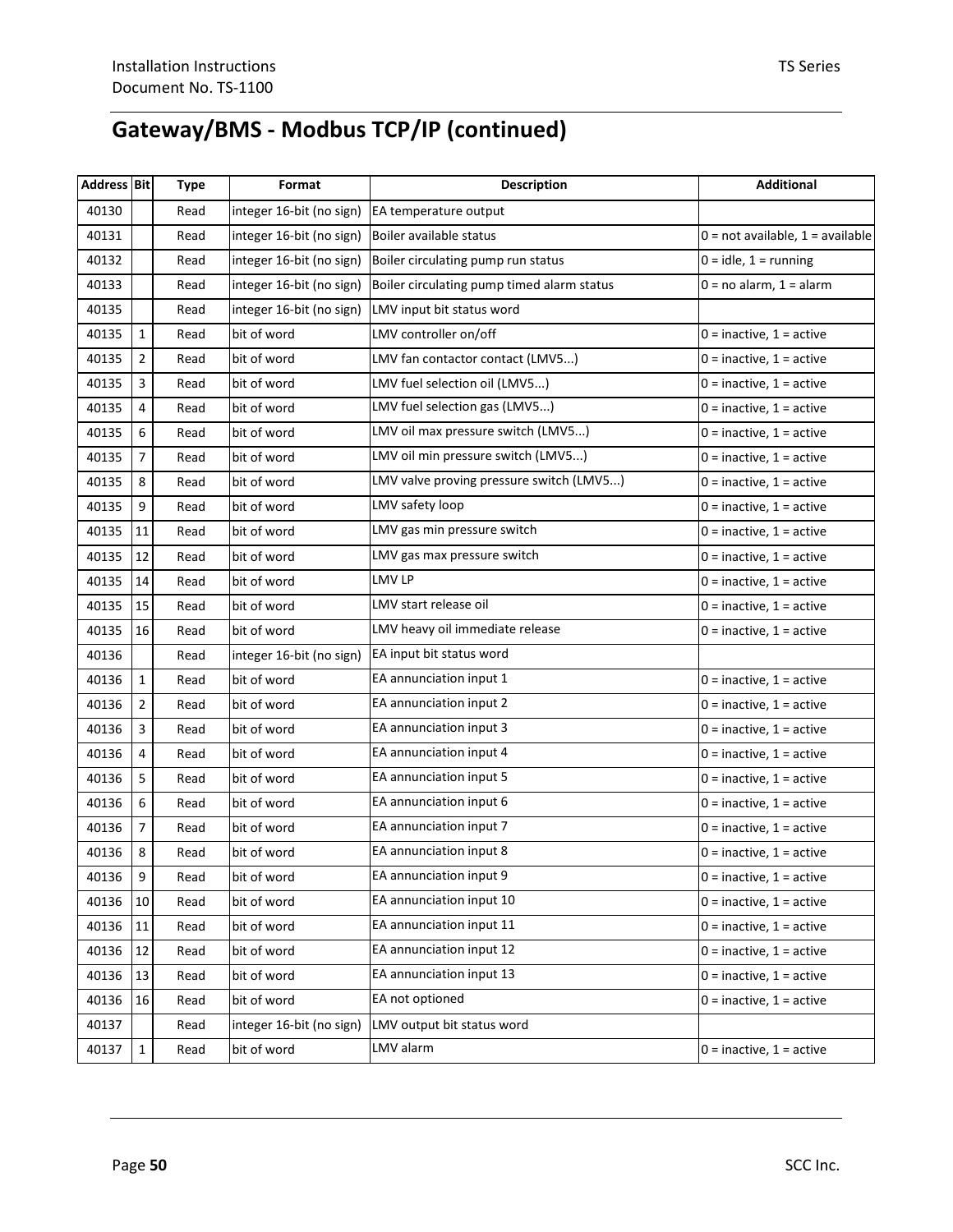| <b>Address Bit</b> |                | <b>Type</b> | Format                   | <b>Description</b>                              | <b>Additional</b>                    |
|--------------------|----------------|-------------|--------------------------|-------------------------------------------------|--------------------------------------|
| 40137              | 5              | Read        | bit of word              | LMV ignition                                    | $0 =$ inactive, $1 =$ active         |
| 40137              | 6              | Read        | bit of word              | LMV start signal / DW valve (LMV5)              | $0 =$ inactive, $1 =$ active         |
| 40137              | 7              | Read        | bit of word              | LMV fan                                         | $0 =$ inactive, $1 =$ active         |
| 40137              | 8              | Read        | bit of word              | LMV oil pump / magnetic coupling (LMV5)         | $0 =$ inactive, $1 =$ active         |
| 40137              | 9              | Read        | bit of word              | LMV fuel valve SV oil (LMV5)                    | $0 =$ inactive, $1 =$ active         |
| 40137              | 10             | Read        | bit of word              | LMV fuel valve V1 oil (LMV5)                    | $0 =$ inactive, $1 =$ active         |
| 40137              | 11             | Read        | bit of word              | LMV fuel valve V2 oil (LMV5)                    | $0 =$ inactive, $1 =$ active         |
| 40137              | 12             | Read        | bit of word              | LMV fuel valve V3 oil (LMV5)                    | $0 =$ inactive, $1 =$ active         |
| 40137              | 13             | Read        | bit of word              | LMV fuel valve SV gas (LMV5)                    | $0 =$ inactive, $1 =$ active         |
| 40137              | 14             | Read        | bit of word              | LMV fuel valve V1 (gas LMV5)                    | $0 =$ inactive, $1 =$ active         |
| 40137              | 15             | Read        | bit of word              | LMV fuel valve V2 (gas LMV5)                    | $0 =$ inactive, $1 =$ active         |
| 40137              | 16             | Read        | bit of word              | LMV fuel valve V3 (gas LMV5)                    | $0 =$ inactive, $1 =$ active         |
| 40138              |                | Read        | integer 16-bit (no sign) | RWF40 outputs and states bit status word        |                                      |
| 40138              | 10             | Read        | bit of word              | RWF40 management system thermostat override     | $0 =$ inactive, $1 =$ active         |
| 40139              |                | Read        | integer 16-bit (no sign) | RWF40 binary signal and hardware identification |                                      |
| 40139              | 4              | Read        | bit of word              | RWF40 binary input 2 closed                     | $0 =$ inactive, $1 =$ active         |
| 40139              | 5              | Read        | bit of word              | RWF40 thermostat function active                | $0 =$ inactive, $1 =$ active         |
| 40139              | 8              | Read        | bit of word              | RWF40 limit comparator active                   | $0 =$ inactive, $1 =$ active         |
| 40139              | 9              | Read        | bit of word              | RWF40 not optioned or RWF55                     | $0 =$ inactive, $1 =$ active         |
| 40140              |                | Read        | integer 16-bit (no sign) | RWF40 feedwater bit status word                 |                                      |
| 40140              | $\overline{4}$ | Read        | bit of word              | RWF40 feedwater binary input 2 closed           | $0 =$ inactive, $1 =$ active         |
| 40140              | 5              | Read        | bit of word              | RWF40 feedwater high water                      | $0 =$ inactive, $1 =$ active         |
| 40140              | 8              | Read        | bit of word              | RWF40 feedwater low water                       | $0 =$ inactive, $1 =$ active         |
| 40140              | 9              | Read        | bit of word              | RWF40 feedwater not optioned or RWF55           | $0 =$ inactive, $1 =$ active         |
| 40141              |                | Read        | integer 16-bit (no sign) | EA configurable RTD input 1                     |                                      |
| 40142              |                | Read        | integer 16-bit (no sign) | EA configurable RTD input 2                     |                                      |
| 40143              |                | Read        | integer 16-bit (no sign) | EA configurable RTD input 3                     |                                      |
| 40147              |                | Read        | integer 16-bit (no sign) | LMV5 lockout history current error code         |                                      |
| 40148              |                | Read        | integer 16-bit (no sign) | LMV5 lockout history current diagnostic code    |                                      |
| 40149              |                | Read        | integer 16-bit (no sign) | LMV5 lockout history current error class        |                                      |
| 40150              |                | Read        | integer 16-bit (no sign) | LMV5 lockout history current error phase        |                                      |
| 40151              |                | Read        | integer 16-bit (no sign) | LMV5 lockout history current fuel selected      | $0 = gas / fuel 0, 1 = oil / fuel 1$ |
| 40152              |                | Read        | integer 16-bit (no sign) | LMV5 lockout history current output             |                                      |
| 40153              |                | Read        | integer 16-bit (no sign) | LMV5 lockout history current date - year        | two digit                            |
| 40154              |                | Read        | integer 16-bit (no sign) | LMV5 lockout history current date - month       |                                      |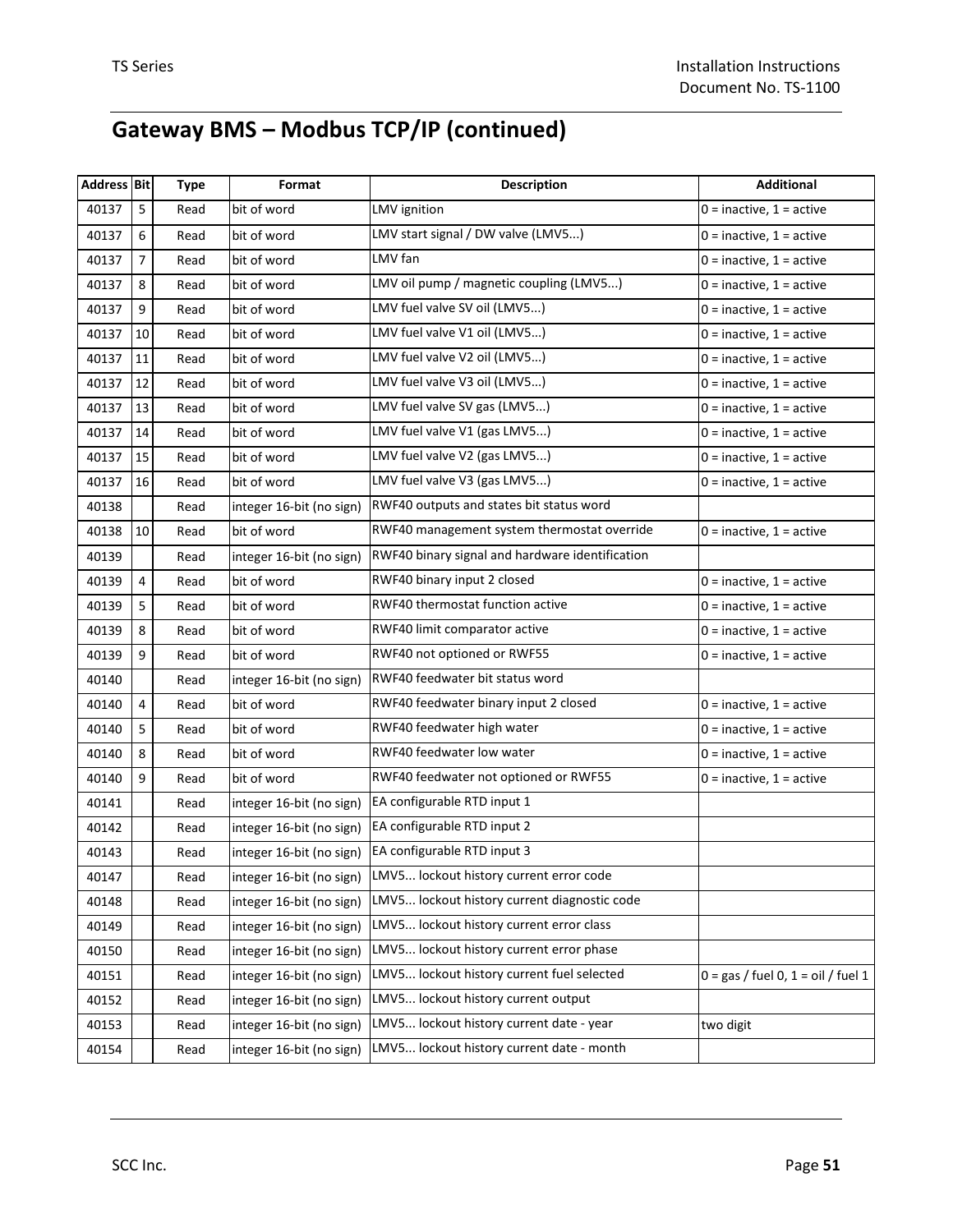| <b>Address Bit</b> | Type | Format                   | <b>Description</b>                                 | Additional                           |
|--------------------|------|--------------------------|----------------------------------------------------|--------------------------------------|
| 40155              | Read | integer 16-bit (no sign) | LMV5 lockout history current date - day            |                                      |
| 40156              | Read | integer 16-bit (no sign) | LMV5 lockout history current time - hours          |                                      |
| 40157              | Read | integer 16-bit (no sign) | LMV5 lockout history current time - minutes        |                                      |
| 40158              | Read | integer 16-bit (no sign) | LMV5 lockout history current time - seconds        |                                      |
| 40159              | Read | integer 32-bit (no sign) | LMV5 lockout history current startup counter total |                                      |
| 40161              | Read | integer 32-bit (no sign) | LMV5 lockout history current hours run total       |                                      |
| 40163              | Read | integer 16-bit (no sign) | LMV5 error history current error code              |                                      |
| 40164              | Read | integer 16-bit (no sign) | LMV5 error history current diagnostic code         |                                      |
| 40165              | Read | integer 16-bit (no sign) | LMV5 error history current error class             |                                      |
| 40166              | Read | integer 16-bit (no sign) | LMV5 error history current error phase             |                                      |
| 40167              | Read | integer 16-bit (no sign) | LMV5 error history current fuel selected           | $0 = gas /$ fuel 0, 1 = oil / fuel 1 |
| 40168              | Read | integer 16-bit (no sign) | LMV5 error history current output                  |                                      |
| 40169              | Read | integer 32-bit (no sign) | LMV5 error history current startup counter total   |                                      |
| 40171              | Read | float 32-bit             | RWF feedwater actual temperature / pressure (E1)   |                                      |
| 40173              | Read | float 32-bit             | RWF feedwater actual (E2)                          |                                      |
| 40175              | Read | float 32-bit             | RWF feedwater current setpoint                     |                                      |
| 40177              | Read | float 32-bit             | RWF feedwater local setpoint (SP1)                 |                                      |
| 40179              | Read | float 32-bit             | RWF actual temperature / pressure (E1)             |                                      |
| 40181              | Read | float 32-bit             | RWF actual (E2)                                    |                                      |
| 40183              | Read | float 32-bit             | RWF actual temperature (E3)                        |                                      |
| 40185              | Read | float 32-bit             | RWF current setpoint                               |                                      |
| 40187              | Read | float 32-bit             | RWF local setpoint (SP1)                           |                                      |
| 40189              | Read | float 32-bit             | RWF local setpoint (SP2)                           |                                      |
| 40191              | Read | integer 32-bit (no sign) | LMV startup counter total                          |                                      |
| 40193              | Read | integer 32-bit (no sign) | LMV hours run total (LMV5)                         |                                      |
| 40195              | Read | integer 32-bit (no sign) | LMV fuel volume gas (LMV5)                         |                                      |
| 40197              | Read | integer 32-bit (no sign) | LMV fuel volume oil (LMV5)                         |                                      |
| 40201              | Read | integer 32-bit (no sign) | EA totalized analog input 1                        | divide by 10                         |
| 40203              | Read | integer 32-bit (no sign) | EA totalized analog input 2                        | divide by 10                         |
| 40205              | Read | integer 32-bit (no sign) | EA totalized analog input 3                        | divide by 10                         |
| 40207              | Read | integer 32-bit (no sign) | EA totalized analog input 4                        | divide by 10                         |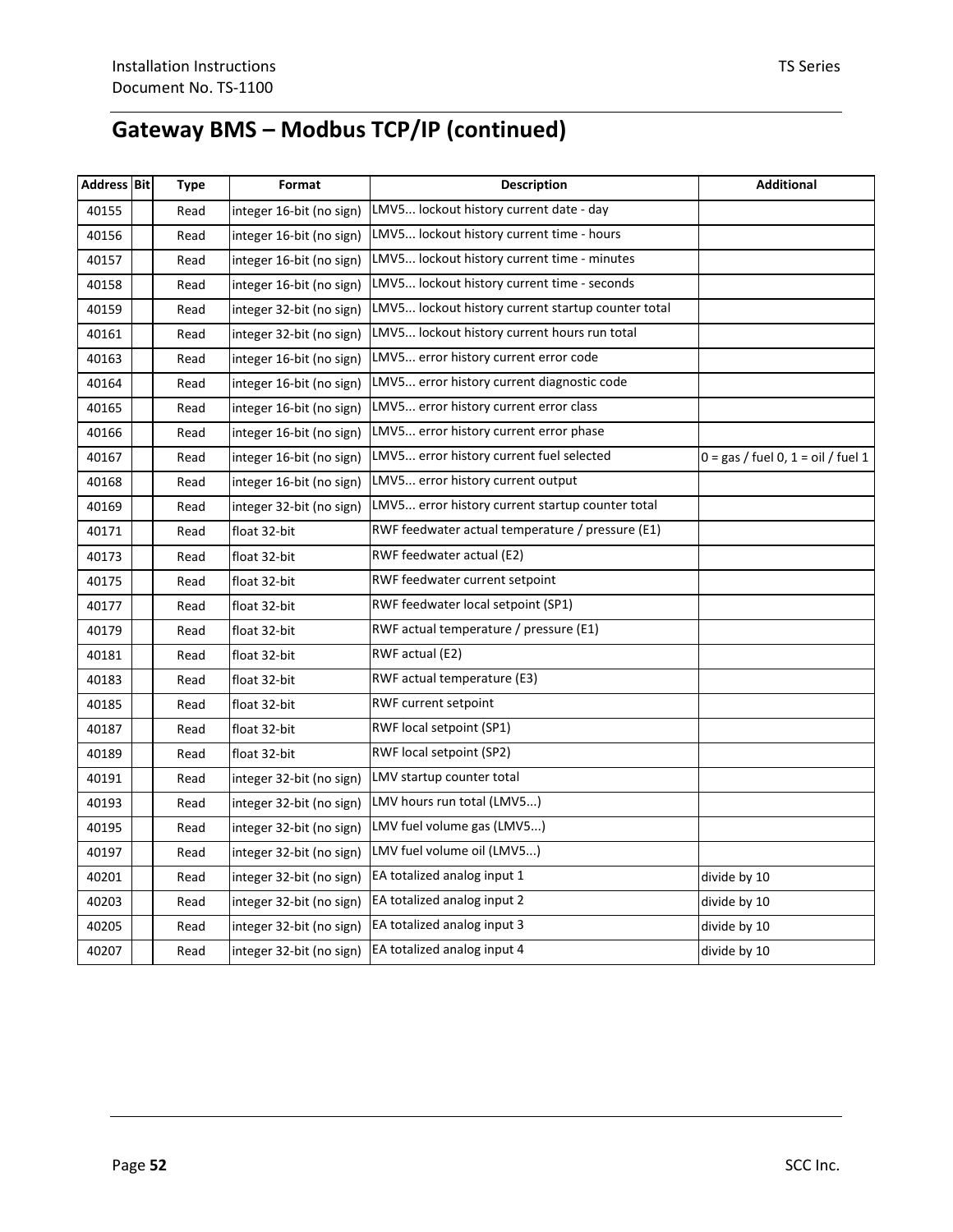The default IP addresses for the touchscreen are listed below:

Designated boiler 1 - 192.168.1.60 Designated boiler 2 - 192.168.1.61 Designated boiler 3 - 192.168.1.62 Designated boiler 4 – 192.168.1.63 Subnet - 255.255.255.0

These IP addresses may be changed only for Modbus TCP/IP communication. The IP addresses may not be changed when connecting to a Lead/Lag Master or when an optional gateway is being used to communicate via a protocol other than Modbus TCP/IP. Doing so will cause system communication errors.

To set a different IP address, log in at the SETUP access level and press **SETTINGS** from the main menu. Press and hold the word SETTINGS at the top of the screen. This brings up the HMI system configuration page.

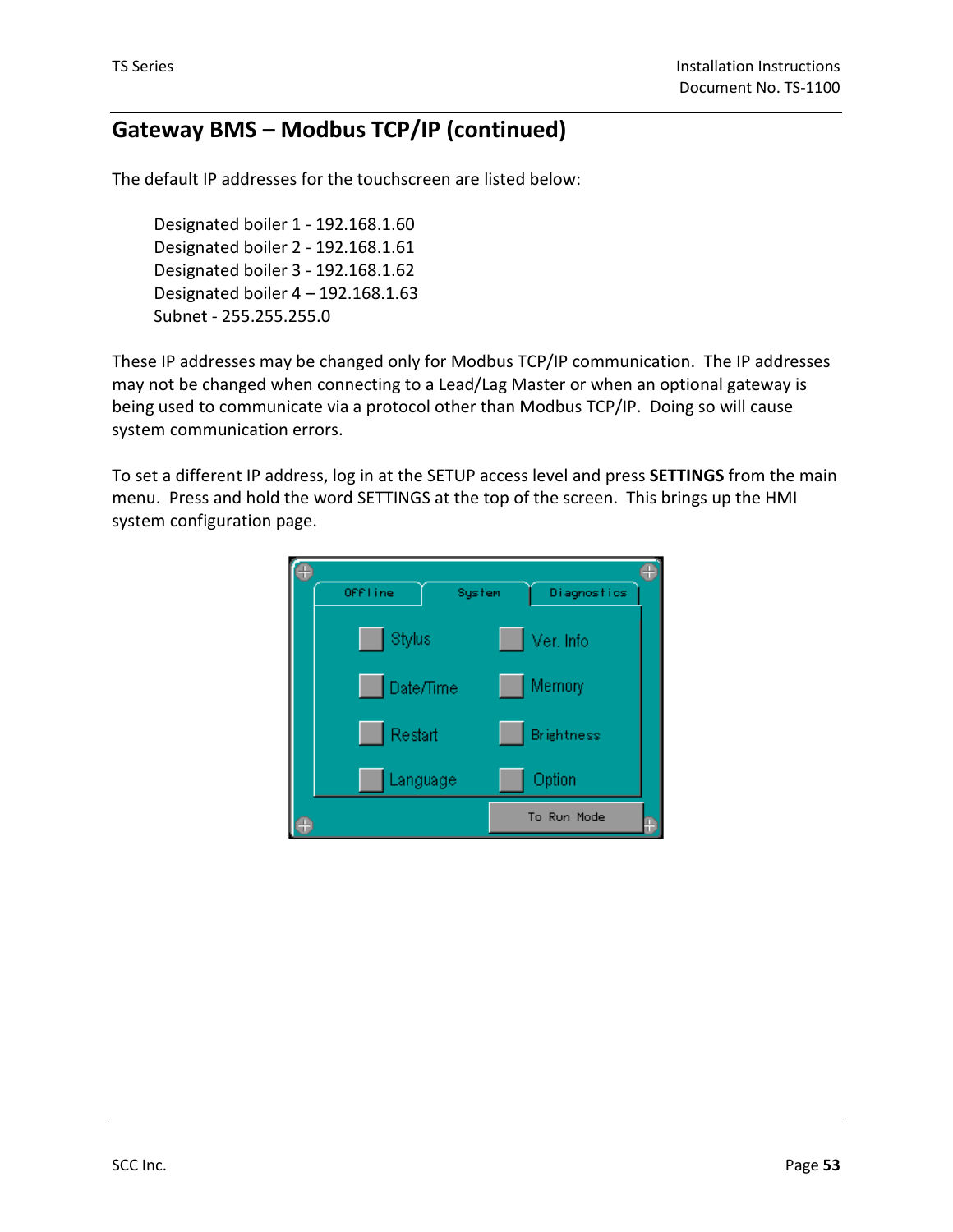| OFF1 ine |           | System | Diagnostics |  |
|----------|-----------|--------|-------------|--|
|          | Network   |        | Option      |  |
|          | Buzzer    |        | IO Manager  |  |
|          | Backlight |        | Web Gate    |  |
|          | Self Test |        | MultiMedia  |  |
|          |           |        | To Run Mode |  |

Press the **Offline** tab at the top to navigate to the offline menu.

Press **Network**, then select **OK** when prompted to reboot. The touchscreen will then reboot into the network settings screen.

| Static IP<br>DHCP | MAC/DNS  |
|-------------------|----------|
| <b>IP</b> Address |          |
| 192<br>168        | 176<br>1 |
| -Subnet Mask      |          |
| 255<br>255        | 255<br>ø |
|                   |          |
| Default Gateway_  |          |
| 168<br>192        | 244      |
|                   |          |
| ОK                | Cancel   |
|                   |          |

The network settings screen allows the IP address to be changed. When complete, press **OK**. When returned to the HMI system configuration page, press **To Run Mode** to apply the changes. Press **OK** when prompted to reboot the HMI with the new IP address settings.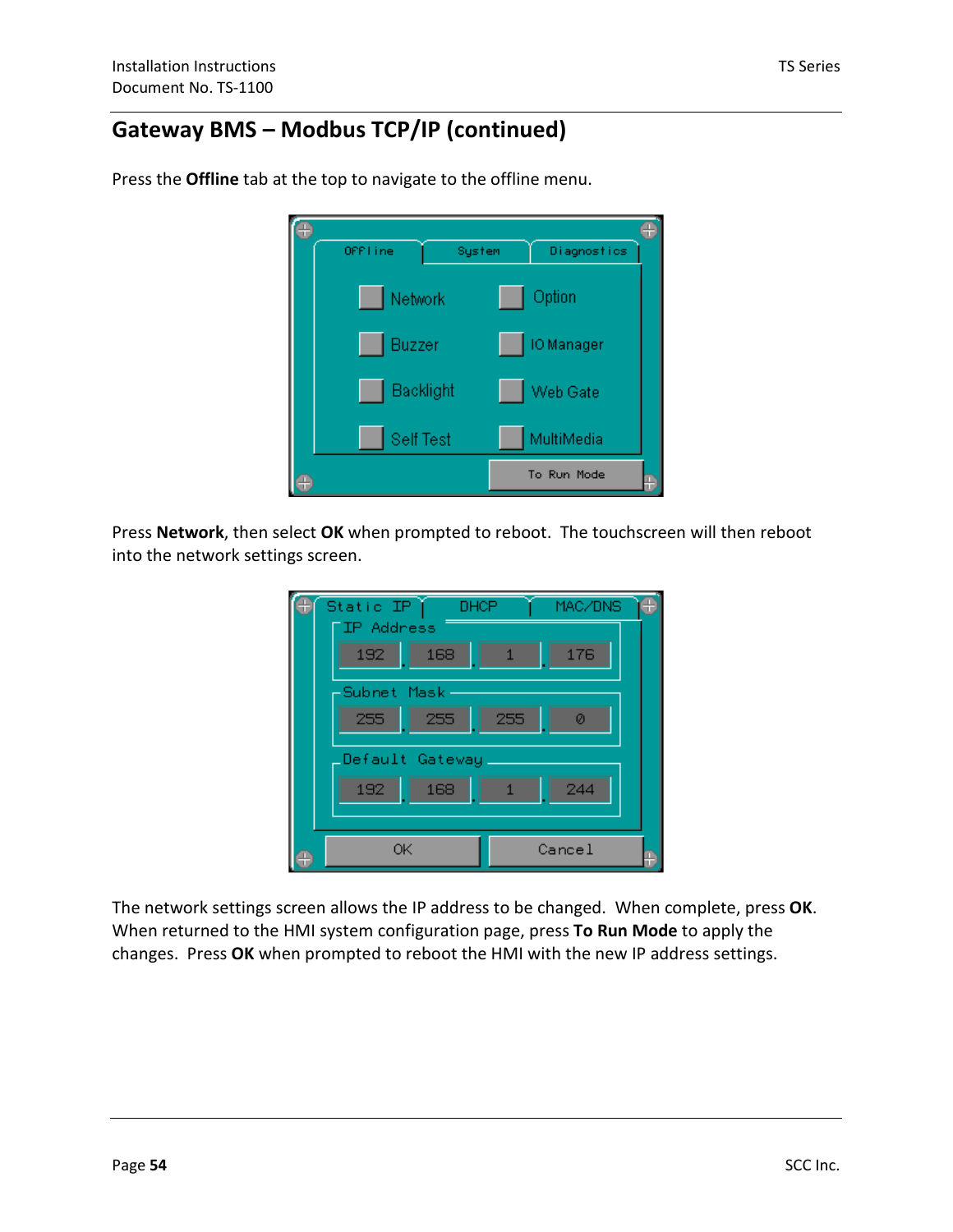### **Gateway/BMS - Optional Interfaces**

Optional BMS interfaces other than Modbus TCP/IP are offered via an additional gateway. These optional interfaces include:

- Modbus RTU
- BACnet/IP
- BACnet MS/TP
- LonWorks
- Metasys N2

DIP switches A0-A7 on the gateway must be set to choose the desired protocol. Note that not all protocols will be supported by all models. The gateway must be rebooted for the new protocol settings to take effect.

The connection to the BMS is made directly to the gateway for serial protocols and LonWorks. Using the BACnet/IP protocol requires the use of an Ethernet switch since the gateway must communicate via Ethernet protocols to both the touchscreen kit and the BMS.

The default IP address for Ethernet protocols are listed below:

Ethernet – 192.168.1.67 Subnet – 255.255.255.0.

If multiple touchscreen kits are on the same IP network, set each touchscreen kit for a unique boiler address between 1 and 4 and then set the switches as shown for that address. See "Initial Configuration – Boiler Address" for more information on setting up the boiler address. If an IP protocol is not used, all touchscreen kits may be left at the default address of 1 and the switches may all be set for that address. This is necessary since the IP addresses cannot be changed when used with the optional gateway, and duplicate IP addresses are not permitted to exist on a network.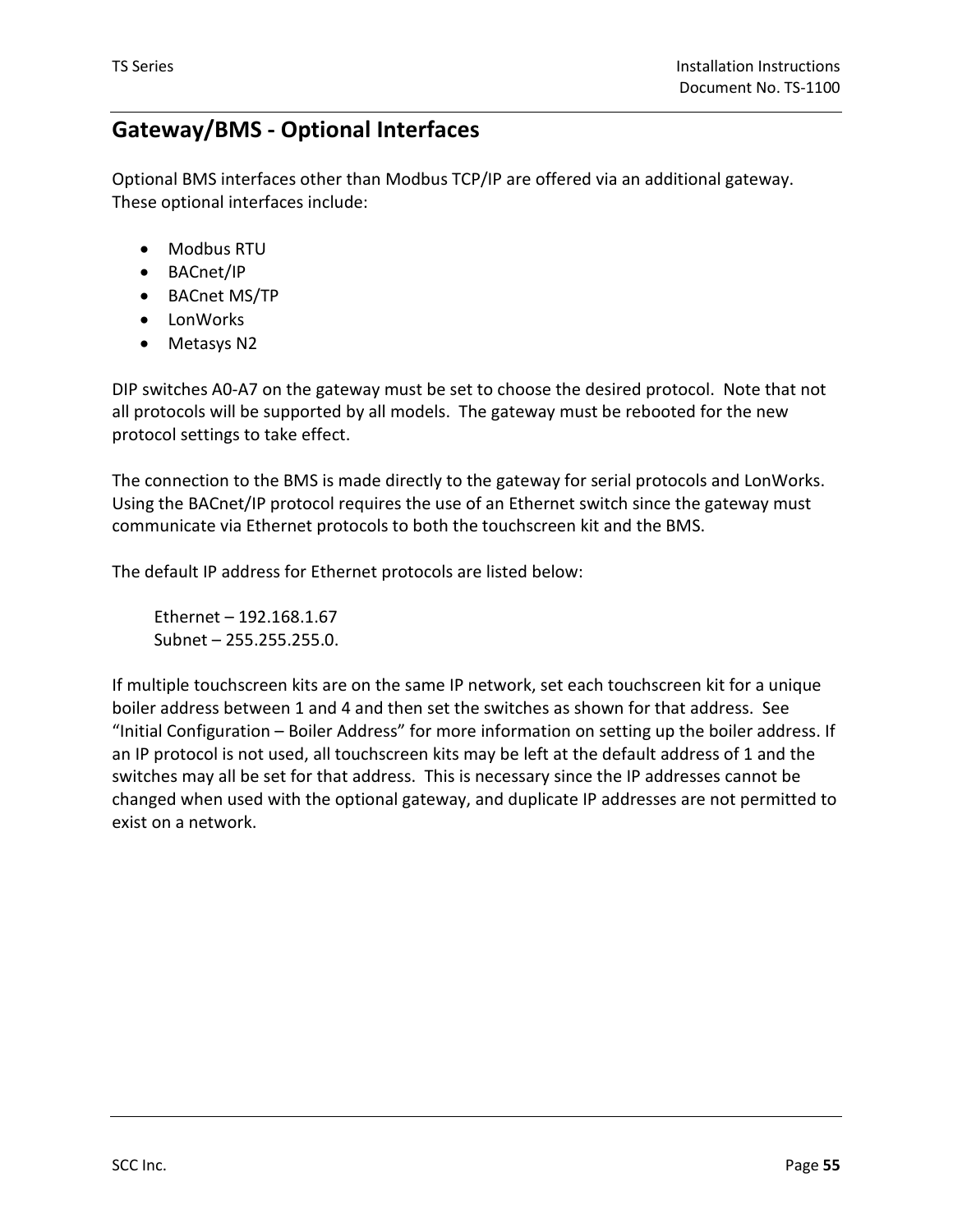| Table 3: Setting of Dip Switches on Gateway |                       |                |            |            |            |            |            |                |            |
|---------------------------------------------|-----------------------|----------------|------------|------------|------------|------------|------------|----------------|------------|
| Protocol                                    | <b>Boiler Address</b> | A <sub>0</sub> | A1         | A2         | A3         | A4         | A5         | A <sub>6</sub> | <b>A7</b>  |
| Modbus RTU                                  | 1                     | ON             | OFF        | OFF        | <b>OFF</b> | <b>OFF</b> | <b>OFF</b> | <b>OFF</b>     | <b>OFF</b> |
| Modbus RTU                                  | $\overline{2}$        | <b>OFF</b>     | ON         | OFF        | <b>OFF</b> | OFF        | OFF        | <b>OFF</b>     | OFF        |
| Modbus RTU                                  | 3                     | ON             | ON         | <b>OFF</b> | <b>OFF</b> | <b>OFF</b> | <b>OFF</b> | OFF            | <b>OFF</b> |
| Modbus RTU                                  | 4                     | <b>OFF</b>     | OFF        | ON         | <b>OFF</b> | <b>OFF</b> | <b>OFF</b> | <b>OFF</b>     | OFF        |
| BACnet/IP                                   | $\mathbf{1}$          | ON             | ON         | <b>OFF</b> | ON         | OFF        | OFF        | OFF            | <b>OFF</b> |
| BACnet/IP                                   | $\overline{2}$        | <b>OFF</b>     | OFF        | ON         | ON         | <b>OFF</b> | <b>OFF</b> | <b>OFF</b>     | OFF        |
| BACnet/IP                                   | 3                     | ON             | <b>OFF</b> | ON         | ON         | <b>OFF</b> | OFF        | <b>OFF</b>     | OFF        |
| BACnet/IP                                   | 4                     | <b>OFF</b>     | ON         | ON         | ON         | <b>OFF</b> | <b>OFF</b> | <b>OFF</b>     | <b>OFF</b> |
| <b>BACnet MS/TP</b>                         | $\mathbf{1}$          | ON             | <b>OFF</b> | ON         | <b>OFF</b> | ON         | OFF        | <b>OFF</b>     | OFF        |
| <b>BACnet MS/TP</b>                         | $\overline{2}$        | <b>OFF</b>     | ON         | ON         | <b>OFF</b> | ON         | <b>OFF</b> | <b>OFF</b>     | OFF        |
| <b>BACnet MS/TP</b>                         | 3                     | ON             | ON         | ON         | <b>OFF</b> | ON         | <b>OFF</b> | OFF            | <b>OFF</b> |
| <b>BACnet MS/TP</b>                         | 4                     | <b>OFF</b>     | OFF        | <b>OFF</b> | ON         | ON         | OFF        | OFF            | OFF        |
| LonWorks                                    | $\mathbf{1}$          | ON             | ON         | ON         | ON         | ON         | OFF        | <b>OFF</b>     | OFF        |
| LonWorks                                    | $\overline{2}$        | <b>OFF</b>     | OFF        | OFF        | <b>OFF</b> | <b>OFF</b> | ON         | OFF            | <b>OFF</b> |
| LonWorks                                    | 3                     | ON             | OFF        | OFF        | <b>OFF</b> | OFF        | ON         | <b>OFF</b>     | OFF        |
| LonWorks                                    | 4                     | <b>OFF</b>     | ON         | <b>OFF</b> | OFF        | OFF        | ON         | <b>OFF</b>     | <b>OFF</b> |
| Metasys N2                                  | $\mathbf{1}$          | ON             | OFF        | <b>OFF</b> | ON         | <b>OFF</b> | ON         | <b>OFF</b>     | OFF        |
| Metasys N2                                  | $\overline{2}$        | <b>OFF</b>     | ON         | <b>OFF</b> | ON         | OFF        | ON         | <b>OFF</b>     | OFF        |
| Metasys N2                                  | 3                     | ON             | ON         | <b>OFF</b> | ON         | <b>OFF</b> | ON         | <b>OFF</b>     | <b>OFF</b> |
| Metasys N2                                  | 4                     | <b>OFF</b>     | OFF        | ON         | ON         | OFF        | ON         | OFF            | <b>OFF</b> |

**Table 3: Setting of Dip Switches on Gateway**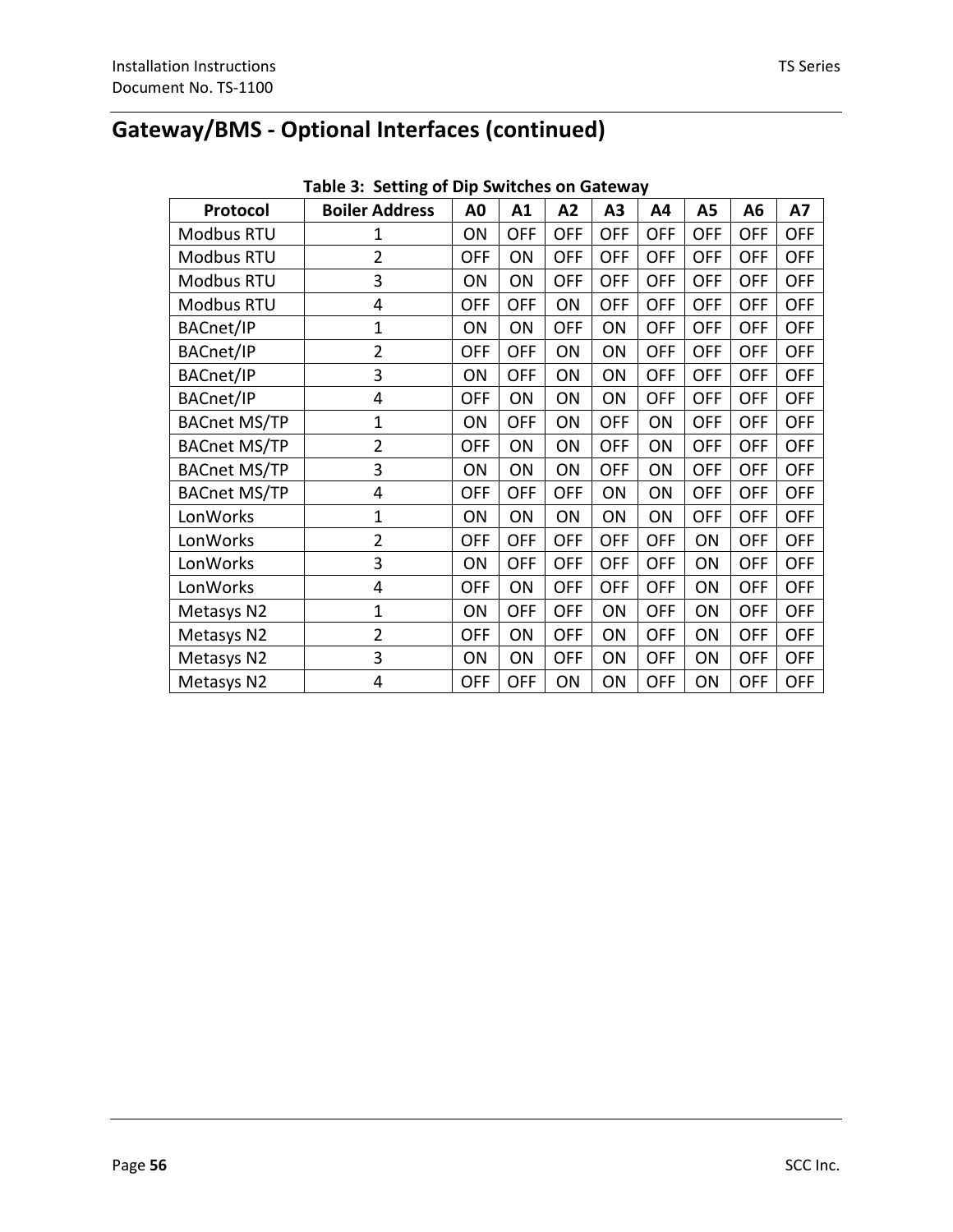### **Gateway/BMS - Modbus RTU**

The Modbus RTU connection is an RS-485 connection. The default address is 1 and the default baud rate is 38400. The parity is fixed at none and there are is always one stop bit. For more information on changing the address or baud rate, see "Initial Configuration – Unit Type".

To establish a remote connection for active control, address **00001** (Active\_Connection) must be set to 1 (enable) at least once every 30 seconds. This allows the connection to be monitored so that upon a loss of communication, local mode will be restored. If this is intentionally set to 0 (disable), then remote mode will not be possible.

The local/remote mode of the LMV is set automatically when the connection is active and the remote setpoint is greater than 0. To establish a remote connection, set the desired remote mode:

- To enable setpoint control, set **40001** (LMV\_Remote\_Mode) to 0 (auto). Then write the desired setpoint to **40002**.
- To enable firing rate control, set **40001** to 1 (on). Then write the desired firing rate to **40003**.
- To disable the LMV, set **40001** to 2 (off).

Remote control may also be established with an RWF controller.

- To enable setpoint control, set **40004** (RWF\_Remote\_Mode) to 1 (setpoint control). Then write the desired setpoint to **40005**.
- To enable firing rate control, set **40004** to 2 (full remote). Then write the desired firing rate to **40007**.
- To disable the RWF, set **00002** to 1 (disable).

Full remote mode is not available with the RWF10; to establish firing rate control the command may instead be sent to the LMV3.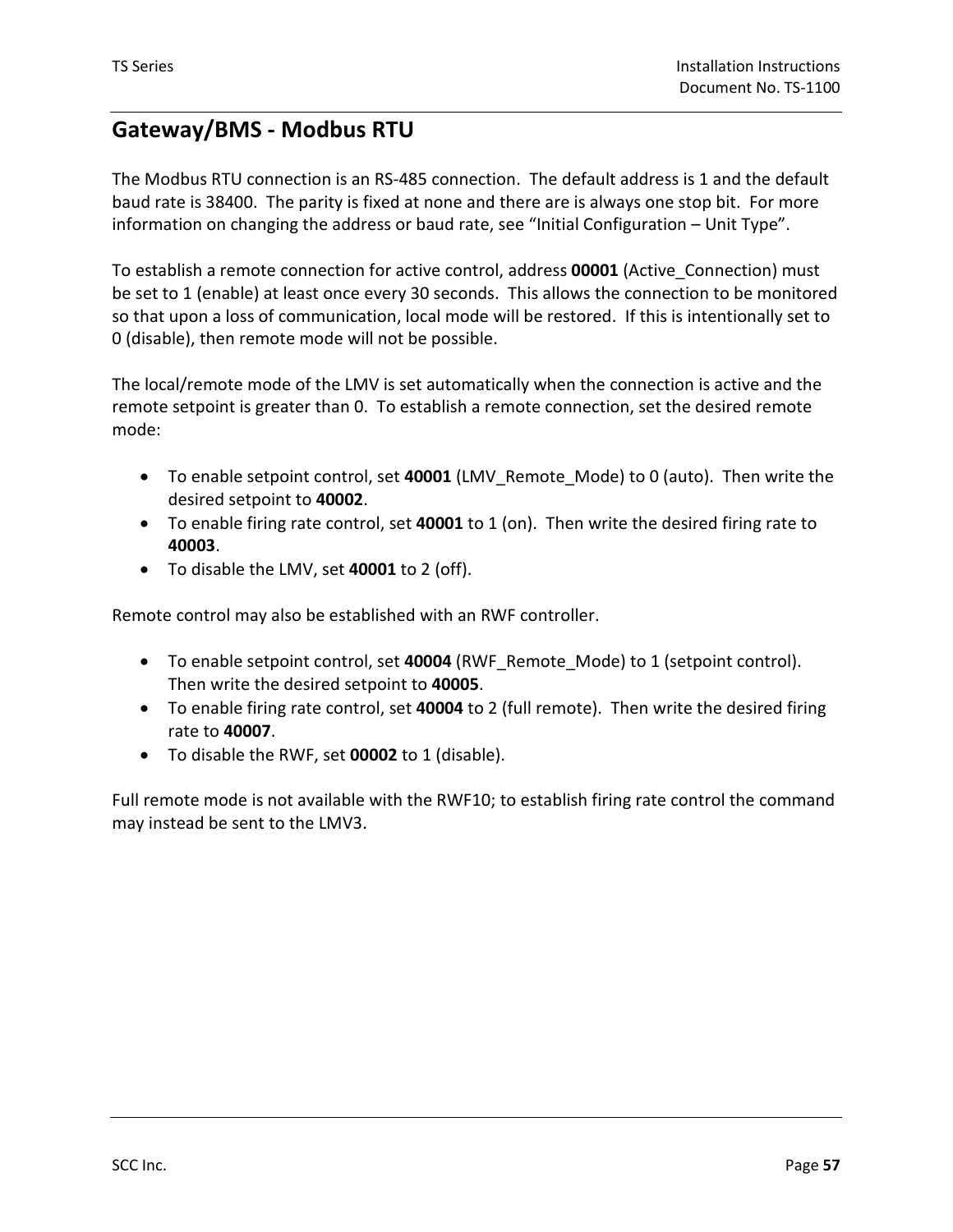# **Gateway/BMS - Modbus RTU (continued)**

| <b>Address</b> | <b>Type</b> | Format | <b>Description</b>                             | <b>Additional</b>                    |
|----------------|-------------|--------|------------------------------------------------|--------------------------------------|
| 00001          | Read/Write  | bit    | Active connection from BMS (heartbeat)         | $0 =$ disable, $1 =$ enable          |
| 00002          | Read/Write  | bit    | RWF remote disable                             | $0 =$ enable, $1 =$ disable          |
| 00003          | Read        | bit    | Boiler available                               | $0 = not available, 1 = available$   |
| 00004          | Read        | bit    | Boiler circulating pump run status             | $0 = id$ le, $1 =$ running           |
| 00005          | Read        | bit    | Boiler circulating pump timed alarm status     | $0 = no$ alarm, $1 =$ alarm          |
| 00006          | Read        | bit    | LMV current type of fuel                       | $0 = gas / fuel 0, 1 = oil / fuel 1$ |
| 00007          | Read        | bit    | LMV controller on/off                          | $0 =$ inactive, $1 =$ active         |
| 00008          | Read        | bit    | LMV fan contactor contact (LMV5)               | $0 =$ inactive, $1 =$ active         |
| 00009          | Read        | bit    | LMV fuel selection oil (LMV5)                  | $0 =$ inactive, $1 =$ active         |
| 00010          | Read        | bit    | LMV fuel selection gas (LMV5)                  | $0 =$ inactive, $1 =$ active         |
| 00011          | Read        | bit    | LMV oil max pressure switch (LMV5)             | $0 =$ inactive, $1 =$ active         |
| 00012          | Read        | bit    | LMV oil min pressure switch (LMV5)             | $0 =$ inactive, $1 =$ active         |
| 00013          | Read        | bit    | LMV valve proving pressure switch (LMV5)       | $0 =$ inactive, $1 =$ active         |
| 00014          | Read        | bit    | LMV safety loop                                | $0 =$ inactive, $1 =$ active         |
| 00015          | Read        | bit    | LMV gas min pressure switch                    | $0 =$ inactive, $1 =$ active         |
| 00016          | Read        | bit    | LMV gas max pressure switch                    | $0 =$ inactive, $1 =$ active         |
| 00017          | Read        | bit    | LMV LP                                         | $0 =$ inactive, $1 =$ active         |
| 00018          | Read        | bit    | LMV start release oil                          | $0 =$ inactive, $1 =$ active         |
| 00019          | Read        | bit    | LMV heavy oil immediate release                | $0 =$ inactive, $1 =$ active         |
| 00020          | Read        | bit    | LMV alarm                                      | $0 =$ inactive, $1 =$ active         |
| 00021          | Read        | bit    | LMV ignition                                   | $0 =$ inactive, $1 =$ active         |
| 00022          | Read        | bit    | LMV start signal / DW valve (LMV5)             | $0 =$ inactive, $1 =$ active         |
| 00023          | Read        | bit    | LMV fan                                        | $0 =$ inactive, $1 =$ active         |
| 00024          | Read        | bit    | LMV oil pump / magnetic coupling (LMV5)        | $0 =$ inactive, $1 =$ active         |
| 00025          | Read        | bit    | LMV fuel valve SV oil (LMV5)                   | $0 =$ inactive, $1 =$ active         |
| 00026          | Read        | bit    | LMV fuel valve V1 oil (LMV5)                   | $0 =$ inactive, $1 =$ active         |
| 00027          | Read        | bit    | LMV fuel valve V2 oil (LMV5)                   | $0 =$ inactive, $1 =$ active         |
| 00028          | Read        | bit    | LMV fuel valve V3 oil (LMV5)                   | $0 =$ inactive, $1 =$ active         |
| 00029          | Read        | bit    | LMV fuel valve SV gas (LMV5)                   | $0 =$ inactive, $1 =$ active         |
| 00030          | Read        | bit    | LMV fuel valve V1 (gas LMV5)                   | $0 =$ inactive, $1 =$ active         |
| 00031          | Read        | bit    | LMV fuel valve V2 (gas LMV5)                   | $0 =$ inactive, $1 =$ active         |
| 00032          | Read        | bit    | LMV fuel valve V3 (gas LMV5)                   | $0 =$ inactive, $1 =$ active         |
| 00033          | Read        | bit    | LMV local/remote mode                          | $0 = local, 1 = remote$              |
| 00034          | Read        | bit    | LMV5 lockout history current fuel selected     | $0 = gas /$ fuel 0, 1 = oil / fuel 1 |
| 00035          | Read        | bit    | LMV5 error history current fuel selected       | $0 = gas /$ fuel 0, 1 = oil / fuel 1 |
| 00036          | Read        | bit    | RWF40 management system thermostat<br>override | $0 =$ inactive, $1 =$ active         |
| 00037          | Read        | bit    | RWF40 binary input 2 closed                    | $0 =$ inactive, $1 =$ active         |
| 00038          | Read        | bit    | RWF40 thermostat function active               | $0 =$ inactive, $1 =$ active         |
| 00039          | Read        | bit    | RWF40 limit comparator active                  | $0 =$ inactive, $1 =$ active         |
| 00040          | Read        | bit    | RWF40 not optioned or RWF55                    | $0 =$ inactive, $1 =$ active         |
| 00041          | Read        | bit    | RWF40 feedwater binary input 2 closed          | $0 =$ inactive, $1 =$ active         |
| 00042          | Read        | bit    | RWF40 feedwater high water                     | $0 =$ inactive, $1 =$ active         |
| 00043          | Read        | bit    | RWF40 feedwater low water                      | $0 =$ inactive, $1 =$ active         |
| 00044          | Read        | bit    | RWF40 feedwater not optioned or RWF55          | $0 =$ inactive, $1 =$ active         |

#### **Table 4: Address List for Modbus RTU**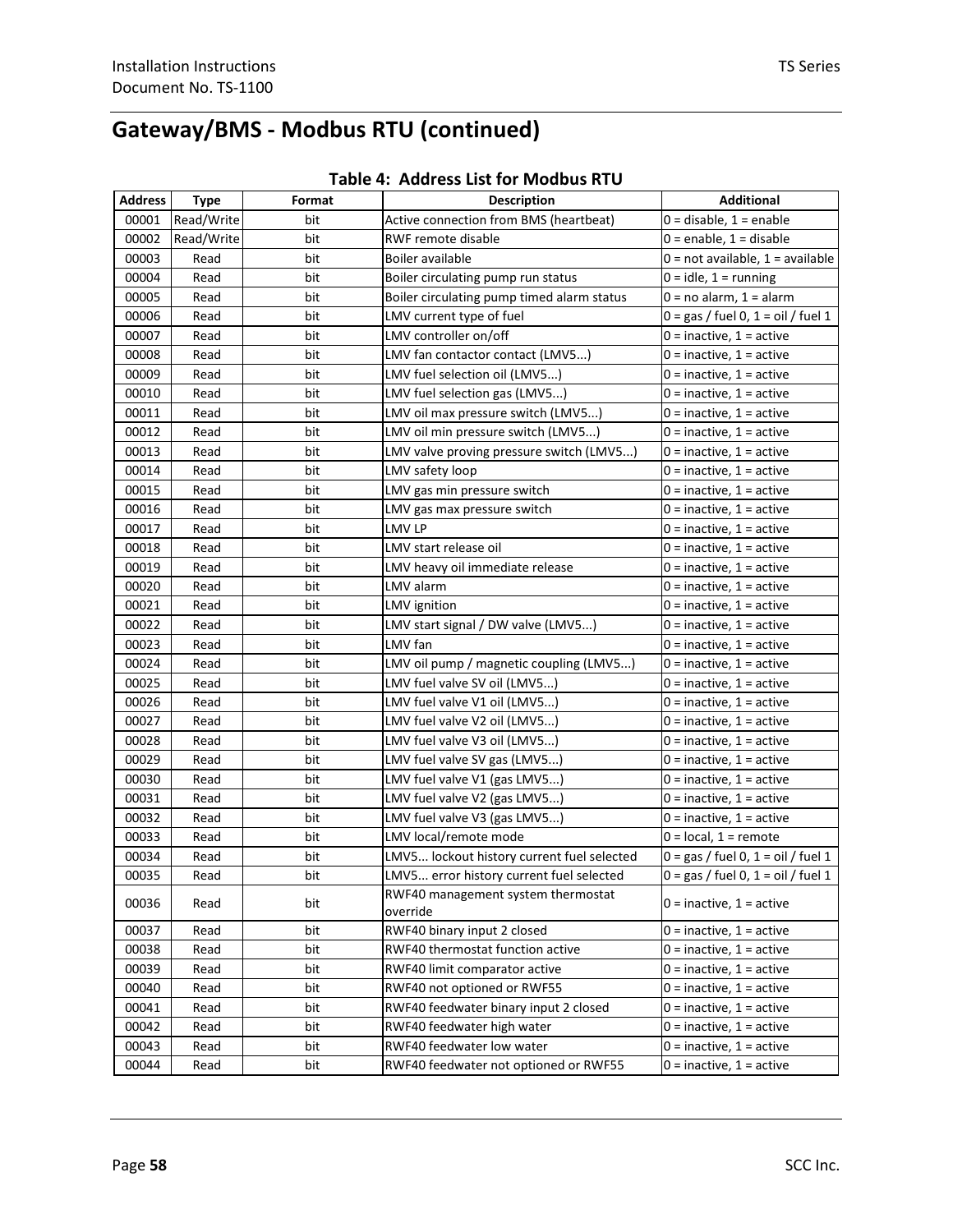# **Gateway/BMS - Modbus RTU (continued)**

| <b>Address</b> | <b>Type</b> | Format                                    | <b>Description</b>                                                        | <b>Additional</b>            |
|----------------|-------------|-------------------------------------------|---------------------------------------------------------------------------|------------------------------|
| 00045          | Read        | bit                                       | EA annunciation input 1                                                   | $0 =$ inactive, $1 =$ active |
| 00046          | Read        | bit                                       | EA annunciation input 2                                                   | $0 =$ inactive, $1 =$ active |
| 00047          | Read        | bit                                       | EA annunciation input 3                                                   | 0 = inactive, 1 = active     |
| 00048          | Read        | bit                                       | EA annunciation input 4                                                   | $0 =$ inactive, $1 =$ active |
| 00049          | Read        | bit                                       | EA annunciation input 5                                                   | $0 =$ inactive, $1 =$ active |
| 00050          | Read        | bit                                       | EA annunciation input 6                                                   | $0 =$ inactive, $1 =$ active |
| 00051          | Read        | bit                                       | EA annunciation input 7                                                   | $0 =$ inactive, $1 =$ active |
| 00052          | Read        | bit                                       | EA annunciation input 8                                                   | $0 =$ inactive, $1 =$ active |
| 00053          | Read        | bit                                       | EA annunciation input 9                                                   | $0 =$ inactive, $1 =$ active |
| 00054          | Read        | bit                                       | EA annunciation input 10                                                  | $0 =$ inactive, $1 =$ active |
| 00055          | Read        | bit                                       | EA annunciation input 11                                                  | $0 =$ inactive, $1 =$ active |
| 00056          | Read        | bit                                       | EA annunciation input 12                                                  | $0 =$ inactive, $1 =$ active |
| 00057          | Read        | bit                                       | EA annunciation input 13                                                  | $0 =$ inactive, $1 =$ active |
| 00058          | Read        | bit                                       | EA not optioned                                                           | $0 =$ inactive, $1 =$ active |
| 40001          |             | Read/Write integer 16-bit (no sign)       | LMV remote mode                                                           | $0 = auto, 1 = on, 2 = off$  |
| 40002          |             | Read/Write integer 16-bit (no sign)       | LMV remote setpoint (W3) (remote mode auto)                               |                              |
| 40003          |             | Read/Write integer 16-bit (no sign)       | LMV remote output (remote mode on)                                        | multiply by 10               |
| 40004          |             | Read/Write integer 16-bit (no sign)       | RWF remote mode                                                           | $0 = local, 1 = SP, 2 = FR$  |
| 40005          | Read/Write  | float 32-bit                              | RWF remote setpoint                                                       |                              |
| 40007          | Read/Write  | float 32-bit                              | RWF remote output                                                         |                              |
| 40009          | Read        | integer 16-bit (no sign)                  | LMV phase                                                                 |                              |
| 40010          | Read        |                                           | integer 16-bit (no sign)   LMV position of currently active fuel actuator | divide by 10                 |
| 40011          | Read        |                                           | integer 16-bit (no sign)   LMV position of gas actuator (LMV5)            | divide by 10                 |
| 40012          | Read        |                                           | integer 16-bit (no sign) LMV position of oil actuator (LMV5)              | divide by 10                 |
| 40013          | Read        |                                           | integer 16-bit (no sign) LMV position of air actuator                     | divide by 10                 |
| 40014          | Read        |                                           | integer 16-bit (no sign)   LMV position of auxiliary actuator 1 (LMV5)    | divide by 10                 |
| 40015          | Read        |                                           | integer 16-bit (no sign)   LMV position of auxiliary actuator 2 (LMV5)    | divide by 10                 |
| 40016          | Read        | integer 16-bit (no sign)                  | LMV position of auxiliary actuator 3 (LMV5)                               | divide by 10                 |
| 40017          | Read        | integer 16-bit (no sign)                  | LMV manipulated variable for var speed drive<br>(LMV5)                    | divide by 10                 |
| 40018          | Read        | integer 16-bit (no sign)                  | LMV current output                                                        | divide by 10                 |
| 40019          | Read        | integer 16-bit (no sign)                  | LMV current setpoint / temperature / pressure<br>(LMV5)                   | divide by 10 if unit is Bar  |
| 40020          | Read        | integer 16-bit (no sign)                  | LMV actual value / temperature / pressure<br>(LMVS)                       | divide by 10 if unit is Bar  |
| 40021          | Read        | integer 16-bit (no sign) LMV flame signal |                                                                           | divide by 10                 |
| 40022          | Read        |                                           | integer 16-bit (no sign) LMV current fuel throughput (LMV5)               |                              |
| 40023          | Read        |                                           | integer 16-bit (no sign) LMV current O2 value (LMV52)                     | divide by 10                 |
| 40024          | Read        |                                           | integer 32-bit (no sign) LMV startup counter total                        |                              |
| 40026          | Read        |                                           | integer 32-bit (no sign)   LMV hours run total (LMV5)                     |                              |
| 40028          | Read        |                                           | integer 16-bit (no sign) LMV supply air temperature (LMV52)               |                              |
| 40029          | Read        |                                           | integer 16-bit (no sign) LMV flue gas temperature (LMV52)                 |                              |
| 40030          | Read        |                                           | integer 16-bit (no sign) LMV combustion efficiency (LMV52)                | divide by 10                 |
| 40031          | Read        |                                           | integer 16-bit (no sign) LMV local setpoint W1 (LMV5)                     |                              |
| 40032          | Read        |                                           | integer 16-bit (no sign) LMV local setpoint W2 (LMV5)                     |                              |
| 40033          | Read        | integer 32-bit (no sign)                  | LMV fuel volume gas (LMV5)                                                |                              |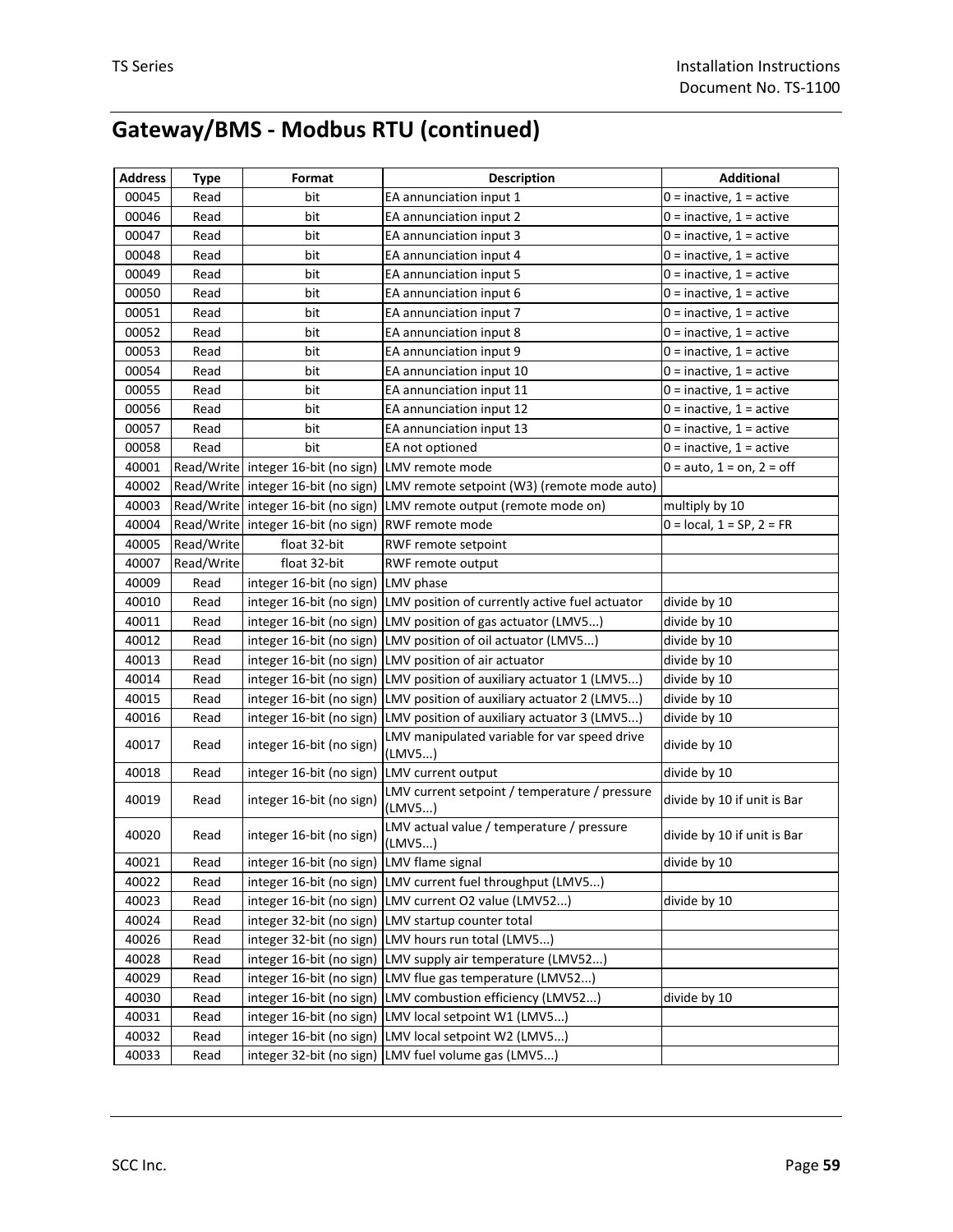# **Gateway/BMS - Modbus RTU (continued)**

| <b>Address</b> | <b>Type</b> | Format                   | <b>Description</b>                                                 | <b>Additional</b> |
|----------------|-------------|--------------------------|--------------------------------------------------------------------|-------------------|
| 40035          | Read        |                          | integer 32-bit (no sign) LMV fuel volume oil (LMV5)                |                   |
| 40037          | Read        |                          | integer 16-bit (no sign)  LMV5 lockout history current error code  |                   |
| 40038          | Read        | integer 16-bit (no sign) | LMV5 lockout history current diagnostic code                       |                   |
| 40039          | Read        | integer 16-bit (no sign) | LMV5 lockout history current error class                           |                   |
| 40040          | Read        | integer 16-bit (no sign) | LMV5 lockout history current error phase                           |                   |
| 40041          | Read        | integer 16-bit (no sign) | LMV5 lockout history current output                                |                   |
| 40042          | Read        | integer 16-bit (no sign) | LMV5 lockout history current date - year                           | two digit         |
| 40043          | Read        |                          | integer 16-bit (no sign) LMV5 lockout history current date - month |                   |
| 40044          | Read        |                          | integer 16-bit (no sign) LMV5 lockout history current date - day   |                   |
| 40045          | Read        | integer 16-bit (no sign) | LMV5 lockout history current time - hours                          |                   |
| 40046          | Read        | integer 16-bit (no sign) | LMV5 lockout history current time - minutes                        |                   |
| 40047          | Read        | integer 16-bit (no sign) | LMV5 lockout history current time - seconds                        |                   |
| 40048          | Read        | integer 32-bit (no sign) | LMV5 lockout history current startup counter<br>total              |                   |
| 40050          | Read        | integer 32-bit (no sign) | LMV5 lockout history current hours run total                       |                   |
| 40052          | Read        | integer 16-bit (no sign) | LMV5 error history current error code                              |                   |
| 40053          | Read        | integer 16-bit (no sign) | LMV5 error history current diagnostic code                         |                   |
| 40054          | Read        | integer 16-bit (no sign) | LMV5 error history current error class                             |                   |
| 40055          | Read        | integer 16-bit (no sign) | LMV5 error history current error phase                             |                   |
| 40056          | Read        | integer 16-bit (no sign) | LMV5 error history current output                                  |                   |
| 40057          | Read        | integer 32-bit (no sign) | LMV5 error history current startup counter<br>total                |                   |
| 40059          | Read        | float 32-bit             | RWF actual temperature / pressure (E1)                             |                   |
| 40061          | Read        | float 32-bit             | RWF actual (E2)                                                    |                   |
| 40063          | Read        | float 32-bit             | RWF actual temperature (E3)                                        |                   |
| 40065          | Read        | float 32-bit             | RWF current setpoint                                               |                   |
| 40067          | Read        | float 32-bit             | RWF local setpoint (SP1)                                           |                   |
| 40069          | Read        | float 32-bit             | RWF local setpoint (SP2)                                           |                   |
| 40071          | Read        | float 32-bit             | RWF feedwater actual temperature / pressure<br>(E1)                |                   |
| 40073          | Read        | float 32-bit             | RWF feedwater actual (E2)                                          |                   |
| 40075          | Read        | float 32-bit             | RWF feedwater current setpoint                                     |                   |
| 40077          | Read        | float 32-bit             | RWF feedwater local setpoint (SP1)                                 |                   |
| 40079          | Read        | integer 16-bit (no sign) | EA temperature output                                              |                   |
| 40080          | Read        |                          | integer 16-bit (no sign) EA configurable analog input 1            |                   |
| 40081          | Read        |                          | integer 16-bit (no sign) EA configurable analog input 2            |                   |
| 40082          | Read        |                          | integer 16-bit (no sign) EA configurable analog input 3            |                   |
| 40083          | Read        |                          | integer 16-bit (no sign) EA configurable analog input 4            |                   |
| 40084          | Read        |                          | integer 16-bit (no sign) EA configurable RTD input 1               |                   |
| 40085          | Read        |                          | integer 16-bit (no sign) EA configurable RTD input 2               |                   |
| 40086          | Read        | integer 16-bit (no sign) | EA configurable RTD input 3                                        |                   |
| 40087          | Read        | integer 16-bit (no sign) | EA valve output                                                    | divide by 100     |
| 40088          | Read        | integer 32-bit (no sign) | EA totalized analog input 1                                        | divide by 10      |
| 40090          | Read        | integer 32-bit (no sign) | EA totalized analog input 2                                        | divide by 10      |
| 40092          | Read        | integer 32-bit (no sign) | EA totalized analog input 3                                        | divide by 10      |
| 40094          | Read        | integer 32-bit (no sign) | EA totalized analog input 4                                        | divide by 10      |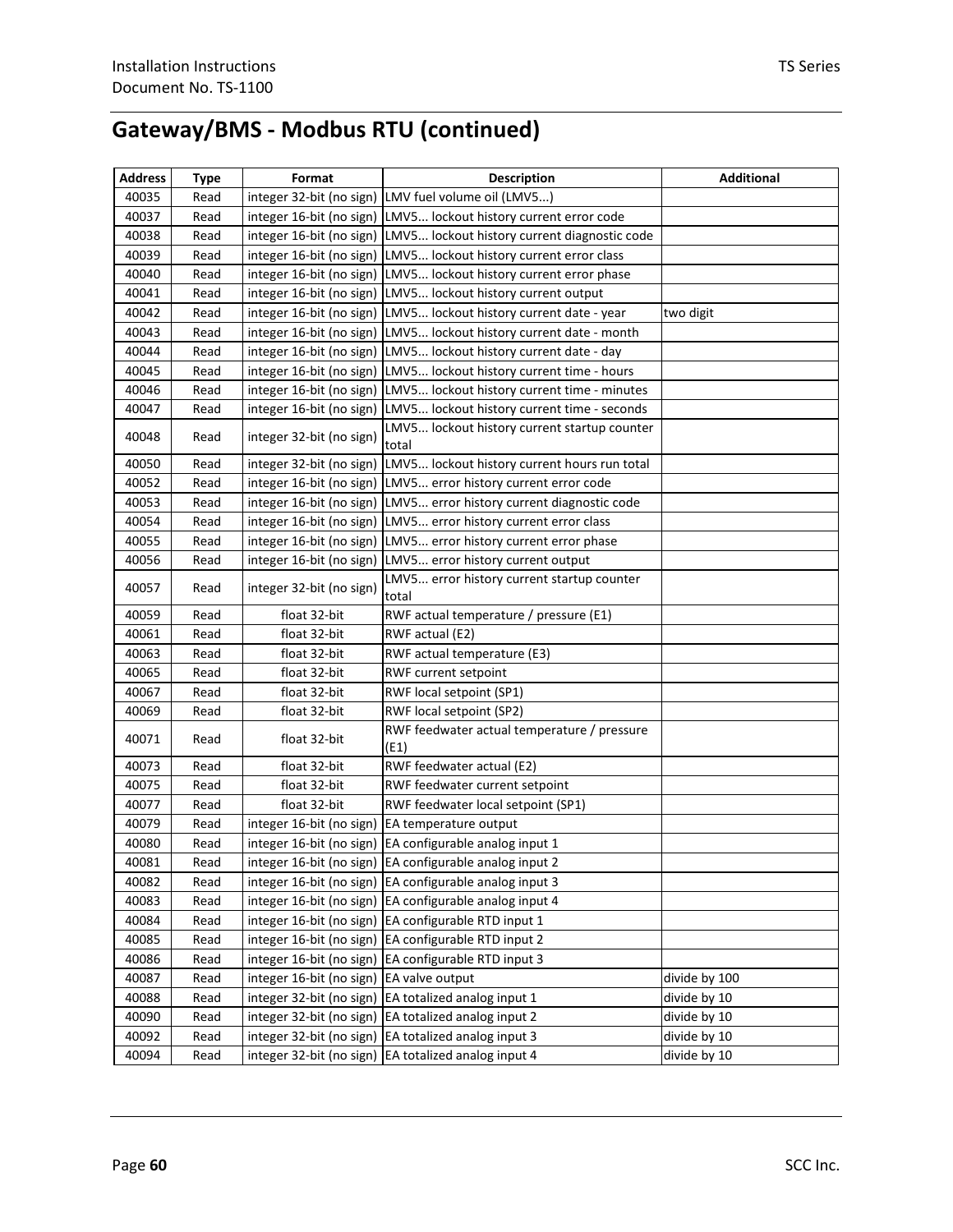### **Gateway/BMS - BACnet/IP**

The BACnet/IP connection uses UDP port 47808. AV and BV values are read / written and AI and BI values are read-only. The default device instance is 100. For more information on changing the device instance, see "Initial Configuration – Unit Type".

To establish a remote connection for active control, address **BV1** (Active\_Connection) must be set to 1 (enable) at least once every 30 seconds. This allows the connection to be monitored so that upon a loss of communication, local mode will be restored. If this is intentionally set to 0 (disable), then remote mode will not be possible.

The local/remote mode of the LMV is set automatically when the connection is active and the remote setpoint is greater than 0. To establish a remote connection, set the desired remote mode:

- To enable setpoint control, set **AV21** (LMV\_Remote\_Mode) to 0 (auto). Then write the desired setpoint to **AV22**.
- To enable firing rate control, set **AV21** to 1 (on). Then write the desired firing rate to **AV23**.
- To disable the LMV, set **AV21** to 2 (off).

Remote control may also be established with an RWF controller.

- To enable setpoint control, set **AV47** (RWF\_Remote\_Mode) to 1 (setpoint control). Then write the desired setpoint to **AV48**.
- To enable firing rate control, set **AV47** to 2 (full remote). Then write the desired firing rate to **AV49**.
- To disable the RWF, set **BV35** to 1 (disable).

Full remote mode is not available with the RWF10; to establish firing rate control the command may instead be sent to the LMV3.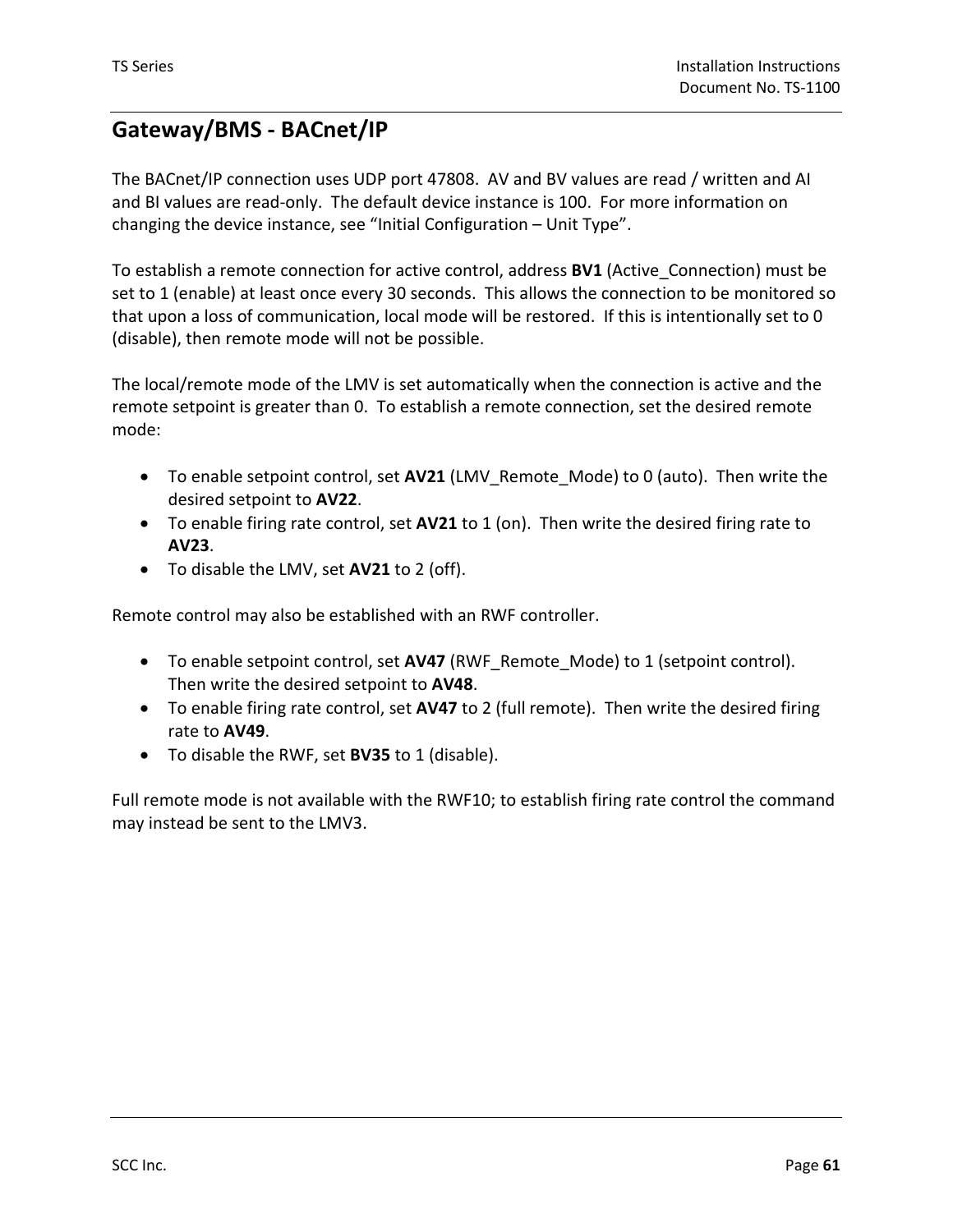| Address         | Name                     | <b>Description</b>                                   | <b>Additional</b>           |
|-----------------|--------------------------|------------------------------------------------------|-----------------------------|
| AI              | LMV Phase                | LMV phase                                            |                             |
| AI <sub>2</sub> | LMV Fuel Act             | LMV position of currently active fuel actuator       |                             |
| AI3             | LMV Gas Act              | LMV position of gas actuator (LMV5)                  |                             |
| AI4             | LMV Oil Act              | LMV position of oil actuator (LMV5)                  |                             |
| AI5             | LMV Air Act              | LMV position of air actuator                         |                             |
| AI6             | LMV Aux1 Act             | LMV position of auxiliary actuator 1 (LMV5)          |                             |
| AI7             | LMV Aux2 Act             | LMV position of auxiliary actuator 2 (LMV5)          |                             |
| AI8             | LMV Aux3 Act             | LMV position of auxiliary actuator 3 (LMV5)          |                             |
| AI9             | LMV VSD Value            | LMV manipulated variable for var speed drive (LMV5)  |                             |
| AI10            | LMV Current Out          | LMV current output                                   |                             |
| AI11            | LMV Current SP           | LMV current setpoint / temperature / pressure (LMV5) |                             |
| AI12            | LMV Actual               | LMV actual value / temperature / pressure (LMV5)     |                             |
| AI13            | LMV Flame                | LMV flame signal                                     |                             |
| AI14            | LMV Throughput           | LMV current fuel throughput (LMV5)                   |                             |
| AI15            | LMV O2 Value             | LMV current O2 value (LMV52)                         |                             |
| AI16            | <b>LMV Startups</b>      | LMV startup counter total                            |                             |
| AI17            | <b>LMV Hours</b>         | LMV hours run total (LMV5)                           |                             |
| AI18            | LMV Supply Air Temp      | LMV supply air temperature (LMV52)                   |                             |
| AI19            | LMV Flue Gas Temp        | LMV flue gas temperature (LMV52)                     |                             |
| AI20            | LMV Comb Eff             | LMV combustion efficiency (LMV52)                    |                             |
|                 | AV/AO21 LMV Rem Mode     | LMV remote mode                                      | $0 =$ auto, 1 = on, 2 = off |
|                 | AV/AO22 LMV_Remote_SP    | LMV remote setpoint (W3) (remote mode auto)          |                             |
|                 | AV/AO23 LMV Rem Output   | LMV remote output (remote mode on)                   |                             |
| AI24            | LMV Local SP             | LMV local setpoint W1 (LMV5)                         |                             |
| AI25            | LMV Second SP            | LMV local setpoint W2 (LMV5)                         |                             |
| AI26            | LMV Volume Gas           | LMV fuel volume gas (LMV5)                           |                             |
| AI27            | LMV Volume Oil           | LMV fuel volume oil (LMV5)                           |                             |
| AI28            | LMV LO Error Code        | LMV5 lockout history current error code              |                             |
| AI29            | LMV LO Diag Code         | LMV5 lockout history current diagnostic code         |                             |
| AI30            | LMV LO Error Class       | LMV5 lockout history current error class             |                             |
| AI31            | LMV LO Error Phase       | LMV5 lockout history current error phase             |                             |
| AI32            | LMV LO Output            | LMV5 lockout history current output                  |                             |
| AI33            | LMV LO Year              | LMV5 lockout history current date - year             | two digit                   |
| AI34            | LMV LO Month             | LMV5 lockout history current date - month            |                             |
| AI35            | LMV LO Day               | LMV5 lockout history current date - day              |                             |
| AI36            | LMV LO Hour              | LMV5 lockout history current time - hours            |                             |
| AI37            | LMV LO Minute            | LMV5 lockout history current time - minutes          |                             |
| AI38            | LMV LO Second            | LMV5 lockout history current time - seconds          |                             |
| AI39            | LMV LO Startups          | LMV5 lockout history current startup counter total   |                             |
| AI40            | LMV_LO_Hours             | LMV5 lockout history current hours run total         |                             |
| AI41            | LMV EH Error Code        | LMV5 error history current error code                |                             |
| AI42            | LMV EH Diag Code         | LMV5 error history current diagnostic code           |                             |
| AI43            | LMV EH Error Class       | LMV5 error history current error class               |                             |
| AI44            | LMV EH Error Phase       | LMV5 error history current error phase               |                             |
| AI45            | LMV EH Output            | LMV5 error history current output                    |                             |
| AI46            | LMV_EH_Startups          | LMV5 error history current startup counter total     |                             |
|                 | AV/AO47 RWF Command      | RWF remote mode                                      | $0 = local, 1 = SP, 2 = FR$ |
|                 | AV/AO48 RWF Rem Setpoint | RWF remote setpoint                                  |                             |
|                 |                          |                                                      |                             |

#### **Table 5: Address List for BACnet and Metasys N2**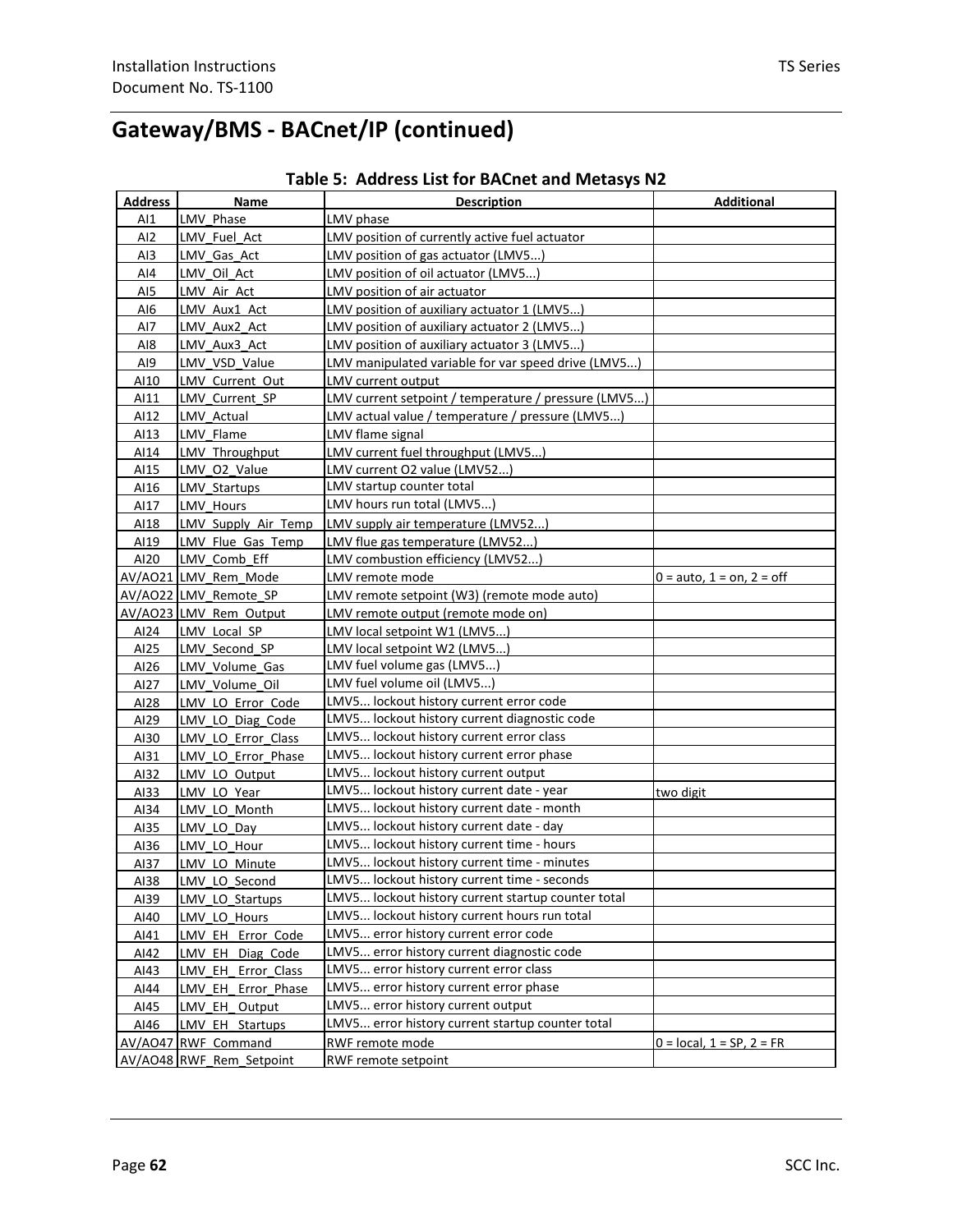| <b>Address</b>  | Name                     | <b>Description</b>                               | <b>Additional</b>                    |
|-----------------|--------------------------|--------------------------------------------------|--------------------------------------|
|                 | AV/AO49 RWF Rem Output   | RWF remote output                                |                                      |
| AI50            | <b>RWF Actual</b>        | RWF actual temperature / pressure (E1)           |                                      |
| AI51            | RWF Input 2              | RWF actual (E2)                                  |                                      |
| AI52            | RWF Input 3              | RWF actual temperature (E3)                      |                                      |
| AI53            | RWF Current SP           | <b>RWF current setpoint</b>                      |                                      |
| AI54            | RWF Local SP             | RWF local setpoint (SP1)                         |                                      |
| AI55            | RWF Second SP            | RWF local setpoint (SP2)                         |                                      |
| AI56            | FW Actual                | RWF feedwater actual temperature / pressure (E1) |                                      |
| AI57            | FW Current SP            | RWF feedwater actual (E2)                        |                                      |
| AI58            | FW Current SP            | RWF feedwater current setpoint                   |                                      |
| AI59            | FW Local Setpoint        | RWF feedwater local setpoint (SP1)               |                                      |
| A160            | EA Temp                  | EA temperature output                            |                                      |
| AI61            | EA Analog 1              | EA configurable analog input 1                   |                                      |
| AI62            | EA Analog 2              | EA configurable analog input 2                   |                                      |
| AI63            | EA Analog 3              | EA configurable analog input 3                   |                                      |
| AI64            | EA Analog 4              | EA configurable analog input 4                   |                                      |
| AI65            | EA RTD 1                 | EA configurable RTD input 1                      |                                      |
| AI66            | EA RTD 2                 | EA configurable RTD input 2                      |                                      |
| AI67            | EA RTD 3                 | EA configurable RTD input 3                      |                                      |
| AI68            | EA Valve Output          | EA valve output                                  |                                      |
| AI69            | EA Ana 1 Total           | EA totalized analog input 1                      |                                      |
| AI70            | EA Ana 2 Total           | EA totalized analog input 2                      |                                      |
| AI71            | EA Ana 3 Total           | EA totalized analog input 3                      |                                      |
| AI72            | EA Ana 4 Total           | EA totalized analog input 4                      |                                      |
| BV/BO1          | <b>Active Connection</b> | Active connection from BMS (heartbeat)           | 0 = disable, 1 = enable              |
| BI <sub>2</sub> | Available                | Boiler available                                 | $0 = not available, 1 = available$   |
| B <sub>13</sub> | Pump Run                 | Boiler circulating pump run status               | $0 = id$ e, $1 = running$            |
| BI4             | Pump Alarm               | Boiler circulating pump timed alarm status       | $0 = no$ alarm, $1 =$ alarm          |
| BI5             | LMV Fuel Type            | LMV current type of fuel                         | $0 =$ gas / fuel 0, 1 = oil / fuel 1 |
| BI <sub>6</sub> | LMV Control Sw           | LMV controller on/off                            | $0 =$ inactive, $1 =$ active         |
| BI7             | LMV Fan Contactor        | LMV fan contactor contact (LMV5)                 | $0 =$ inactive, $1 =$ active         |
| BI8             | LMV Oil Select           | LMV fuel selection oil (LMV5)                    | $0 =$ inactive, $1 =$ active         |
| BI9             | LMV Gas Select           | LMV fuel selection gas (LMV5)                    | $0 =$ inactive, $1 =$ active         |
| <b>BI10</b>     | LMV Oil Max Prs          | LMV oil max pressure switch (LMV5)               | $0 =$ inactive, $1 =$ active         |
| <b>BI11</b>     | LMV Oil Min Prs          | LMV oil min pressure switch (LMV5)               | $0 =$ inactive, $1 =$ active         |
| <b>BI12</b>     | LMV Valve Proving Sw     | LMV valve proving pressure switch (LMV5)         | $0 =$ inactive, $1 =$ active         |
| <b>BI13</b>     | LMV Safety Loop          | LMV safety loop                                  | $0 =$ inactive, $1 =$ active         |
| <b>BI14</b>     | LMV Gas Min Prs          | LMV gas min pressure switch                      | $0 =$ inactive, $1 =$ active         |
| <b>BI15</b>     | LMV Gas Max Prs          | LMV gas max pressure switch                      | $0 =$ inactive, $1 =$ active         |
| <b>BI16</b>     | LMV LP                   | LMV LP                                           | $0 =$ inactive, $1 =$ active         |
| <b>BI17</b>     | LMV Oil Start Rel        | LMV start release oil                            | $0 =$ inactive, $1 =$ active         |
| <b>BI18</b>     | LMV Oil Imm St           | LMV heavy oil immediate release                  | $0 =$ inactive, $1 =$ active         |
| <b>BI19</b>     | LMV Alarm                | LMV alarm                                        | $0 =$ inactive, $1 =$ active         |
| <b>BI20</b>     | LMV Ignition             | <b>LMV</b> ignition                              | $0 =$ inactive, $1 =$ active         |
| <b>BI21</b>     | LMV Start Signal         | LMV start signal / DW valve (LMV5)               | $0 =$ inactive, $1 =$ active         |
| <b>BI22</b>     | LMV Fan Signal           | LMV fan                                          | $0 =$ inactive, $1 =$ active         |
| <b>BI23</b>     | LMV Oil Pump             | LMV oil pump / magnetic coupling (LMV5)          | $0 =$ inactive, $1 =$ active         |
| <b>BI24</b>     | LMV FV SV Oil            | LMV fuel valve SV oil (LMV5)                     | $0 =$ inactive, $1 =$ active         |
| <b>BI25</b>     | LMV FV V1 Oil            | LMV fuel valve V1 oil (LMV5)                     | $0 =$ inactive, $1 =$ active         |
| <b>BI26</b>     | LMV FV V2 Oil            | LMV fuel valve V2 oil (LMV5)                     | $0 =$ inactive, $1 =$ active         |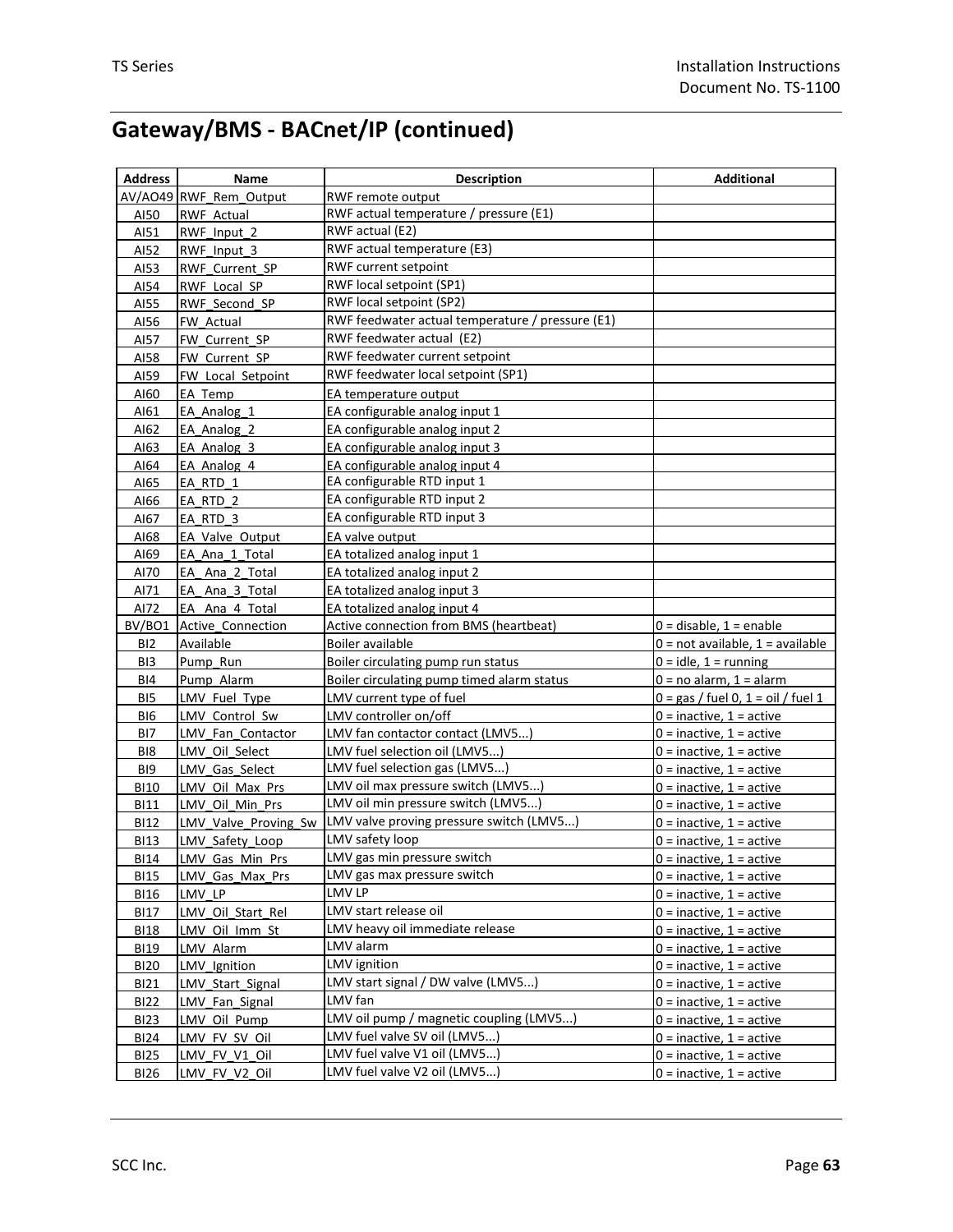| <b>Address</b> | Name                | <b>Description</b>                          | <b>Additional</b>                    |
|----------------|---------------------|---------------------------------------------|--------------------------------------|
| <b>BI27</b>    | LMV FV V3 Oil       | LMV fuel valve V3 oil (LMV5)                | $0 =$ inactive, $1 =$ active         |
| <b>BI28</b>    | LMV FV SV Gas       | LMV fuel valve SV gas (LMV5)                | $0 =$ inactive, $1 =$ active         |
| <b>BI29</b>    | LMV_FV_V1_Gas       | LMV fuel valve V1 (gas LMV5)                | $0 =$ inactive, $1 =$ active         |
| <b>BI30</b>    | LMV FV V2 Gas       | LMV fuel valve V2 (gas LMV5)                | $0 =$ inactive, $1 =$ active         |
| <b>BI31</b>    | LMV FV V3 Gas       | LMV fuel valve V3 (gas LMV5)                | $0 =$ inactive, $1 =$ active         |
| <b>BI32</b>    | LMV Local Remote    | LMV local/remote mode                       | $0 = local, 1 = remote$              |
| <b>BI33</b>    | LMV LO Fuel Type    | LMV5 lockout history current fuel selected  | $0 = gas /$ fuel 0, 1 = oil / fuel 1 |
| <b>BI34</b>    | LMV EH Fuel Type    | LMV5 error history current fuel selected    | $0 = gas /$ fuel 0, 1 = oil / fuel 1 |
|                | BV/BO35 RWF Disable | RWF remote disable                          | $0 =$ enable, 1 = disable            |
| <b>BI36</b>    | RWF Rem Override    | RWF40 management system thermostat override | $0 =$ inactive, $1 =$ active         |
| <b>BI37</b>    | RWF D2 Status       | RWF40 binary input 2 closed                 | $0 =$ inactive, $1 =$ active         |
| <b>BI38</b>    | RWF Thermostat      | RWF40 thermostat function active            | $0 =$ inactive, $1 =$ active         |
| <b>BI39</b>    | RWF K6 Relay        | RWF40 limit comparator active               | $0 =$ inactive, $1 =$ active         |
| <b>BI40</b>    | <b>RWF Status</b>   | RWF40 not optioned or RWF55                 | $0 =$ inactive, $1 =$ active         |
| <b>BI41</b>    | FW D2 Status        | RWF40 feedwater binary input 2 closed       | $0 =$ inactive, $1 =$ active         |
| <b>BI42</b>    | FW High Water       | RWF40 feedwater high water                  | $0 =$ inactive, $1 =$ active         |
| <b>BI43</b>    | FW Low Water        | RWF40 feedwater low water                   | $0 =$ inactive, $1 =$ active         |
| <b>BI44</b>    | FW Status           | RWF40 feedwater not optioned or RWF55       | $0 =$ inactive, $1 =$ active         |
| <b>BI45</b>    | EA Annun 1          | EA annunciation input 1                     | $0 =$ inactive, $1 =$ active         |
| <b>BI46</b>    | EA Annun 2          | EA annunciation input 2                     | $0 =$ inactive, $1 =$ active         |
| <b>BI47</b>    | EA Annun 3          | EA annunciation input 3                     | $0 =$ inactive, $1 =$ active         |
| <b>BI48</b>    | EA Annun 4          | EA annunciation input 4                     | $0 =$ inactive, $1 =$ active         |
| <b>BI49</b>    | EA Annun 5          | EA annunciation input 5                     | $0 =$ inactive, $1 =$ active         |
| <b>BI50</b>    | EA Annun 6          | EA annunciation input 6                     | $0 =$ inactive, $1 =$ active         |
| <b>BI51</b>    | EA Annun 7          | EA annunciation input 7                     | $0 =$ inactive, $1 =$ active         |
| <b>BI52</b>    | EA Annun 8          | EA annunciation input 8                     | $0 =$ inactive, $1 =$ active         |
| <b>BI53</b>    | EA Annun 9          | EA annunciation input 9                     | $0 =$ inactive, $1 =$ active         |
| <b>BI54</b>    | EA Annun 10         | EA annunciation input 10                    | $0 =$ inactive, $1 =$ active         |
| <b>BI55</b>    | EA Annun 11         | EA annunciation input 11                    | $0 =$ inactive, $1 =$ active         |
| <b>BI56</b>    | EA Annun 12         | EA annunciation input 12                    | $0 =$ inactive, $1 =$ active         |
| <b>BI57</b>    | EA Annun 13         | EA annunciation input 13                    | $0 =$ inactive, $1 =$ active         |
| <b>BI58</b>    | EA Status           | EA not optioned                             | $0 =$ inactive, $1 =$ active         |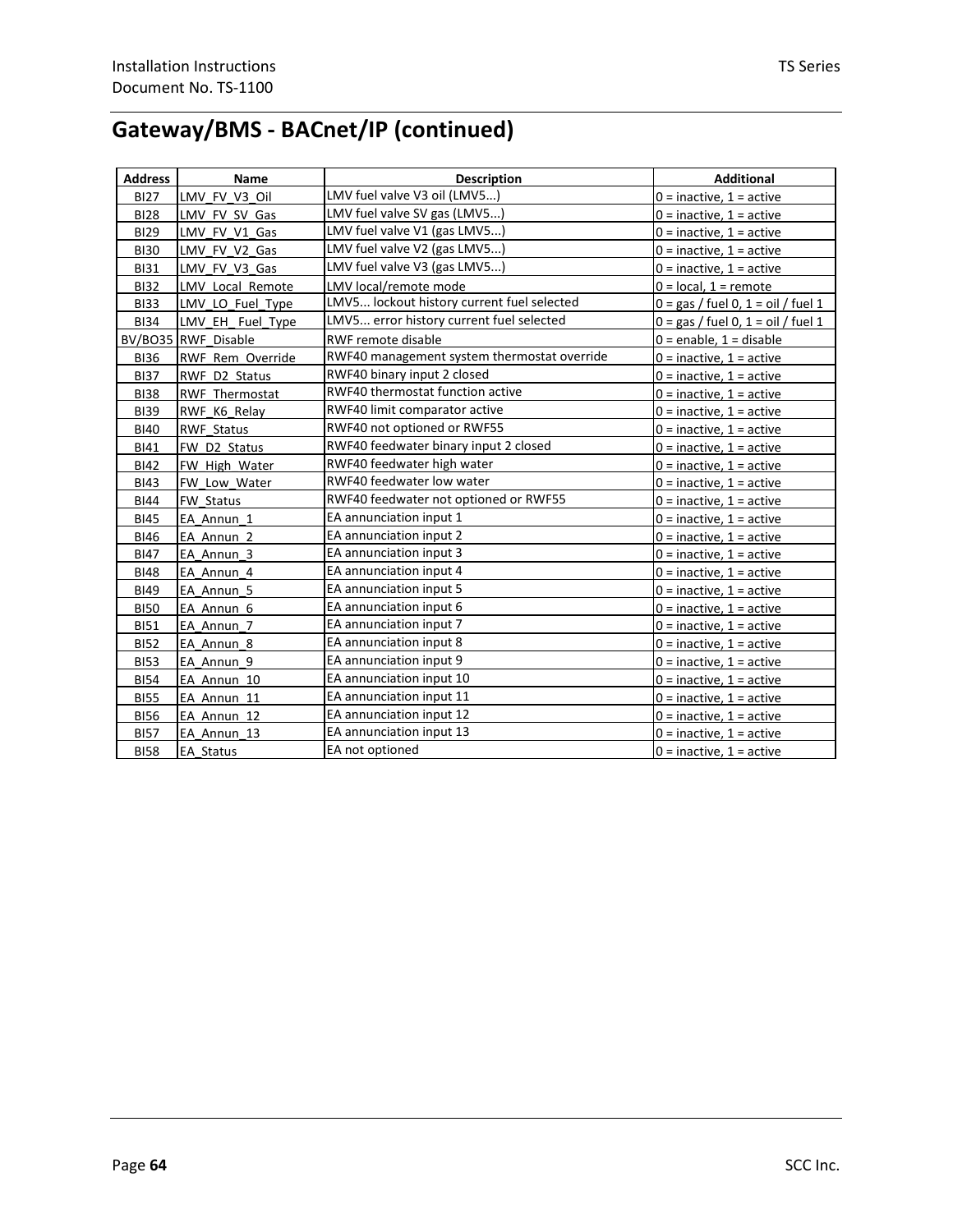The IP address of the gateway may be changed if desired. To change the IP address of the gateway, use a standard web browser to go to http://192.168.1.67 (or whatever the current IP address is of the gateway).



Expand the **Navigation Tree** on the left, and then choose **Setup**, then **Network Settings**. The network settings screen will appear.

| <b>Network Settings</b> |                                                                                                                                                    |              |
|-------------------------|----------------------------------------------------------------------------------------------------------------------------------------------------|--------------|
| IP Settings             |                                                                                                                                                    |              |
| <b>Note</b>             |                                                                                                                                                    |              |
|                         | Updated settings only take effect after a System Restart. If the IP Address is changed you will<br>to the new IP Address after the System Restart. |              |
|                         | N1 IP Address                                                                                                                                      | 192.168.1.67 |

Enter the desired IP address in the **N1 IP Address** box. Then press **Update IP Settings**. Once complete, press **System Restart** to complete the process.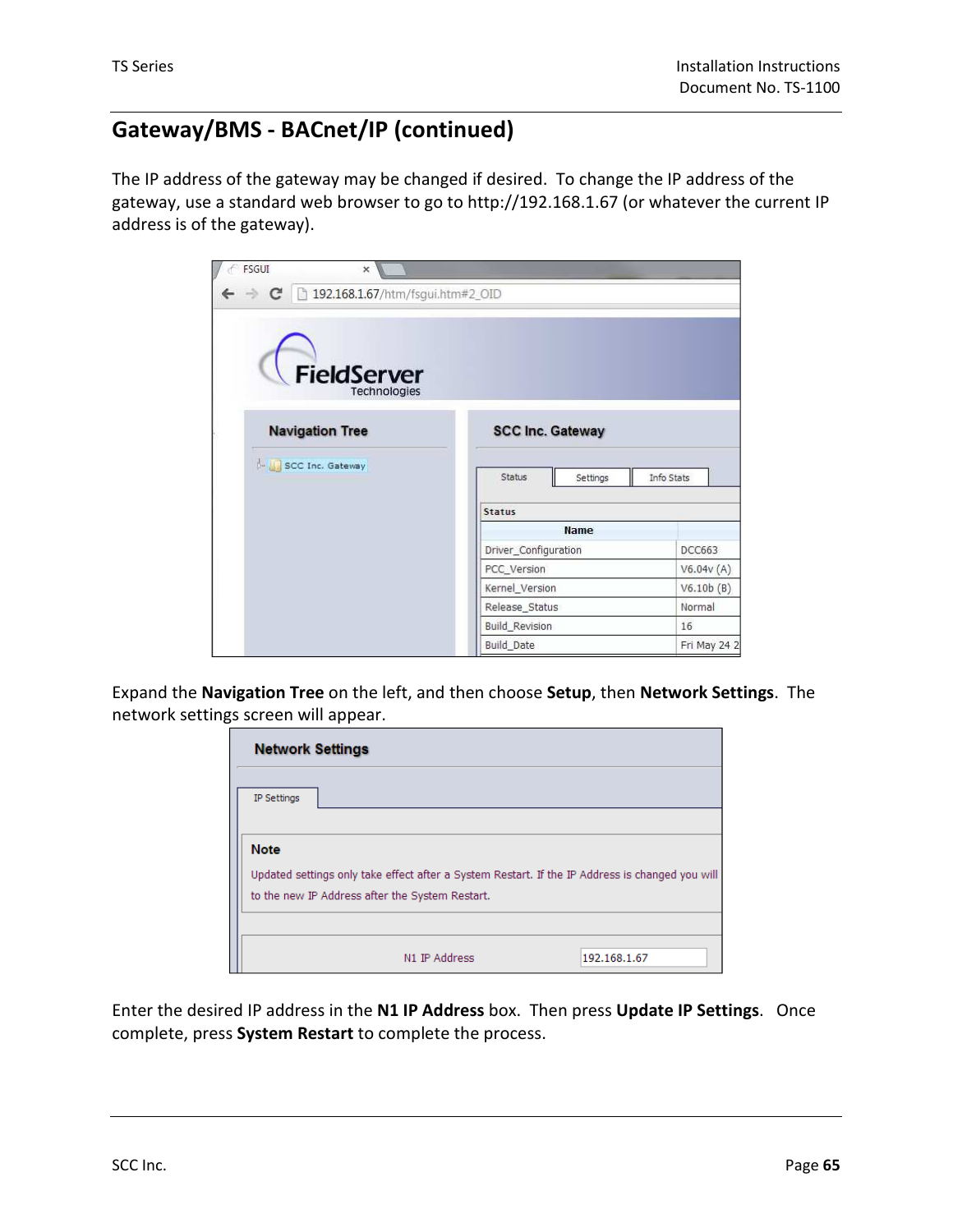### **Gateway/BMS - BACnet MS/TP**

The BACnet MS/TP connection is an RS-485 connection. AV and BV values are read / written and AI and BI values are read-only. The default device instance is 100, the default MAC address is 1 and the default baud rate is 38400. For more information on changing the device instance, MAC address or baud rate, see "Initial Configuration – Unit Type".

To establish a remote connection for active control, address **BV1** (Active\_Connection) must be set to 1 (enable) at least once every 30 seconds. This allows the connection to be monitored so that upon a loss of communication, local mode will be restored. If this is intentionally set to 0 (disable), then remote mode will not be possible.

The local/remote mode of the LMV is set automatically when the connection is active and the remote setpoint is greater than 0. To establish a remote connection, set the desired remote mode:

- To enable setpoint control, set **AV21** (LMV\_Remote\_Mode) to 0 (auto). Then write the desired setpoint to **AV22**.
- To enable firing rate control, set **AV21** to 1 (on). Then write the desired firing rate to **AV23**.
- To disable the LMV, set **AV21** to 2 (off).

Remote control may also be established with an RWF controller.

- To enable setpoint control, set **AV47** (RWF\_Remote\_Mode) to 1 (setpoint control). Then write the desired setpoint to **AV48**.
- To enable firing rate control, set **AV47** to 2 (full remote). Then write the desired firing rate to **AV49**.
- To disable the RWF, set **BV35** to 1 (disable).

Full remote mode is not available with the RWF10; to establish firing rate control the command may instead be sent to the LMV3.

Refer to Table 5 in the "Gateway/BMS – BACnet/IP" section for a list of addresses.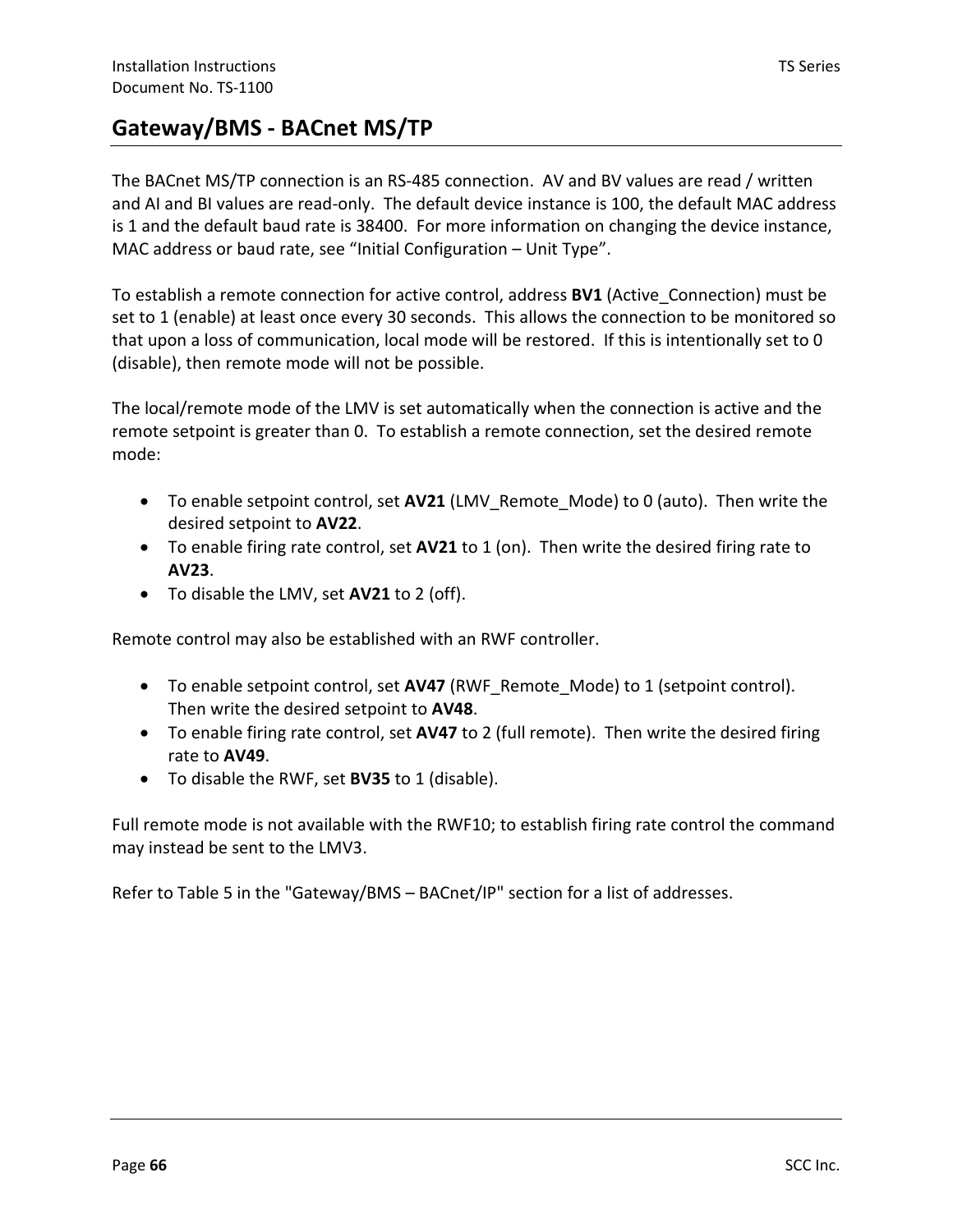### **Gateway/BMS - Metasys N2**

The Metasys N2 connection is an RS-485 connection. AO and BO values are read / written and AI and BI values are read-only. The default node address is 100. The baud rate is fixed at 9600 by the protocol. For more information on changing the default node, see "Initial Configuration – Unit Type".

To establish a remote connection for active control, address **BO1** (Active\_Connection) must be set to 1 (enable) at least once every 30 seconds. This allows the connection to be monitored so that upon a loss of communication, local mode will be restored. If this is intentionally set to 0 (disable), then remote mode will not be possible.

The local/remote mode of the LMV is set automatically when the connection is active and the remote setpoint is greater than 0. To establish a remote connection, set the desired remote mode:

- To enable setpoint control, set **AO21** (LMV\_Remote\_Mode) to 0 (auto). Then write the desired setpoint to **AO22**.
- To enable firing rate control, set **AO21** to 1 (on). Then write the desired firing rate to **AO23**.
- To disable the LMV, set **AO21** to 2 (off).

Remote control may also be established with an RWF controller.

- To enable setpoint control, set **AO47** (RWF\_Remote\_Mode) to 1 (setpoint control). Then write the desired setpoint to **AO48**.
- To enable firing rate control, set **AO47** to 2 (full remote). Then write the desired firing rate to **AO49**.
- To disable the RWF, set **BO35** to 1 (disable).

Full remote mode is not available with the RWF10; to establish firing rate control the command may instead be sent to the LMV3.

Refer to Table 5 in the "Gateway/BMS – BACnet/IP" section for a list of addresses.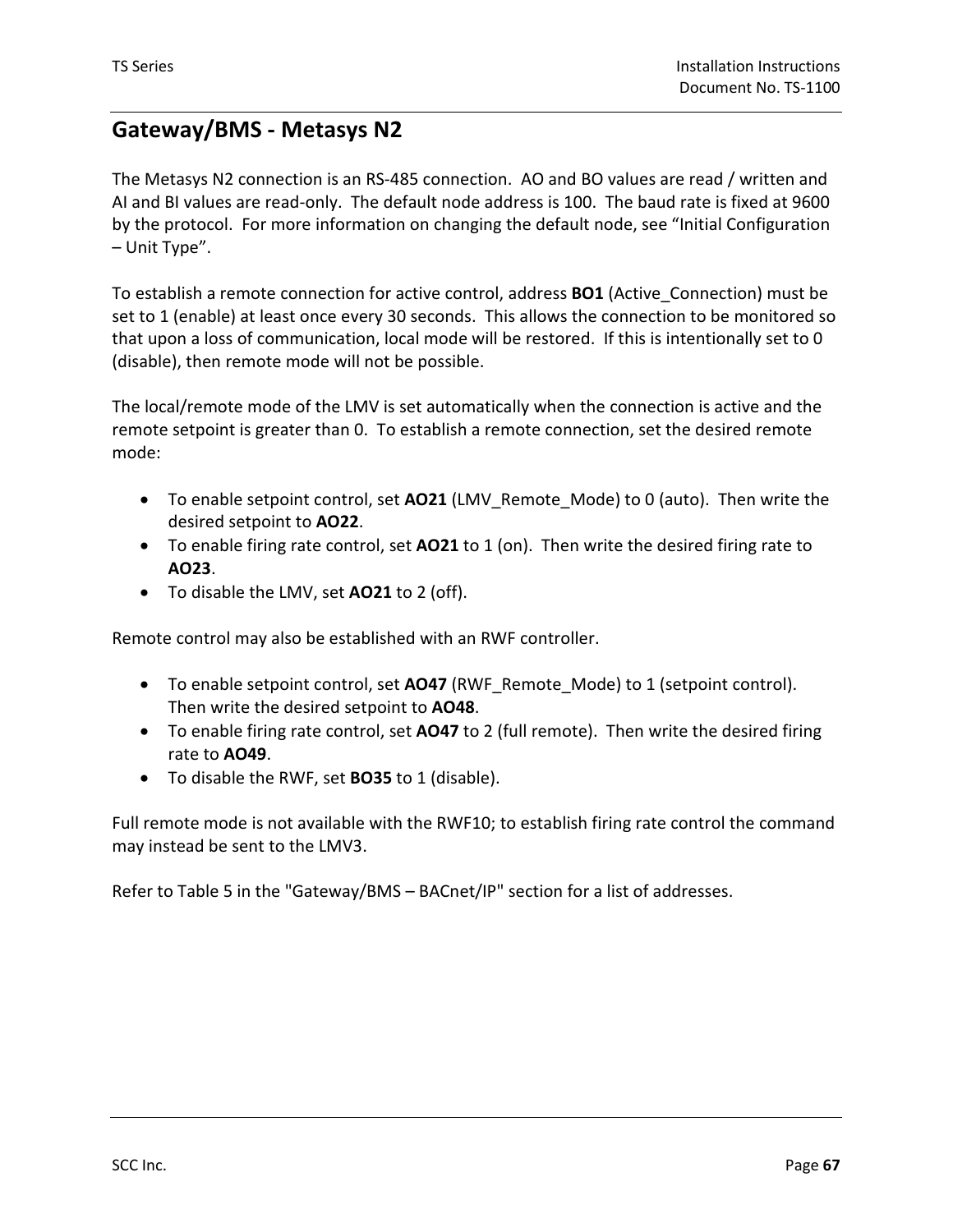### **Gateway/BMS - LonWorks**

The LonWorks interface uses an FTT-10A transceiver to communicate with a LonWorks network. A service pin is provided on the gateway to aid in commissioning.

To establish a remote connection for active control, address **nviActiveConn** must be set to 1 (enable) at least once every 30 seconds. This allows the connection to be monitored so that upon a loss of communication, local mode will be restored. If this is intentionally set to 0 (disable), then remote mode will not be possible.

If the local/remote mode of the LMV is set to remote, then a remote connection may be established. See "Automatic/Manual Operation" for more information. To establish a remote connection, set the desired remote mode.

- To enable setpoint control, set **nviRemMode** to 0 (auto). Then write the desired setpoint to **nviRemoteSP**.
- To enable firing rate control, set **nviRemMode** to 1 (on). Then write the desired firing rate to **nviRemOutput**.
- To disable the LMV, set **nviRemMode** to 2 (off).

Remote control may also be established with an RWF controller.

- To enable setpoint control, set **nviRWFCommand** to 1 (setpoint control). Then write the desired setpoint to **nviRWFRemoteSP**.
- To enable firing rate control, set **nviRWFCommand** to 2 (full remote). Then write the desired firing rate to **nviRWFRemOutput**.
- To disable the RWF, set **nviRWFDisable** to 1 (disable).

Full remote mode is not available with the RWF10; to establish firing rate control the command may instead be sent to the LMV3.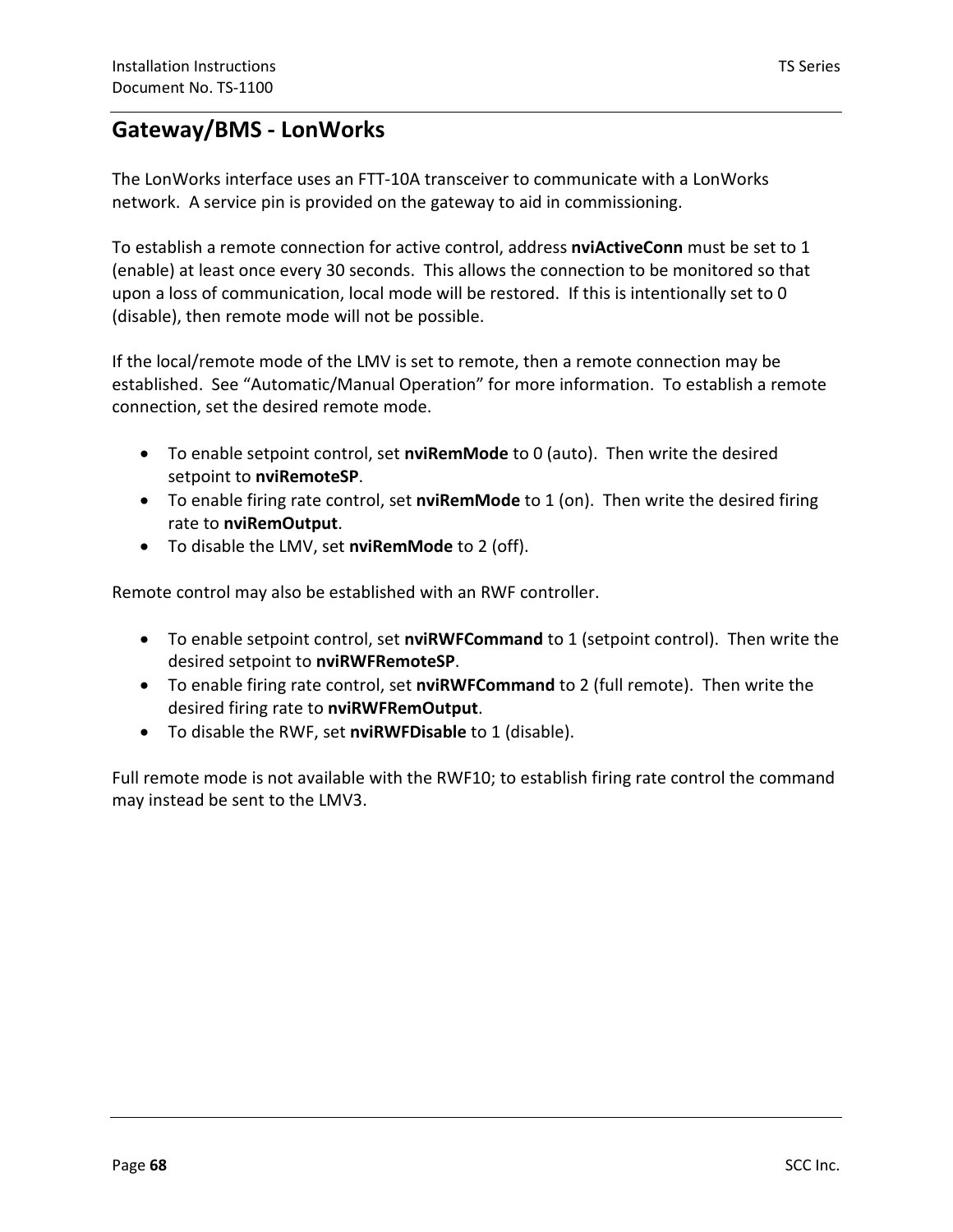# **Gateway/BMS – LonWorks (continued)**

| Name             | <b>Description</b>                                   | <b>SNVT</b>    | <b>Additional</b>                                    |
|------------------|------------------------------------------------------|----------------|------------------------------------------------------|
| nviActiveConn    | Active connection from BMS (heartbeat)               | lev disc       | $0 =$ disable, $1 =$ enable                          |
| nviRemMode       | LMV remote mode                                      | count          | $0 = auto, 1 = on, 2 = off$                          |
| nviRemoteSP      | LMV remote setpoint (W3) (remote mode auto)          | count          |                                                      |
| nviRemOutput     | LMV remote output (remote mode on)                   | lev percent    |                                                      |
| nviRWFCommand    | RWF remote mode                                      | count          | $0 = local, 1 = SP, 2 = FR$                          |
| nviRWFDisable    | RWF remote disable                                   | lev_disc       | $0 =$ enable, $1 =$ disable                          |
| nviRWFRemoteSP   | RWF remote setpoint                                  | count          |                                                      |
| nviRWFRemOutput  | RWF remote output                                    | lev percent    |                                                      |
| nvoActual        | LMV actual value / temperature / pressure (LMV5)     | count f        |                                                      |
| nvoAirAct        | LMV position of air actuator                         | angle_deg      |                                                      |
| nvoAlarm         | LMV alarm                                            |                | switch (state) $ 0 =$ inactive, 1 = active           |
| nvoAnalog1       | EA configurable analog input 1                       | count f        |                                                      |
| nvoAnalog2       | EA configurable analog input 2                       | count f        |                                                      |
| nvoAnalog3       | EA configurable analog input 3                       | count f        |                                                      |
| nvoAnalog4       | EA configurable analog input 4                       | count_f        |                                                      |
| nvoAna1Total     | EA totalized analog input 1                          | count f        |                                                      |
| nvoAna2Total     | EA totalized analog input 2                          | count_f        |                                                      |
| nvoAna3Total     | EA totalized analog input 3                          | count_f        |                                                      |
| nvoAna4Total     | EA totalized analog input 4                          | count f        |                                                      |
| nvoAuto          | Boiler available status                              |                | switch (state) $ 0 = \text{not available}, 1 =$      |
| nvoAux1Act       | LMV position of auxiliary actuator 1 (LMV5)          | angle_deg      |                                                      |
| nvoAux2Act       | LMV position of auxiliary actuator 2 (LMV5)          | angle_deg      |                                                      |
| nvoAux3Act       | LMV position of auxiliary actuator 3 (LMV5)          | angle_deg      |                                                      |
| nvoCombEff       | LMV combustion efficiency (LMV52)                    | lev_percent    |                                                      |
| nvoControlSw     | LMV controller on/off                                |                | switch (state) $ 0 =$ inactive, 1 = active           |
| nvoCurrentOut    | LMV current output                                   | lev_percent    |                                                      |
| nvoCurrentSP     | LMV current setpoint / temperature / pressure (LMV5) | count f        |                                                      |
| nvoEAAnnun1      | EA annunciation input 1                              |                | switch (state) $ 0 =$ inactive, 1 = active           |
| nvoEAAnnun10     | EA annunciation input 10                             |                | switch (state) $ 0 =$ inactive, 1 = active           |
| nvoEAAnnun11     | EA annunciation input 11                             |                | switch (state) $ 0 =$ inactive, $1 =$ active         |
| nvoEAAnnun12     | EA annunciation input 12                             |                | switch (state) $ 0 =$ inactive, 1 = active           |
| nvoEAAnnun13     | EA annunciation input 13                             |                | switch (state) $ 0 =$ inactive, 1 = active           |
| nvoEAAnnun2      | EA annunciation input 2                              |                | switch (state) $0 =$ inactive, $1 =$ active          |
| nvoEAAnnun3      | EA annunciation input 3                              |                | switch (state) $0 =$ inactive, $1 =$ active          |
| nvoEAAnnun4      | EA annunciation input 4                              |                | switch (state) $ 0 =$ inactive, 1 = active           |
| nvoEAAnnun5      | EA annunciation input 5                              |                | switch (state) $ 0 =$ inactive, 1 = active           |
| nvoEAAnnun6      | EA annunciation input 6                              |                | switch (state) $ 0 =$ inactive, 1 = active           |
| nvoEAAnnun7      | EA annunciation input 7                              |                | switch (state) $ 0 =$ inactive, $1 =$ active         |
| nvoEAAnnun8      | EA annunciation input 8                              | switch (state) | $0 =$ inactive, $1 =$ active                         |
| nvoEAAnnun9      | EA annunciation input 9                              | switch (state) | $0 =$ inactive, $1 =$ active                         |
| nvoEAStatus      | EA not optioned                                      |                | switch (state) $ 0 =$ inactive, 1 = active           |
| nvoEATemp        | EA temperature output                                | count          |                                                      |
| nvoEH DiagCode   | LMV5 error history current diagnostic code           | count          |                                                      |
| nvoEH ErrorClass | LMV5 error history current error class               | count          |                                                      |
| nvoEH ErrorCode  | LMV5 error history current error code                | count          |                                                      |
| nvoEH ErrorPhase | LMV5 error history current error phase               | count          |                                                      |
| nvoEH FuelType   | LMV5 error history current fuel selected             |                | switch (state) $ 0 = gas /$ fuel 0, 1 = oil / fuel 1 |
| nvoEH Output     | LMV5 error history current output                    | lev_percent    |                                                      |

#### **Table 6: Address List for LonWorks**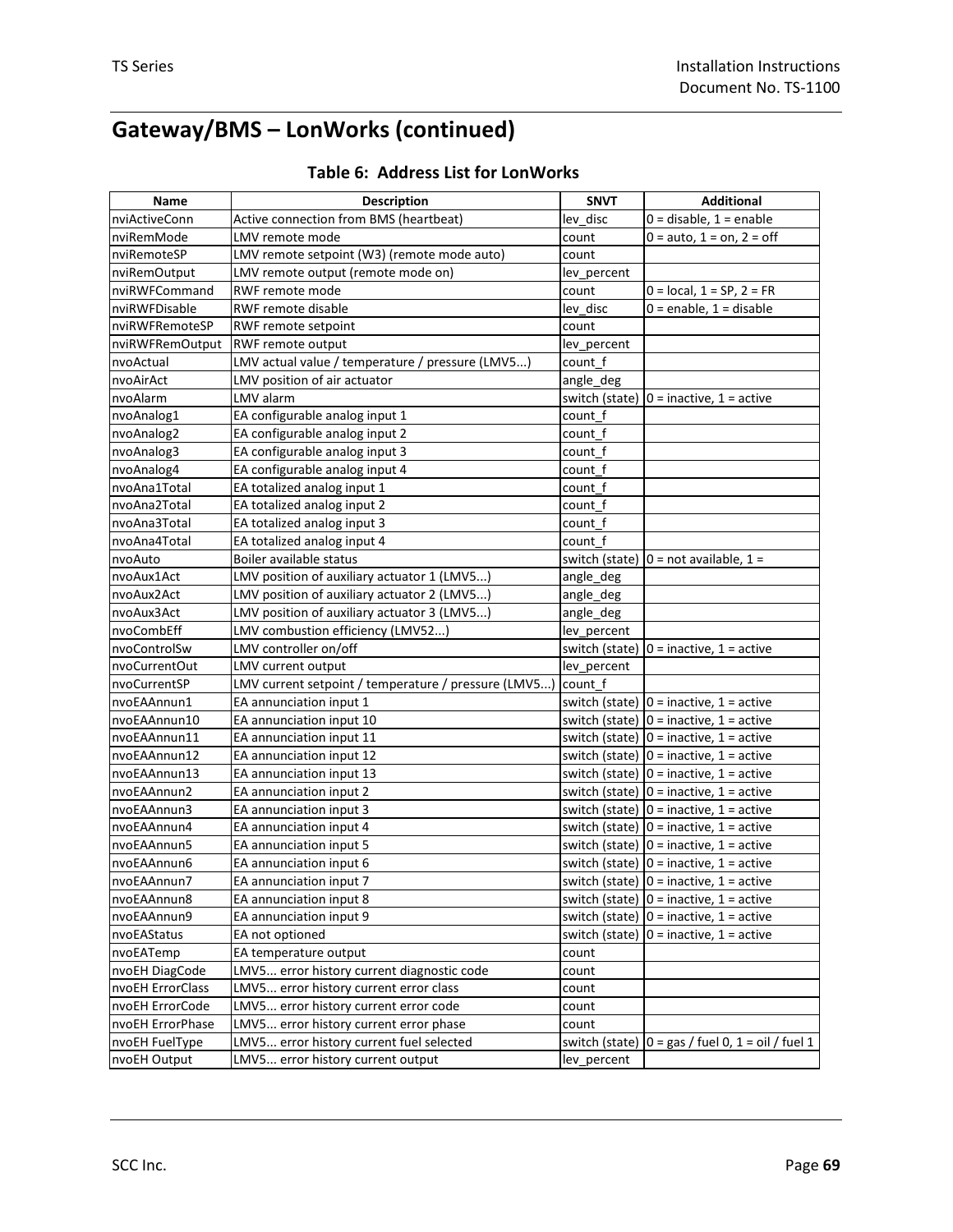# **Gateway/BMS – LonWorks (continued)**

| Name            | <b>Description</b>                                 | <b>SNVT</b>    | <b>Additional</b>                                                         |
|-----------------|----------------------------------------------------|----------------|---------------------------------------------------------------------------|
| nvoEH Startups  | LMV5 error history current startup counter total   | count f        |                                                                           |
| nvoFanContactor | LMV fan contactor contact (LMV5)                   |                | switch (state) $ 0 =$ inactive, 1 = active                                |
| nvoFanSignal    | LMV fan                                            |                | switch (state) $ 0 =$ inactive, 1 = active                                |
| nvoFlame        | LMV flame signal                                   | lev percent    |                                                                           |
| nvoFlueGasTemp  | LMV flue gas temperature (LMV52)                   | count          |                                                                           |
| nvoFuelAct      | LMV position of currently active fuel actuator     | angle_deg      |                                                                           |
| nvoFuelType     | LMV current type of fuel                           |                | switch (state) $ 0 = gas /$ fuel 0, 1 = oil / fuel 1                      |
| nvoFVSVGas      | LMV fuel valve SV gas (LMV5)                       |                | switch (state) $ 0 =$ inactive, 1 = active                                |
| nvoFVSVOil      | LMV fuel valve SV oil (LMV5)                       |                | switch (state) $ 0 =$ inactive, 1 = active                                |
| nvoFVV1Gas      | LMV fuel valve V1 (gas LMV5)                       |                | switch (state) $ 0 =$ inactive, 1 = active                                |
| nvoFVV10il      | LMV fuel valve V1 oil (LMV5)                       |                | switch (state) $ 0 =$ inactive, 1 = active                                |
| nvoFVV2Gas      | LMV fuel valve V2 (gas LMV5)                       |                | switch (state) $ 0 =$ inactive, 1 = active                                |
| nvoFVV20il      | LMV fuel valve V2 oil (LMV5)                       |                | switch (state) $ 0 =$ inactive, 1 = active                                |
| nvoFVV3Gas      | LMV fuel valve V3 (gas LMV5)                       |                | switch (state) $ 0 =$ inactive, 1 = active                                |
| nvoFVV30il      | LMV fuel valve V3 oil (LMV5)                       |                | switch (state) $ 0 =$ inactive, 1 = active                                |
| nvoFWActual     | RWF feedwater actual temperature / pressure (E1)   | press f        |                                                                           |
| nvoFWAnalogE2   | RWF feedwater actual (E2)                          | count f        |                                                                           |
| nvoFWCurrentSP  | RWF feedwater current setpoint                     | press f        |                                                                           |
| nvoFWD2Status   | RWF40 feedwater binary input 2 closed              |                | switch (state) $ 0 =$ inactive, 1 = active                                |
| nvoFWHighWater  | RWF40 feedwater high water                         |                | switch (state) $ 0 =$ inactive, 1 = active                                |
| nvoFWLocalSP    | RWF feedwater local setpoint (SP1)                 | press f        |                                                                           |
| nvoFWLowWater   | RWF40 feedwater low water                          |                | switch (state) $ 0 =$ inactive, 1 = active                                |
| nvoFWStatus     | RWF40 feedwater not optioned or RWF55              |                | switch (state) $ 0 =$ inactive, 1 = active                                |
| nvoGasAct       | LMV position of gas actuator (LMV5)                | angle_deg      |                                                                           |
| nvoGasMaxPrs    | LMV gas max pressure switch                        |                | switch (state) $ 0 =$ inactive, 1 = active                                |
| nvoGasMinPrs    | LMV gas min pressure switch                        |                | switch (state) $ 0 =$ inactive, 1 = active                                |
| nvoGasSelect    | LMV fuel selection gas (LMV5)                      |                | switch (state) $ 0 =$ inactive, 1 = active                                |
| nvoHours        | LMV hours run total (LMV5)                         | count f        |                                                                           |
| nvolgnition     | LMV ignition                                       |                | switch (state) $ 0 =$ inactive, 1 = active                                |
| nvoLocalRemote  | LMV local/remote mode                              |                | switch (state) $ 0 = \text{local}, 1 = \text{remote}$                     |
| nvoLocalSP      | LMV local setpoint W1 (LMV5)                       | count_f        |                                                                           |
| nvoLODiagCode   | LMV5 lockout history current diagnostic code       | count          |                                                                           |
| nvoLOErrorClass | LMV5 lockout history current error class           | count          |                                                                           |
| nvoLOErrorCode  | LMV5 lockout history current error code            | count          |                                                                           |
| nvoLOErrorPhase | LMV5 lockout history current error phase           | count          |                                                                           |
| nvoLOFuelType   | LMV5 lockout history current fuel selected         |                | switch (state) $\vert 0 = \text{gas / fuel } 0, 1 = \text{oil / fuel } 1$ |
| nvoLOHours      | LMV5 lockout history current hours run total       | count f        |                                                                           |
| nvoLOOutput     | LMV5 lockout history current output                | lev percent    |                                                                           |
| nvoLOStartups   | LMV5 lockout history current startup counter total | count f        |                                                                           |
| nvoLOTime       | LMV5 lockout history time stamp                    | time_stamp     |                                                                           |
| nvoLP           | LMV LP                                             |                | switch (state) $ 0 =$ inactive, 1 = active                                |
| nvoO2Value      | LMV current O2 value (LMV52)                       | lev percent    |                                                                           |
| nvoOilAct       | LMV position of oil actuator (LMV5)                | angle_deg      |                                                                           |
| nvoOilImmSt     | LMV heavy oil immediate release                    |                | switch (state) $ 0 =$ inactive, 1 = active                                |
| nvoOilMaxPrs    | LMV oil max pressure switch (LMV5)                 |                | switch (state) $ 0 =$ inactive, $1 =$ active                              |
| nvoOilMinPrs    | LMV oil min pressure switch (LMV5)                 |                | switch (state) $ 0 =$ inactive, 1 = active                                |
| nvoOilPump      | LMV oil pump / magnetic coupling (LMV5)            |                | switch (state) $ 0 =$ inactive, 1 = active                                |
| nvoOilSelect    | LMV fuel selection oil (LMV5)                      |                | switch (state) $ 0 =$ inactive, 1 = active                                |
| nvoOilStartRel  | LMV start release oil                              | switch (state) | $0 =$ inactive, $1 =$ active                                              |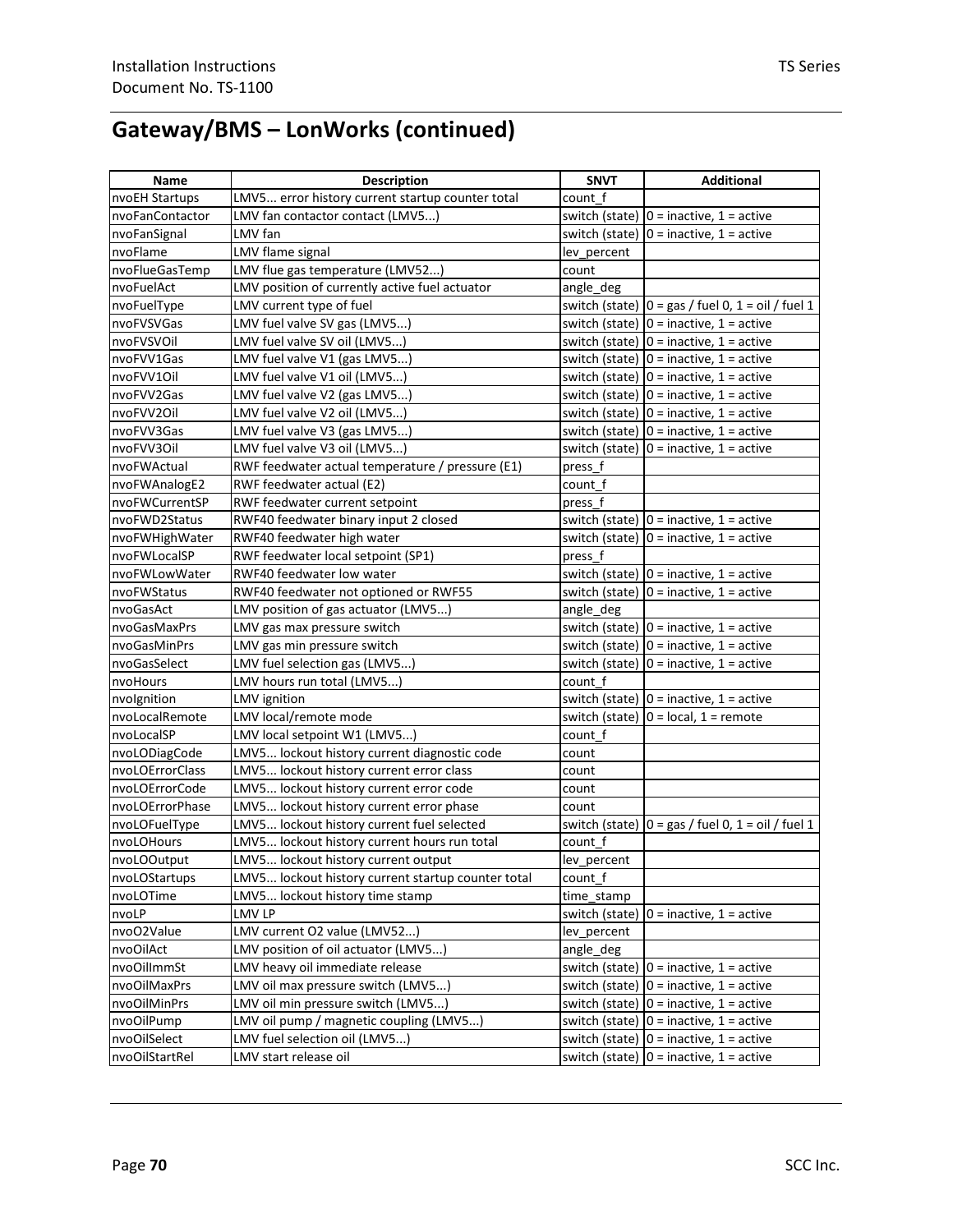# **Gateway/BMS – LonWorks (continued)**

| Name              | <b>Description</b>                                  | <b>SNVT</b>    | <b>Additional</b>                          |
|-------------------|-----------------------------------------------------|----------------|--------------------------------------------|
| nvoPhase          | LMV phase                                           | count f        |                                            |
| nvoPumpAlarm      | Boiler circulating pump timed alarm status          |                | switch (state) $ 0 =$ no alarm, 1 = alarm  |
| nvoPumpRun        | Boiler circulating pump run status                  |                | switch (state) $ 0 =$ idle, 1 = running    |
| nvoRTD1           | EA configurable RTD input 1                         | count          |                                            |
| nvoRTD2           | EA configurable RTD input 2                         | count          |                                            |
| nvoRTD3           | EA configurable RTD input 3                         | count          |                                            |
| nvoRWFActual      | RWF actual temperature / pressure (E1)              | count f        |                                            |
| nvoRWFCurrentSP   | RWF current setpoint                                | count f        |                                            |
| nvoRWFD2Status    | RWF40 binary input 2 closed                         |                | switch (state) $ 0 =$ inactive, 1 = active |
| nvoRWFInput2      | RWF actual (E2)                                     | count f        |                                            |
| nvoRWFInput3      | RWF actual temperature (E3)                         | count f        |                                            |
| nvoRWFK6Relay     | RWF40 limit comparator active                       |                | switch (state) $ 0 =$ inactive, 1 = active |
| nvoRWFLocalSP     | RWF local setpoint (SP1)                            | count f        |                                            |
| nvoRWFRemOvr      | RWF40 management system thermostat override         |                | switch (state) $ 0 =$ inactive, 1 = active |
| nvoRWFSecondSP    | RWF local setpoint (SP2)                            | count f        |                                            |
| nvoRWFStat        | RWF40 thermostat function active                    |                | switch (state) $ 0 =$ inactive, 1 = active |
| nvoRWFStatus      | RWF40 not optioned or RWF55                         |                | switch (state) $ 0 =$ inactive, 1 = active |
| nvoSafetyLoop     | LMV safety loop                                     |                | switch (state) $ 0 =$ inactive, 1 = active |
| nvoSecondSP       | LMV local setpoint W2 (LMV5)                        | count f        |                                            |
| nvoStartSignal    | LMV start signal / DW valve (LMV5)                  |                | switch (state) $ 0 =$ inactive, 1 = active |
| nvoStartups       | LMV startup counter total                           | count f        |                                            |
| nvoSupplyAirTemp  | LMV supply air temperature (LMV52)                  | count          |                                            |
| nvoThroughput     | LMV current fuel throughput (LMV5)                  | count          |                                            |
| nvoValveOutput    | EA valve output                                     | lev percent    |                                            |
| nvoValveProvingSw | LMV valve proving pressure switch (LMV5)            | switch (state) | $0 =$ inactive, $1 =$ active               |
| nvoVolumeGas      | LMV fuel volume gas (LMV5)                          | count f        |                                            |
| nvoVolumeOil      | LMV fuel volume oil (LMV5)                          | count_f        |                                            |
| nvoVSDValue       | LMV manipulated variable for var speed drive (LMV5) | lev_percent    |                                            |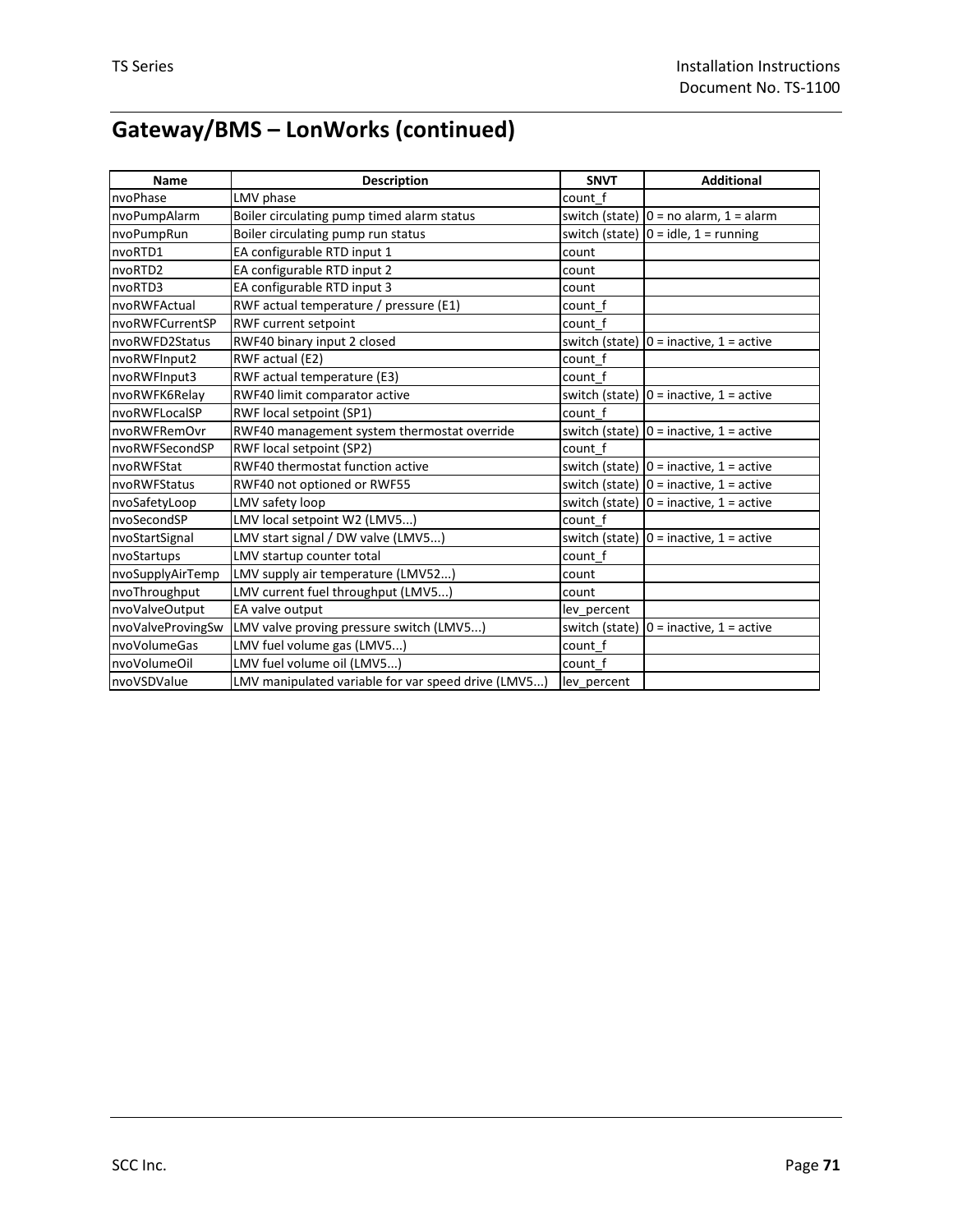### **Appendix - LMV5 Configuration for Modbus**

The LMV5x controller must be properly configured for Modbus operation. Use the **Select <** and **Select >** buttons to navigate up and down the screen and the **Enter** button when the desired option is selected with the cursor. Use **Esc** to go back to the previous menu. When a parameter needs to be changed, the **Select <** and **Select >** buttons allow the value to be changed and **Enter** confirms the change. Press the **Esc** button to return after the change is made.

First, activate the Modbus port on the AZL (no password required):

- 1. Operation > OptgModeSelect > Type of Gateway = **Modbus**
- 2. Operation > OptgModeSelect > **GatewayBASon**
- Note: Older AZL units may read "GatewayDDCon" instead.
- 3. The AZL should now read "Gateway Mode active".

Next, set up the required parameters through the AZL (no password required):

- 1. Params & Display > Access w-out PW > AZL > Modbus > Address = **1**
- 2. Params & Display > Access w-out PW > AZL > Modbus > Baudrate = **19200 bit/s**
- 3. Params & Display > Access w-out PW > AZL > Modbus > Parity = **no**
- 4. Params & Display > Access w-out PW > AZL > Modbus > Timeout = **30s**

Last, change the controller mode to allow Modbus operation (no password required): Params & Display > Access w-out PW > LoadController > Configuration > LC\_OptgMode =

#### **IntLC Bus**

The changes take effect immediately (no reboot required).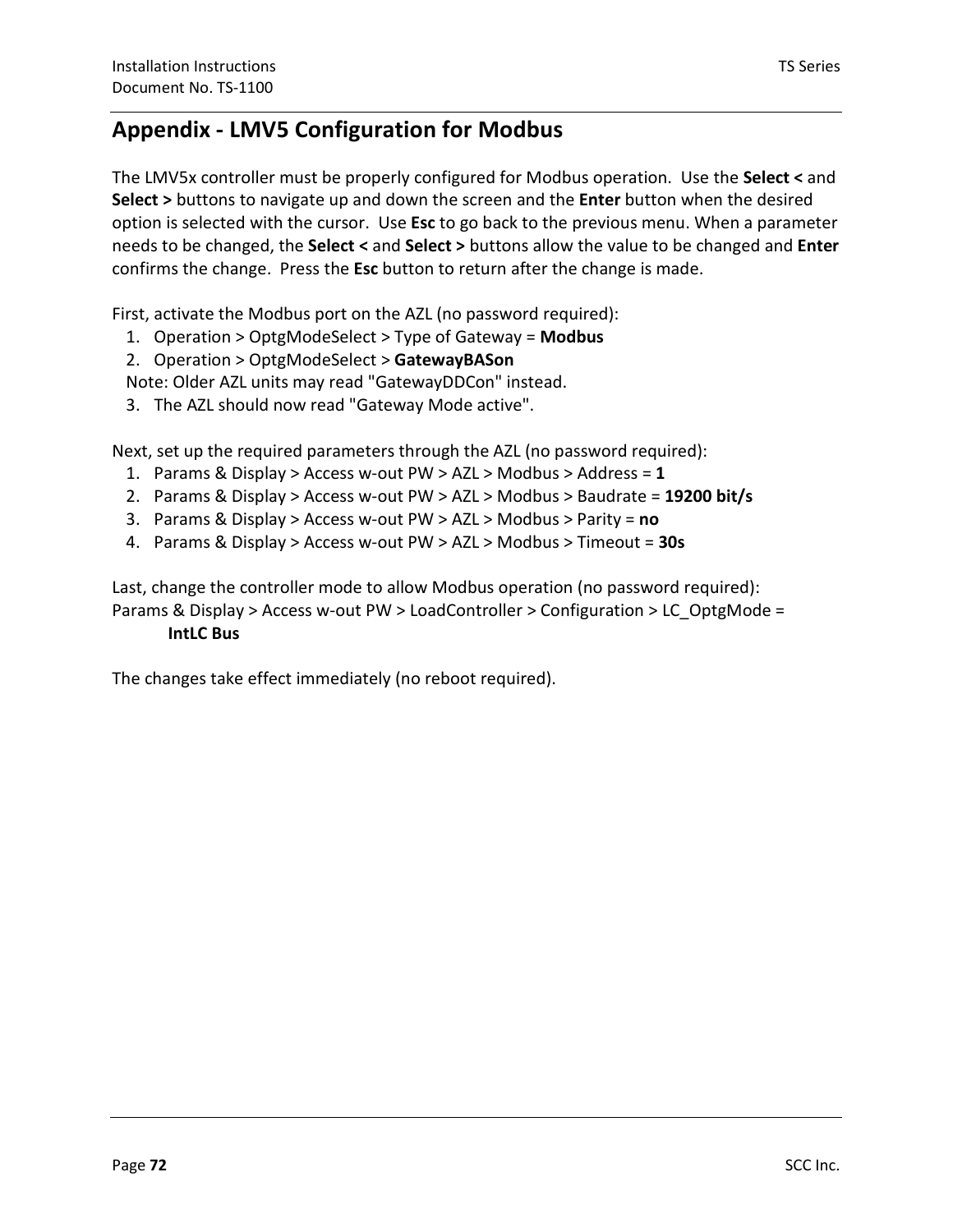## **Appendix - RWF40 Configuration for Modbus**

The RWF40 must have the Modbus option in order to communicate with the system. The last three characters of the part number must be "B97" for Modbus to be optioned. If the last three characters of the part number are "A97", Modbus is not optioned.

To activate Modbus on the RWF40, make the following and parameters:

- 1. Press and hold **PGM** until the green display shows "AL".
- 2. Press and hold **PGM** until the green display shows "C111".
- 3. Press **PGM** twice so that the green display shows "C113".
- 4. Press the down arrow until the second red digit from the right flashes. Use the up arrow to change this value to "7". This parameter sets the baud rate at 19,200 bit/s.
- 5. Press the down arrow until the second red digit from the left flashes. Use the up arrow to change this value to "2" if the RWF40 is being used as a load controller or to "3" if the RWF40 is being used for a feedwater control. This parameter sets the Modbus address.
- 6. Press **PGM**. The red display should now read "0270" or "0370". If it does not, use the down and up arrows to adjust the value and then press **PGM** to confirm and save the values.
- 7. Press **EXIT** to return to the normal display. The changes take effect immediately (no reboot required).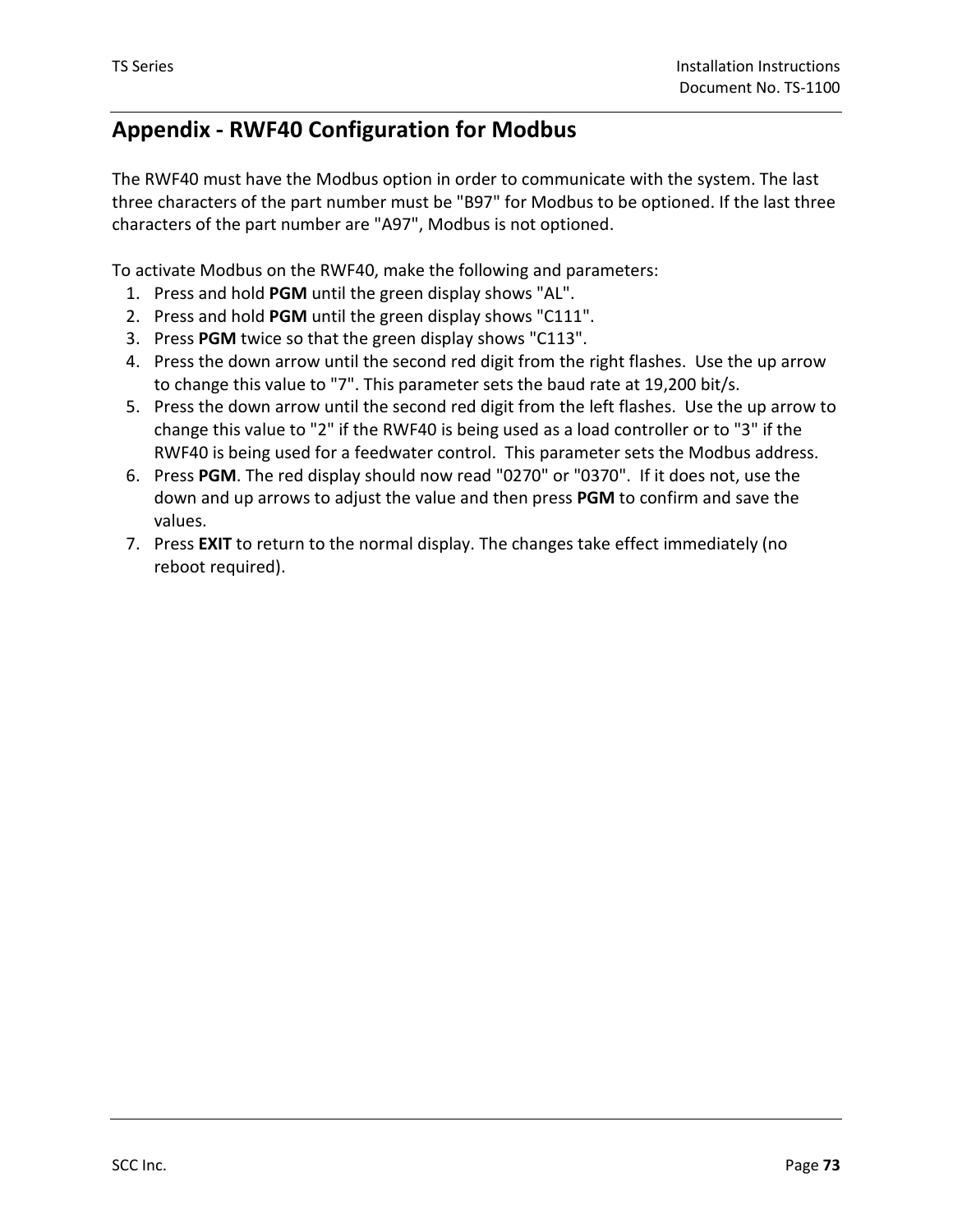## **Appendix - LMV3 Configuration for Modbus**

The LMV3x controller must have the OCI412.10 option installed in order to communicate with the system via Modbus.

The service (heating engineer) password must be entered for these parameters to be accessed. The default service password is 9876. If the password has been changed, please consult the equipment OEM for the correct password.

To configure the LMV3x controller to communicate Modbus, use the following procedure:

- 1. Hold down both the **F** and the **A** buttons until the display reads "Code", followed by a string of seven underscores.
- 2. Use the **+** and **-** buttons to enter the password. Press **ENTER** (the button to the right of the display) after each entry, and again once the complete password is entered. If the password is incorrect, "Error" will be displayed and the process will have to be restarted.
- 3. If the password is entered successfully, the screen will display "Para" and then "400: Set" with the "400:" flashing.
- 4. Use the **-** button to navigate to "100: PArA", then press **ENTER**.
- navigation, press the + and buttons simultaneously (ESC). The display should return to 5. Use the **+** and **-** buttons to navigate to a flashing "141:". If this value does not read "1", press **ENTER** and then use the **+** and **-** buttons to change it to "1", then press **ENTER** to confirm the change. This parameter activates Modbus. To return to the parameter flashing "141:". This procedure will be used to change all parameters.
- 6. Change "142:" to 120. This parameter sets the timeout.
- 7. Change "145:" to 5. This parameter sets the Modbus address.
- 8. Change "146:" to 1. This parameter sets the baud rate to 19200 bit/s.
- 9. Change "147:" to 0. This parameter sets the parity to none.
- 10. When all the parameters are entered, press **ESC** in two successions to back up to the main screen. The changes take effect immediately (no reboot required).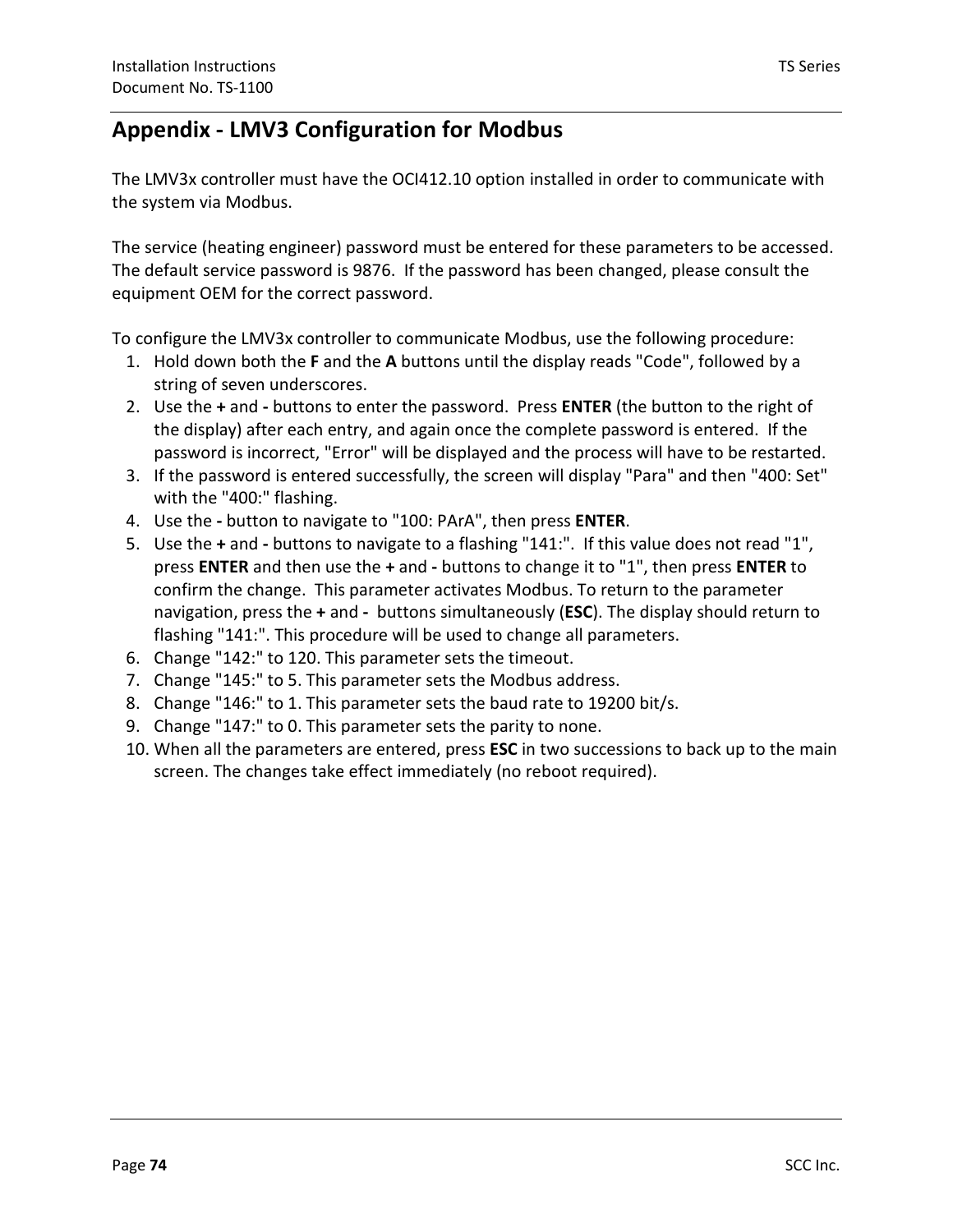## **Appendix - RWF55 Configuration for Modbus**

The RWF55 must be properly configured for Modbus operation.

Use the up and down arrow buttons to navigate through the menus and the **Enter** button when the desired menu is selected. Use **Esc** to go back to the previous menu. When a parameter needs to be changed, the up and down arrow buttons allow the value to be changed and **Enter** confirms the change. The parameter name will flash on the green display when the parameter entry mode is entered. Press the **Esc** button to return after the change is made.

To configure the RWF55 controller to communicate Modbus, use the following procedure:

- 1. Press **Enter** to go into the menu list. The green display should read "OPr".
- 2. ConF > IntF > r485 > bdrt = **2** (19200 bit/s baud rate)
- 3. ConF > IntF > r485 > dtt = **30** (timeout)
- 4. ConF > IntF > r485 > Adr = **6** (address for load control applications) **OR** ConF > IntF > r485 > Adr = **7** (address for feedwater applications)
- 5. Press **Esc** in four successions or until the parameter menus are completely exited. The changes take effect immediately (no reboot required).